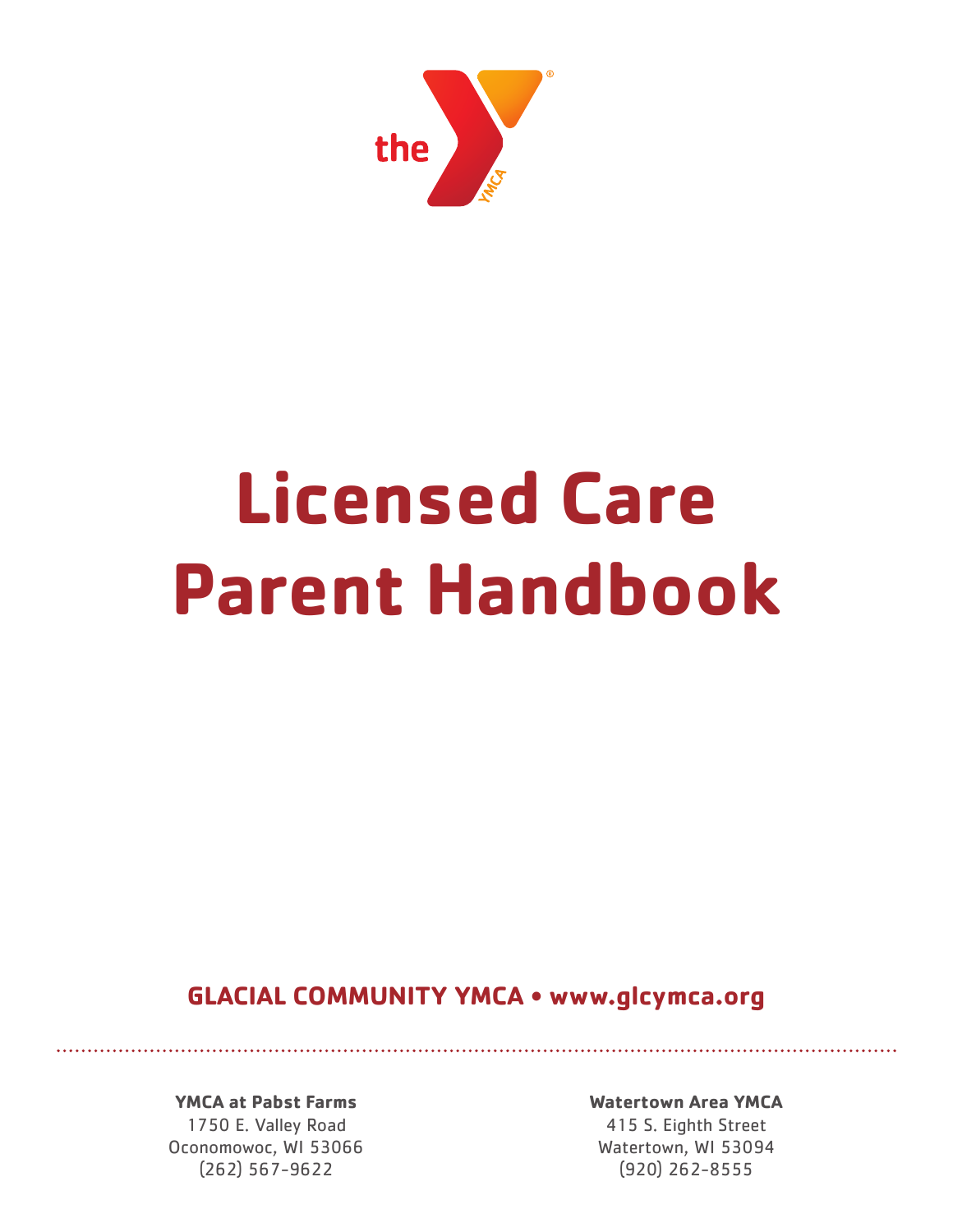# **Table of Contents**

| <b>About Us</b>                               | pg. 3  |
|-----------------------------------------------|--------|
| <b>Admission Policy</b>                       | pg. 5  |
| <b>Registration &amp; Schedule</b>            | pg. 7  |
| <b>Attendance Policy</b>                      | pg. 8  |
| Payment, Financial Aid & Scholarships         | pg. 10 |
| <b>Educational &amp; Developmental Policy</b> | pg. 12 |
| <b>Child Guidance Policy</b>                  | pg. 15 |
| Prevention of Child Abuse/Neglect             | pg. 18 |
| <b>Health Care Policy</b>                     | pg. 21 |
| <b>Emergency Plan/Closing Policies</b>        | pg. 25 |
| <b>Nutrition Policy</b>                       | pg. 28 |
| <b>Staff, Parent &amp; Volunteer Policy</b>   | pg. 29 |
| <b>Child Care Center Specific Information</b> | pg. 31 |
| Y-Care Specific Information                   | pg. 38 |
| Day Camp Specific Information                 | pg. 41 |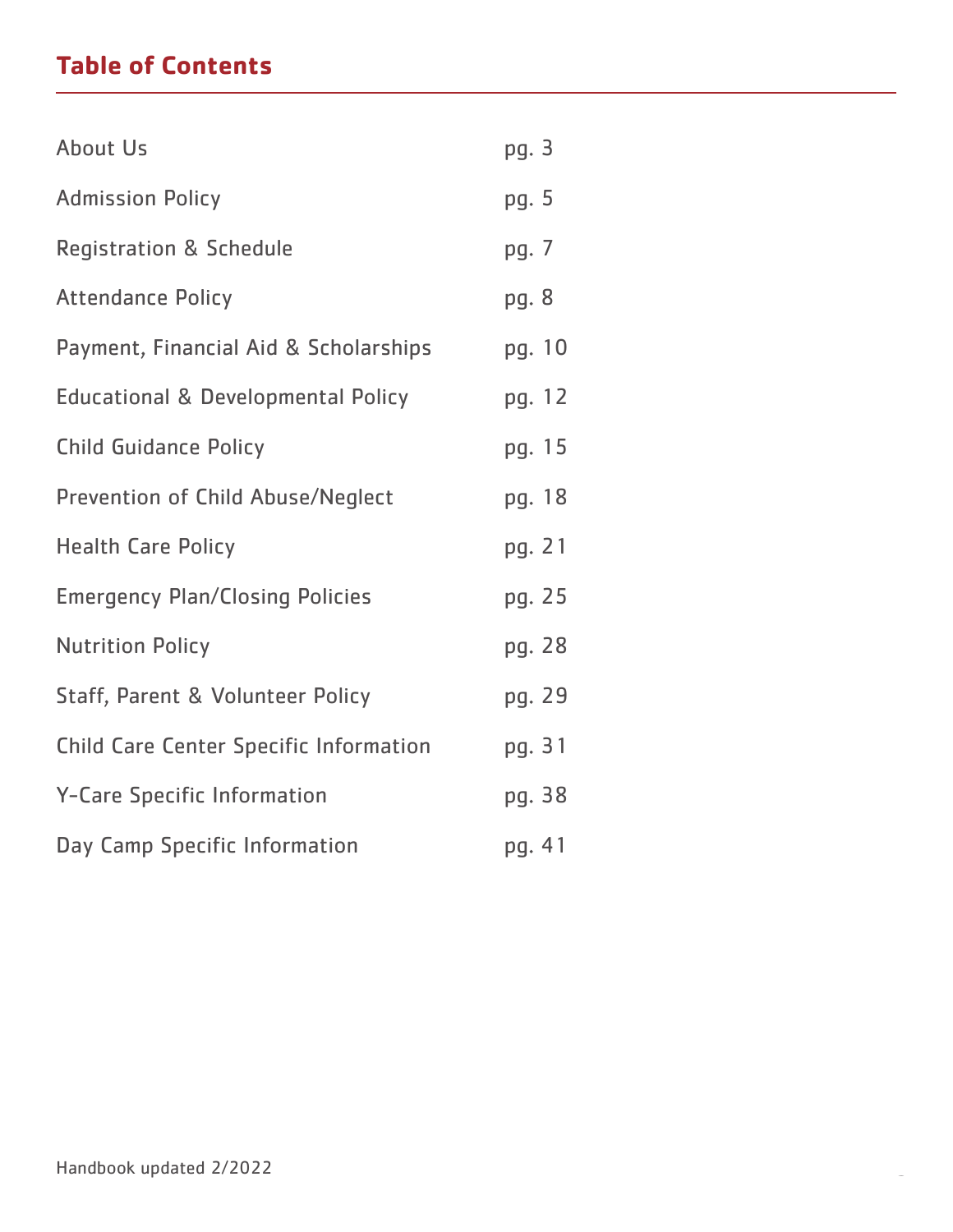### **Our Mission**

To put Christian principles into practice through programs that build healthy spirit, mind and body for all.

# **Philosophy**

The Y nurtures potential. We believe that everyone should have the opportunity to learn, grow and thrive. Our goal is to develop a positive self-image, foster a joy of learning, and expand understanding to assist children in forming rewarding social relationships for years to come. The development of desirable attitudes, healthy habits and skills is the end result. All programs will integrate character development standards into daily operations.

# **Licensing**

The Y is annually licensed by the State of Wisconsin. We are licensed through the Department of Children and Families Division of Early Care and Education. Our licensed care operates with the highest standards regarding health, safety, personnel selection, and facility maintenance. Each program has on display the DCF-251 Licensing rules, license, and most recent licensing inspection report for Group Day Care Centers. Our summer day camps display DCF-252 Licensing rules, license and most recent licensing inspection reports for the Camp. These are available upon request for review and references.

# **YoungStar**

Licensed programs are annually certified by YoungStar, Wisconsin's child care quality rating and improvement system. YoungStar is a program created by Wisconsin's Department of Children and Families. YoungStar is devoted to helping create quality programs for the families of Wisconsin and quality care for the children in those programs. Technical consultants visit sites to assist and rate the programs.

### **Accreditation**

As of August, 2012, the Child Care Center became accredited by the National Accreditation Commission (NAC) for Early Learning Leaders. The National Accreditation Commission promotes professionalism and program quality in early childhood care across the nation.

### **Christian Emphasis**

We value the varying faiths that are present at our programs, and encourage students to discuss their beliefs and concerns with each other and their teachers. We place an emphasis on Christian values (through a Non-Denominational atmosphere) and the Y of the USA Character Development Program, which focuses on the four core values: caring, respect, responsibility, and honesty. Students will grow independently as they learn how to demonstrate these values in interactions with others, their environment, their community, and with themselves. When appropriate, activities will be encouraged to encompass cross cultural awareness and acceptance of others. Respect will be demonstrated for all individuals and beliefs.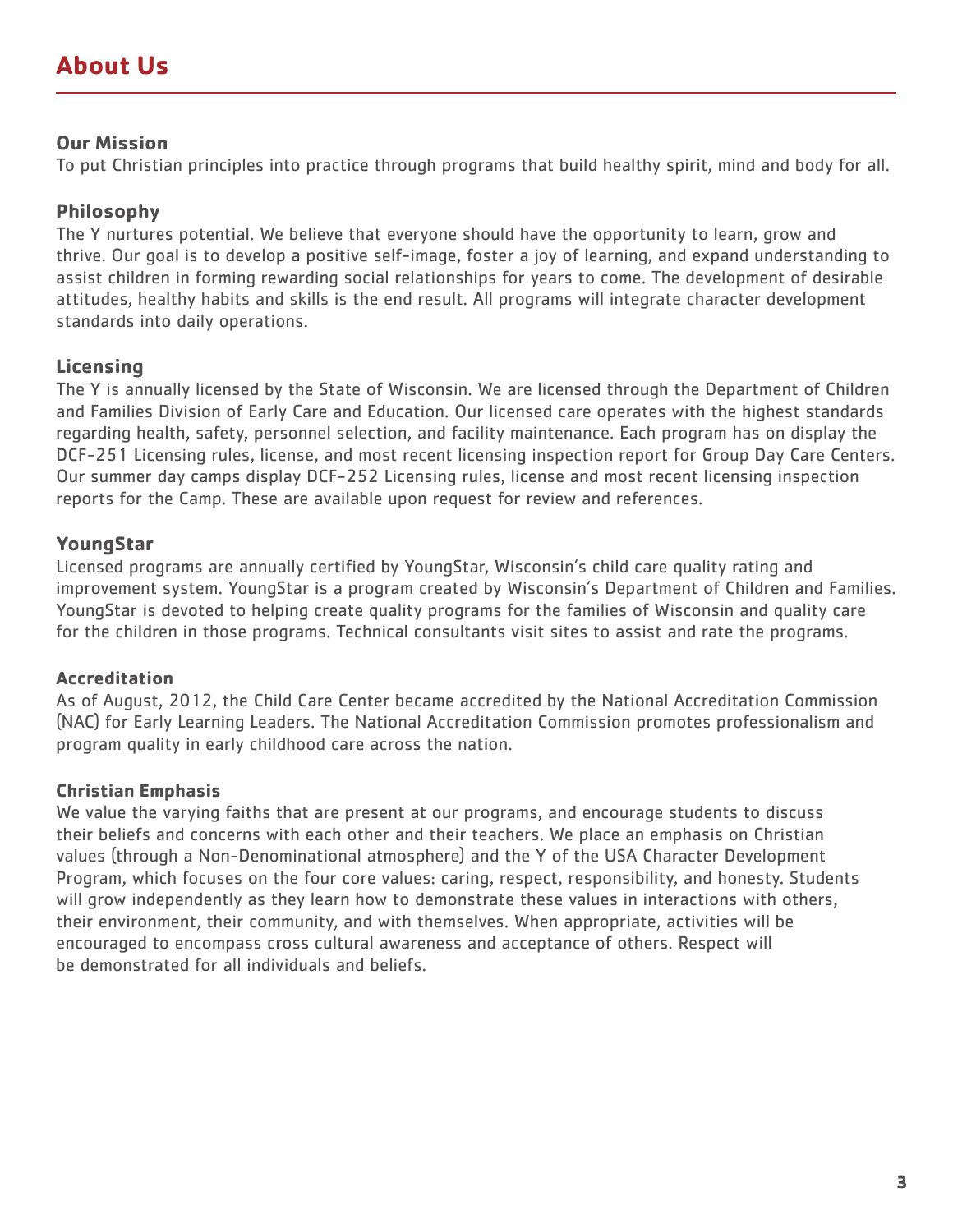### **Statement of Faith**

George Williams founded the YMCA in 1844 as a place of prayer and Bible study for the young men working in London who had migrated from rural England to find jobs. Seven years later, Thomas Valentine Sullivan, working as a marine missionary, formed the first U.S. YMCA at the Old South Church in Boston. From our rich heritage of strong Christian values and message, the Y has expanded into an organization that looks very different today than it did when our founding fathers first started.

The Glacial Community Y Association continues our focus on all three areas of the original triangle - Spirit, Mind, and Body. We choose to be an Association that strongly promotes the overall health of the individual, equally addressing all areas; intentionally offering spiritual development as part of our service to the community.

Our focus on the Spirit begins as a staff who exercise compassion, love, and respect for all. This culture of 'loving like Christ' is visible throughout our organization.

Beyond this you'll find us praying for each other, our programs, and our members. You will find that we point our children to the love and compassion of Jesus Christ. You'll know of our commitment to the plans God has for each of us and our Y as we begin our meetings with a devotional thought, often including a prayer and the occasional reference to Scripture.

While our roots are based in the Christian faith, we are absolutely open for all. Our strength lies in the way we live out our Christian principles each and every day with everyone we serve. We seek to honor the rich heritage of the Y and its Christian mission in all we do.

We hope you will join us in keeping that mission central, the 'C' in our Y visible, and our hearts open to all.

### **Leadership**

Successful programming relies on the leadership of our staff. These staff spend time with our students each and every day. We are proud of our talented staff's leadership and dedication to serve as positive role models in the various program activities. Each year, men and women are selected who have a passion and sincere interest in and concern for the well-being of children and our environment. All Y staff (or volunteers) who interact with the students have a full background check completed prior to beginning their work with children of any age. A period of intense training provides our staff with the skills necessary for teaching, which includes: inclusion, group work, CPR/AED, first aid, child abuse and neglect prevention, communication, program activities, Abusive Head Trauma Prevention, Sudden Infant Death Syndrome training, policies, procedures, and more.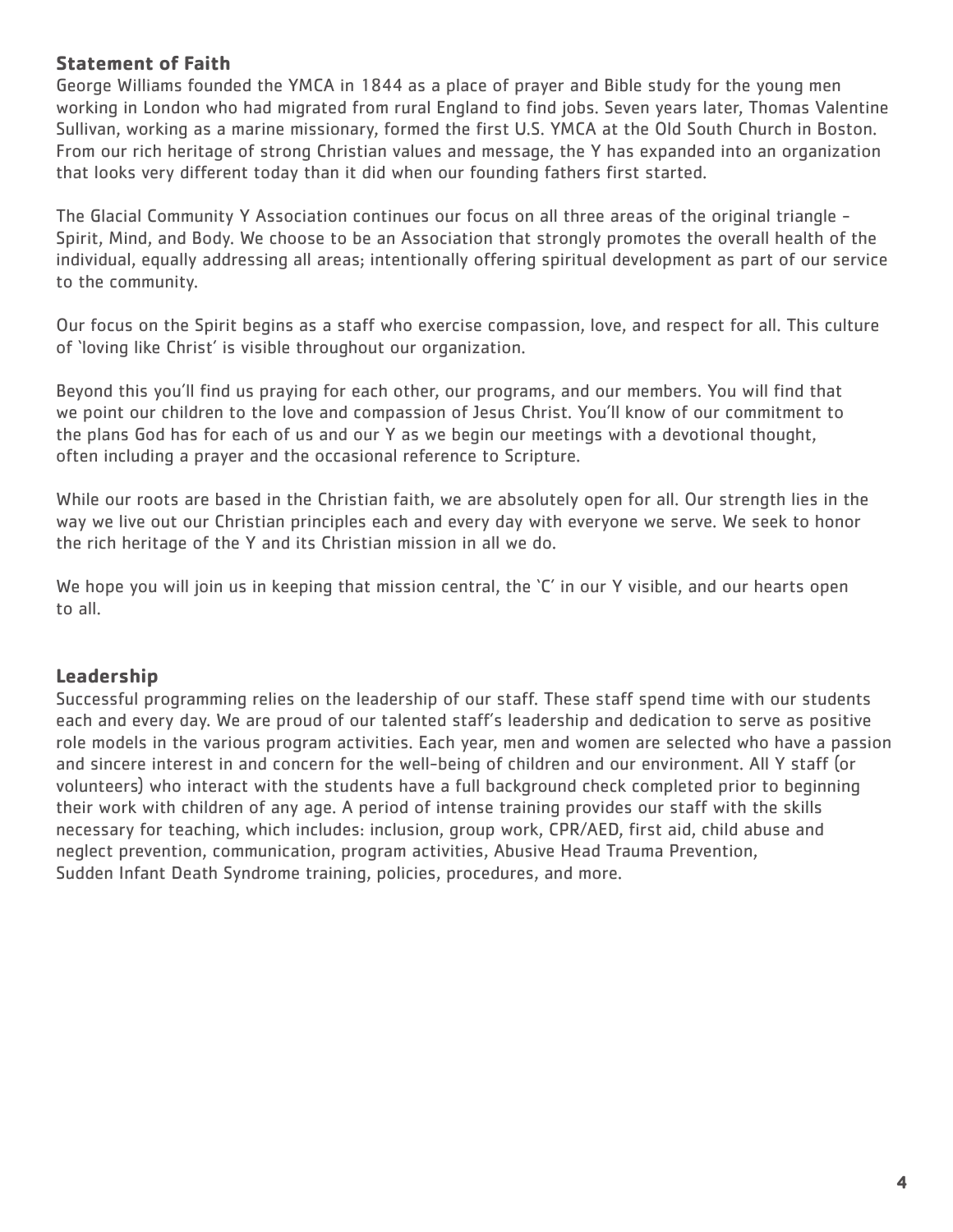# **Admission**

| <b>Children's Age</b>       | Min. # of staff to children | Max. # of children in a group |
|-----------------------------|-----------------------------|-------------------------------|
| Birth to 2                  | 1:4                         | 8                             |
| $2 - 2$ $\frac{1}{2}$ Years | 1:6                         | 12                            |
| $2\frac{1}{2}$ - 3 Years    | 1:8                         | 16                            |
| $3 - 4$ Years               | 1:10                        | 20                            |
| $4 - 5$ Years               | 1:12                        | 24                            |
| $5 - 6$ Years               | 1:18                        | 32                            |

**Child-to-Teacher Ratios: Child Care** (These ratios reflect state licensing rules and regulations)

### **Child-to-Teacher Ratios: Y-Care** (These ratios reflect state licensing rules and regulations)

| <b>Children's Age</b> | Min. # of staff to children | Max. # of children in a group |
|-----------------------|-----------------------------|-------------------------------|
| $4 - 5$ Years         | 1:13                        | 24                            |
| $5 - 6$ Years         | 1:17                        | 34                            |
| 6+ Years              | 1:18                        | 36                            |

### **Child-to-Teacher Ratios: Summer Day Camp**

(These ratios reflect state licensing rules and regulations)

| <b>Children's Age</b> | Min. # of staff to children |
|-----------------------|-----------------------------|
| $4 - 5$ Years         | 1:6                         |
| $5 - 6$ Years         | 1:12                        |
| 7+ Years              | 1:18                        |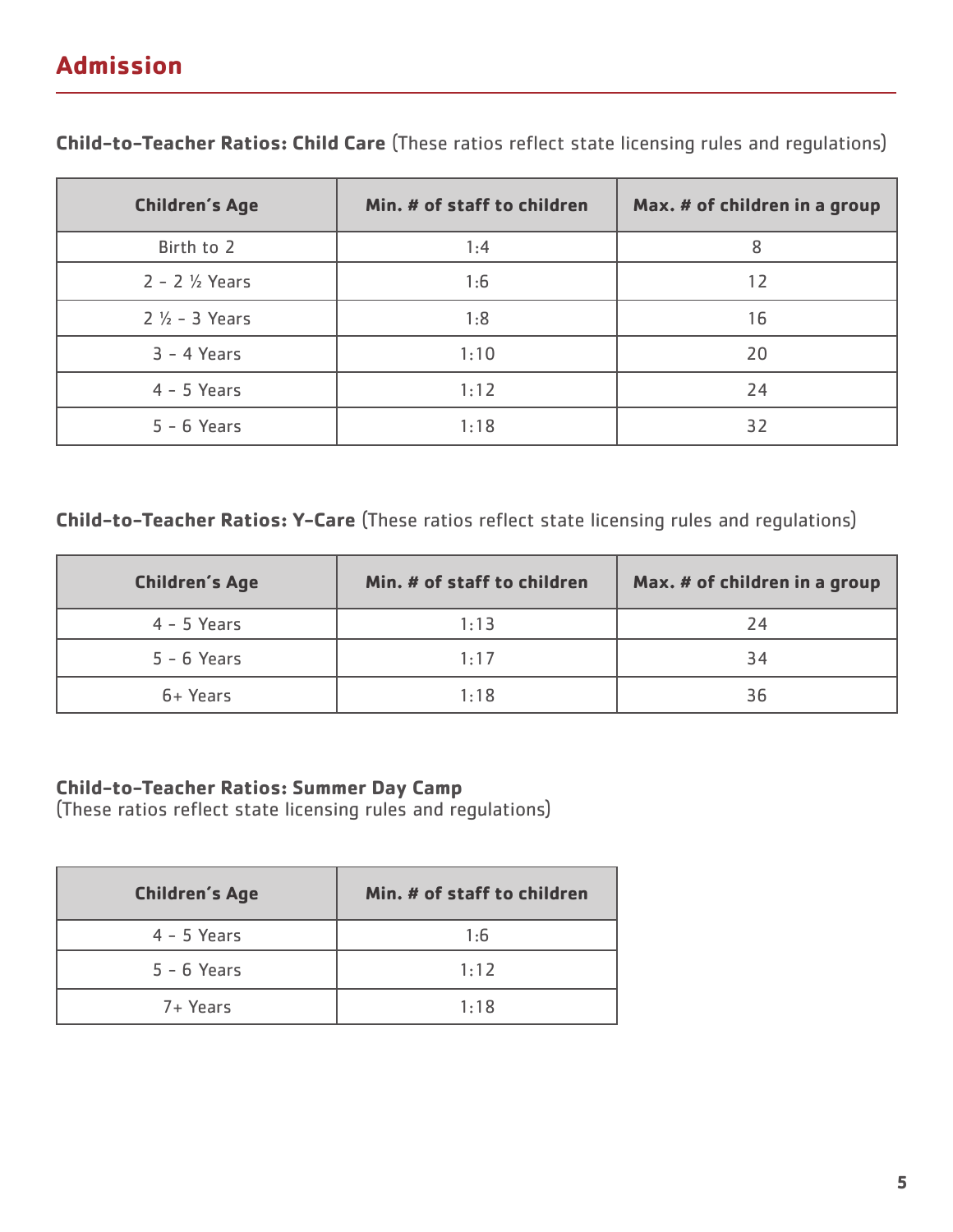### **Non-Discrimination**

The Y is committed to providing equal opportunities and does not discriminate by race, color, sex, age, sexual orientation, national origin, religion, creed or differing abilities. The Y will do its best to provide a service for translation/language difficulties if requested by a parent. Refer to The Y delegation of authority for additional needs or services.

### **Inclusion Statement**

The Y believes that all people have the right to take an active role in the Y community through participation and/or contribution.

We will try to accomplish this by developing universally designed activities and opportunities. We believe people with varying abilities share a common healthy spirit. We are confident that our Y can strengthen the foundations of community through a commitment to both the value and practice of diversity. We recognize that inclusion is a process which will grow, develop and become more effective through the efforts of staff, volunteers, membership and the greater community.

Members and program participants who come to the Y with varying abilities are encouraged to contact us to help identify opportunities that can be offered. It is the intent of the Y to include people of varying abilities to the extent that appropriate service and care can be provided.

The Y welcomes all children. If your child has unique needs that require a more specific type of accommodation, please schedule a meeting with the leadership, a minimum of 4 weeks prior to attending program, so we can identify the most effective ways of serving your family.

### **Personal Belongings**

All children's belongings should be labeled with first and last names. Because of activities, indoor and outdoor as well as arts/crafts, children should wear clothing that is appropriate for the weather, movement and messy work. Staff is not responsible for lost, stained or soiled clothing, or any other personal belongings that are lost or damaged. We will provide programming items unless otherwise requested. Parents should send child with all items they will need for school and weather appropriate clothing for outdoor play.

### **Media Release**

At various times throughout the year we will be taking photographs or videos of children for educational and decoration purposes (i.e.: photos on bulletin boards.) Please be aware that we will allow parents to photograph or video during special performances/events. In the event that we would publish a photograph or video (i.e.: program guide, brochures, or newspaper) we would refer to the registration agreement indicating permission.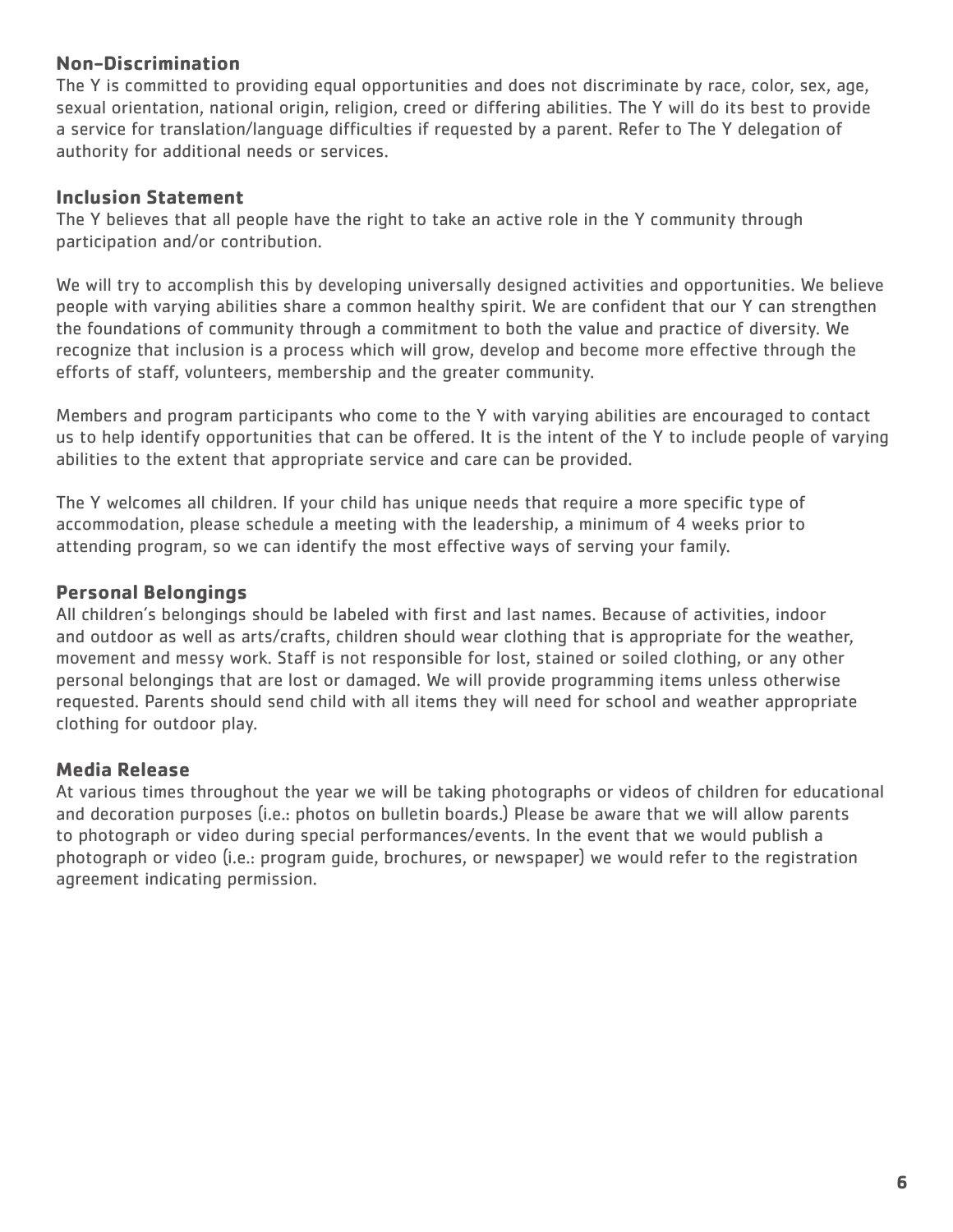# **Registration and Schedule**

### **Enrollment**

Enrollment forms should be completed online or, if needed, you may pick up a paper copy from the Child Care Billing Office. Forms must be submitted on the Tuesday, or earlier in the week, prior to the child starting. There is a two-day minimum enrollment per week (see page 11 for full enrollment details). Enrollment is not guaranteed, as space may be limited due to state licensing requirements. Parent handbooks are available online for all licensed programs.

### **Children's Records**

Children participating in a program must have the following forms completed and submitted upon the child's registration: **(Children who do not have all forms completed and submitted prior to the first day will not be permitted to attend the program).**

- Registration & Intake Form **(This form must be updated annually for all children enrolled. Parents will be expected to keep the information current.)**
- Registration Agreement
- Liability Waiver
- Current Immunizations
- Sunscreen and bug spray waiver and policy (kept on site and will be verified with parents)
	- o Child Care families: Verified with parents in October and February during enrollment.
	- o Y Care families: Verified with parents in January for Y Care and 4K programming.
- Health Form (Child Care)
- Initial Schedule

Parents have access to all documentation and also medical log journal entries on their child. Refer requests to a staff member of your program.

# **Keeping Child Information Current**

It is important that parents keep the office appraised of changes in contact numbers – home, work, and cell – as well as changes of address and/or email addresses. We will also need:

- Updated emergency contact numbers.
- Changes in authorized pick-up persons.
- Pertinent medical or educational information.

# **Confidentiality**

All children's records will be maintained by staff to insure confidentiality of all personal information. Parents, or persons authorized in writing by parents, may access children's records and reports upon request. Only other agencies with legally authorized access will be able to review records. Staff and volunteers will maintain all information in a confidential manner. In addition, information regarding child's needs will only be shared with staff that are responsible for the individual.

### **Schedule Change**

All schedule changes must be requested in writing to Child Care billing four weeks prior to the change. The Y reserves the right to deny changes based on availability. Schedule changes must be submitted in writing. If you need to discuss schedule changes, please call The Y at 262-567-9622.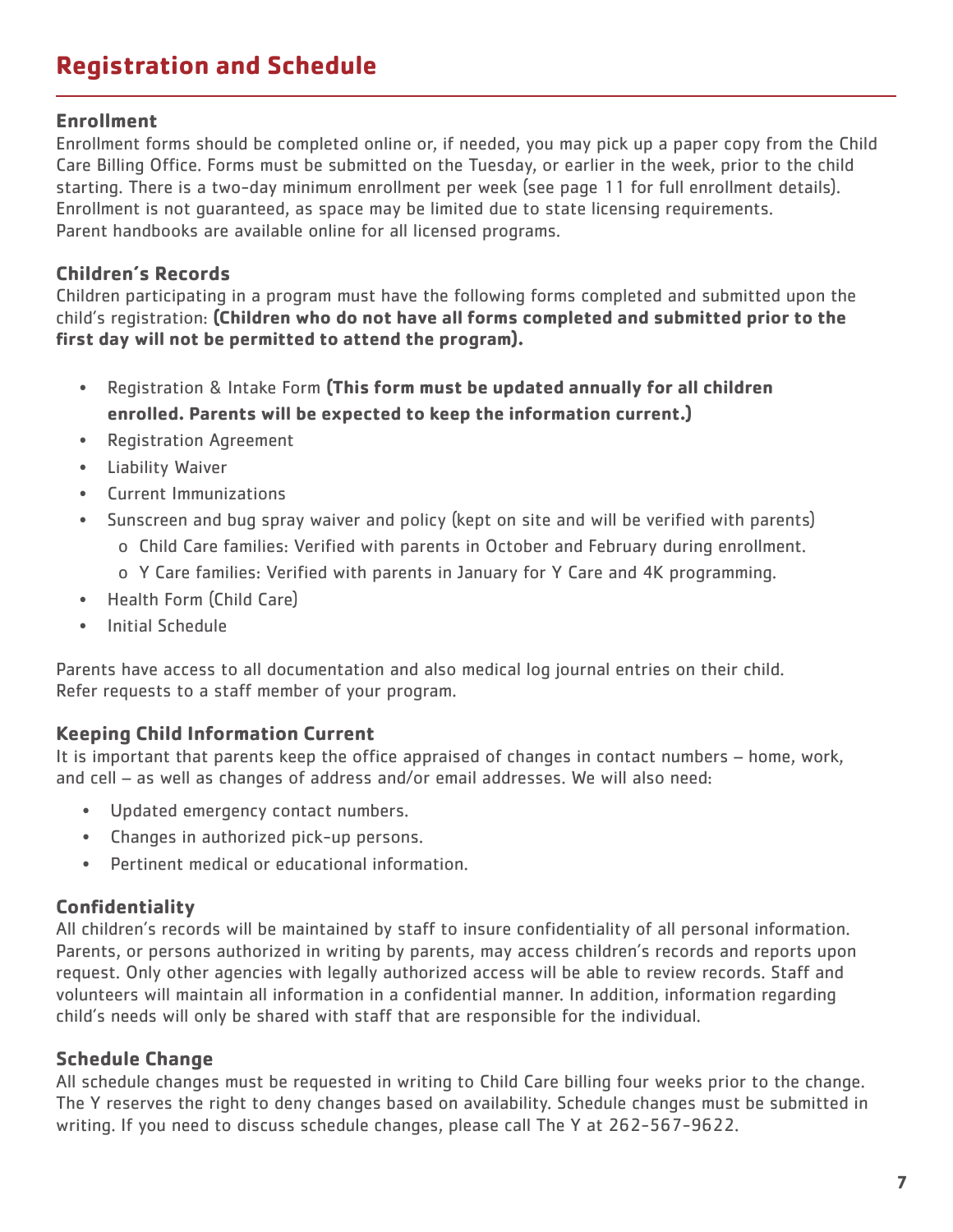# **Authorized Pick-Up Persons**

Your child will not be allowed to leave with another person unless we have has been notified in writing prior to pick-up. This person must be a responsible adult. In order for a person to be placed on the Authorized Pick-Up List, the person must be at least 18 years old and present a valid photo ID.

Please note that staff are trained to keep the children's safety in mind at all times. Staff may call emergency contacts and/or the local authorities if they believe:

- Parent/pick-up person appears too ill to drive
- Parent/pick-up person has been drinking alcoholic beverages
- Parent/pick-up person appears under the influence of any type of drugs

If the child care provider feels the adult in question is not in a condition to be driving, the following options are available:

- Offer to call other authorized adult to pick up the child.
- Call 911 if the adult is aggressive, threatening, or refuses alternative pickup.
- Care of the child will be discontinued if the situation happens repeatedly.

Although we understand that these could be uncomfortable situations, our main concern is the safety of all of the children and families. If a parent denies or refuses an alternative pick-up person, we reserve the right to refer the situation to the authorities. The program will honor all court orders on custody matters

# **Valid Photo ID**

Anyone picking up a student must have a valid photo I.D. To be a valid ID, the ID card must have, at a minimum, a visible picture and first and last name. Please be prepared to show your ID each day to pick up your child or children. We will not release any child to an individual who is not authorized to pick up your child.

### **Sign-In and Authorized Pick up People**

A parent/authorized pick-up over 18 must accompany the child into the program and MUST record the child's attendance on the roster and sign them into the program. A parent/authorized pick-up must sign the child out of the program.

### **Be prepared to show your I.D. at any time during pick-up.**

The sign in/sign out data will include the child's birth date and the arrival and departure times. A child will not be allowed to leave the program with someone other than a parent or authorized pick-up.

Teachers will maintain responsibility for every child in their care at all times while signed into the program. In addition, parents must inform teachers of special instructions for the day.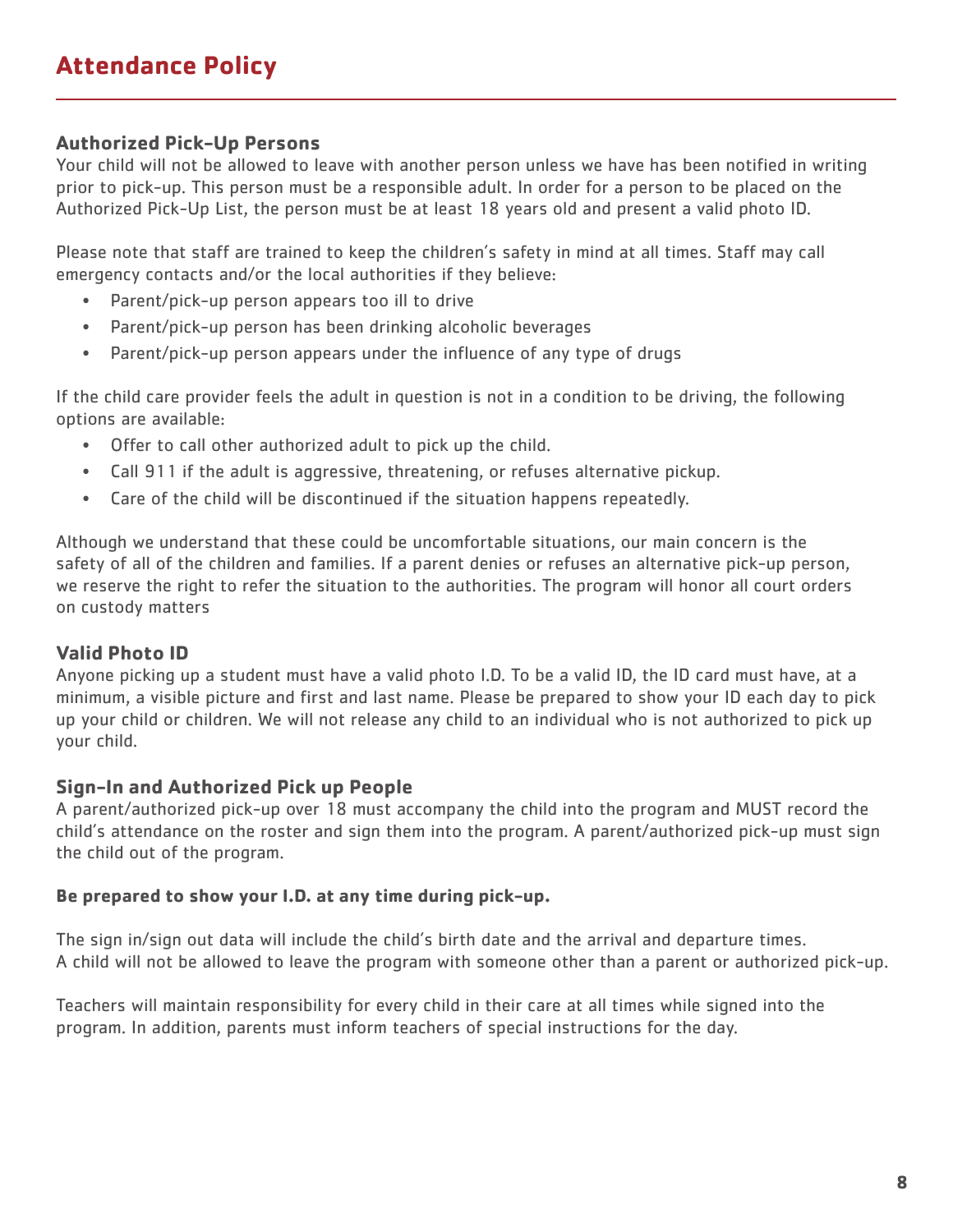# **Absence Policy**

It is imperative that we are notified if your child will not be attending the program on a normally scheduled date. Please notify us as soon as possible at 262-567-9622 or the specific site phone number of the off-site location. Alternatively, emailing the program or classroom of absence is sufficient.

When calling, please state your first and last name and your child's first and last name. Please notify the Y Staff of any communicable illness your child may have as well. If you do not call our staff, we will call within one hour of your typical arrival time to see if you will be attending.

# **Late Pick-Up**

Our program is licensed and staffed until 6:00 pm. A late fee of \$1.00 per minute, per child will be charged for every minute after 6:00 pm that your child is not picked up.

If staff has not been contacted by 6:00 pm, the emergency contacts will be called. If no one can be reached and your child is not picked up by 6:30 pm, the local authorities will be called.

If you are running late, please call the contact number provided (Child Care Office or specific site cell phone) in advance so we can plan appropriate staffing and reassure your child. Chronic late pick-ups may result in termination from the program.

# **Releasing the Child in a Custody Situation**

If there is a custody situation, the program is legally bound to respect the wishes of the parent with legal custody. The Y staff may ask for a certified copy of the most recent court order. As the child's caregiver, it should be made available.

If there is no court order, the program will not accept responsibility for deciding which parent has legal custody.

The program may tell the enrolling parent that the program will not be able to care for the child unless both parents agree as to who is allowed to pick the child up and at what days or times.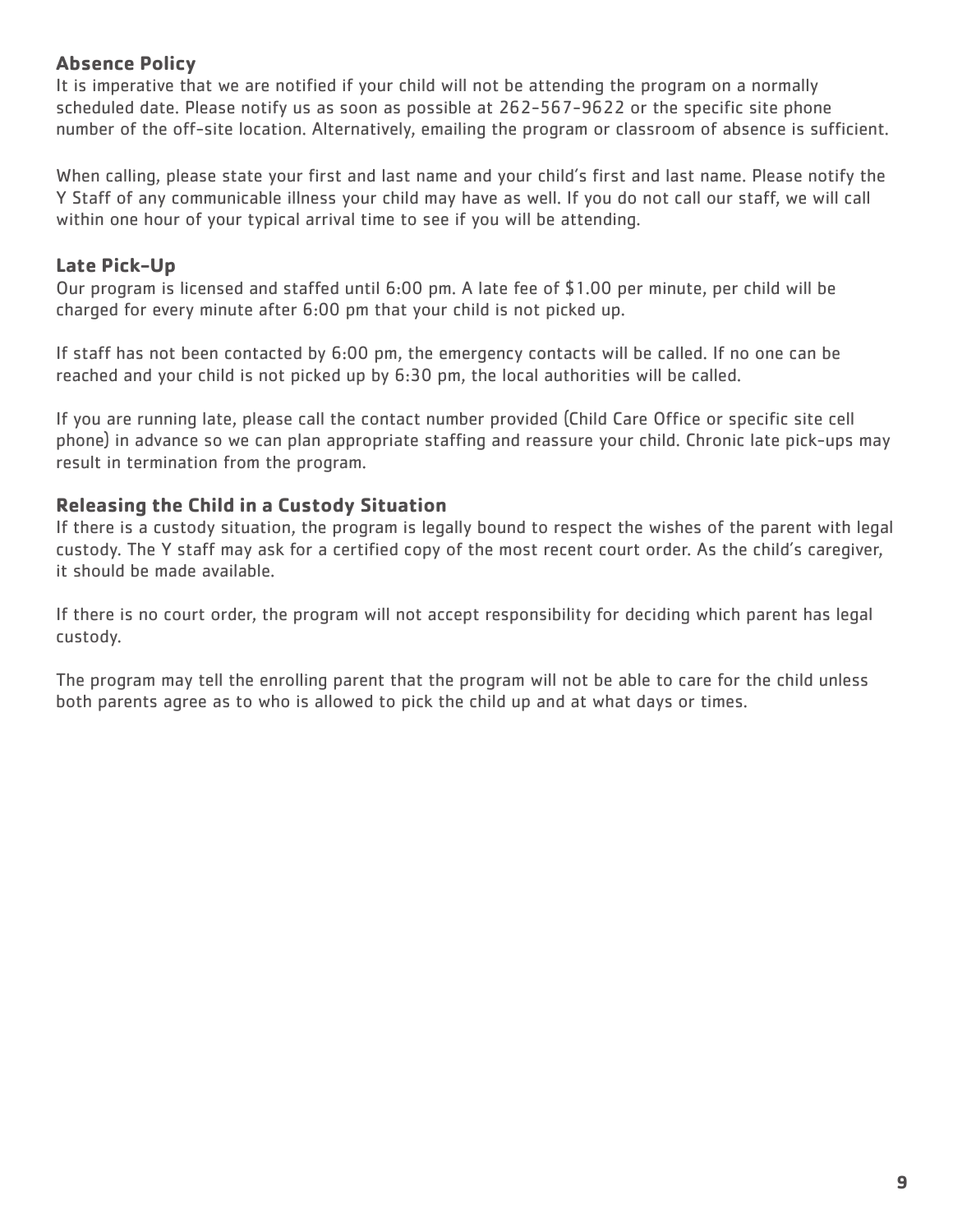### **\*\*\*Payment must arrive at the Y by the due date or it is considered late\*\*\***

- Parents may request a copy of the fee schedule and all payment records pertaining to their children.
- Fees are due on a biweekly schedule for Child Care & Y-Care. Fees are due on a weekly schedule for Camp. A \$10.00 per day late fee may be assessed. **Credit Card or Bank Draft is the required formof payment for Child Care, Y-Care, and Camp.** You may choose to pay in advance by check if you prefer, but you must still have a current draft form on file. Checks should be made payable to the Glacial Community YMCA. Returned checks will result in a \$15.00 charge.
- Throughout the school year, Y-Care families will be required to make equal payments, based on the school year calendar. Payments and rates take into account vacations and days off during the school year and are the average cost of the program for the year divided into each billing period. Families will be billed for Thanksgiving, Winter,and Spring breaks, as rates take those breaks into account. Once tuition is paid, no refunds will be given.
- Credits will **not** be issued for sick or missed days.
- Registration fees: For Child Care, \$75 due before starting. For Y-Care & Camp, a \$50 first child, \$10 for each additional child, and first tuition payment is due before starting. Registration fees are non-refundable & non-transferable.
- Parents with more than one child enrolled in the program will receive a 10% discount on second andsubsequent children. Discounts do not apply between different programs. Your discount will be credited to the lesser value amount due.
- Enrollment is based on the number of days, according to registration. All families will set a regular weekly schedule and are required to pay for 2 days/week as a minimum. We do not offer daily or hourly rates.
- Due to enrollment and scheduling at sites, switching days can only be approved by the Program Director and will be granted when space is available. Schedule changes must be approved by the Billing Office and/or Program Director four weeks prior to change. Without proper notification, families will be billed the regular enrollment rate based on regular weekly schedule.
- Written notice to the Director of the program the child is attending is required for any cancellations withdrawal. Any cancellations/withdrawal from programs must be given 4 weeks in advance.
- Tax information is available upon request by phone or by filling out a request form. Allow two-weeksfor processing. All requests should be submitted to the Child Care Billing Office.
- If an account is delinquent in adhering to required payment amounts and/or deadlines, your child/ren will be suspended from the program until the account is paid in full.
- The Y works with a collection agency for unpaid balances.
- A late fee of \$1/minute/child will be charged at the end of the program and any late fees will be applied to your next draft payment.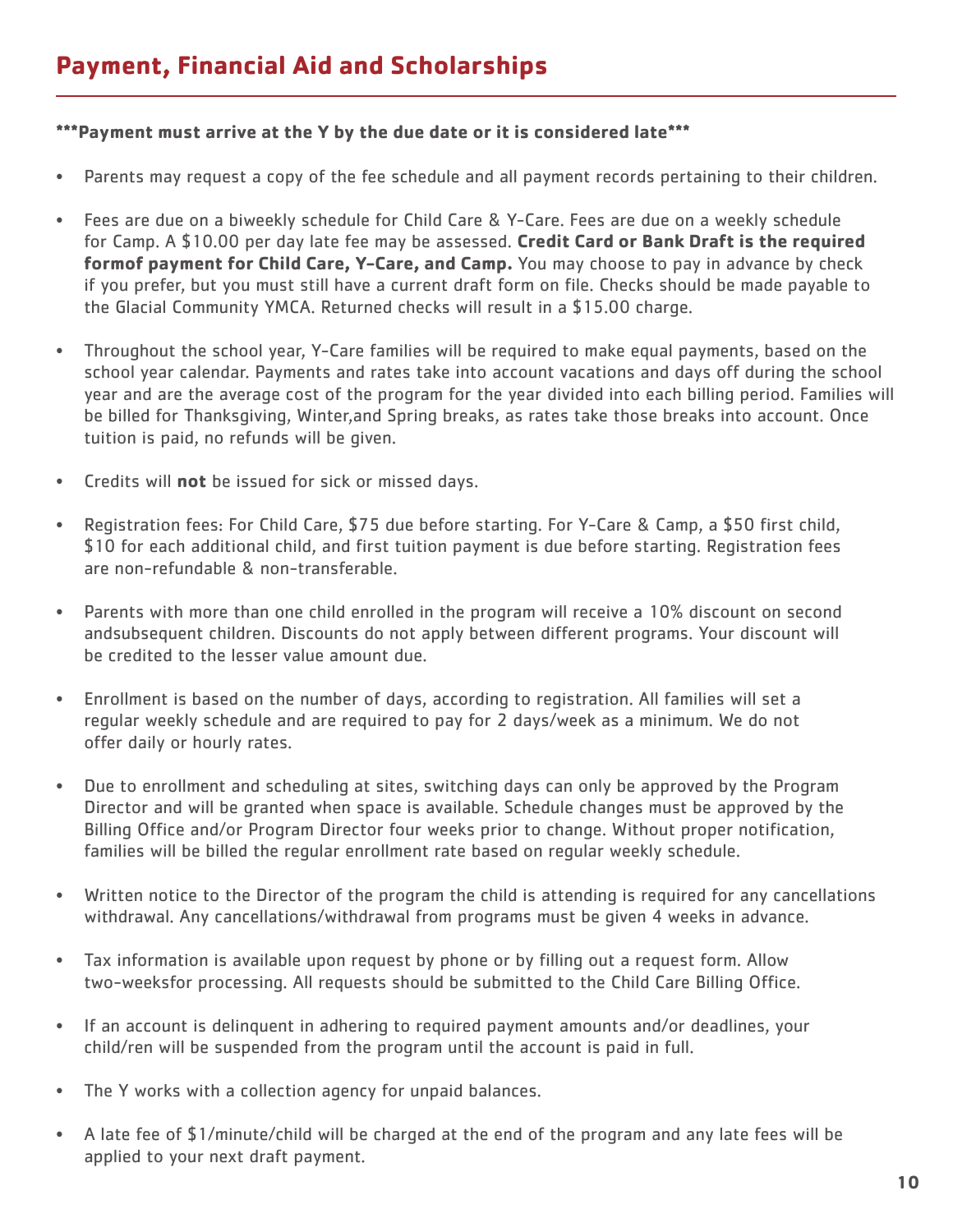- Additional fees may apply for field trips
- Additional fees/registration apply for School's Out& Early Release programs.

# **Financial Assistance and Scholarships**

The Y offers financial assistance to parents to help offset the cost of child care. However, we require participants to contact their local county Human Services Office to determine eligibility for WI Shares first. If eligible, the Y requires authorization to verify the amount that they will pay for. The family is required to pay in full until the authorization has been given. After authorization is understood, the family will be required to pay the appropriate co-pay on the indicated draft dates.

If your family does not qualify for assistance through the state, the Y welcomes you to apply for our financial assistance program. The Y provides financial assistance for families in need through contributions to our Annual Campaign. A sliding fee scale will be used to determine eligibility. Please contact the Y for additional information regarding this program.

# **WI Shares Funding**

If authorization for WI Shares is granted, families are responsible for full payment for services provided. Families are responsible for any remaining balance due by the assigned due date.

Families agree upon receipt of this handbook that it is their responsibility to adhere to the following payment requirements for their child to attend any Y program:

- I agree to initiate payment to the YMCA from MyWIChildCare EBT EDGE by the 2nd of every month for the full month prior to care being rendered by calling 1-877-201-7601 or logging into www.ebtedge.com.
- I agree to ensure that all Parent Share (formerly called co-payment) amounts are paid via draft by the required deadlines and understand a late payment fee of \$10 per week will be assessed.
- I am aware that my authorization may change or expire and I will be held responsible for payment of full tuition until authorization increases or is reinstated.
- I understand no refunds will be provided for any amount paid from MyWIChildCare EBT EDGE.
- I understand that if I am delinquent in adhering to required payment amounts and/or deadlines, my child will be suspended from program until account is paid in full.
- I am aware that the YMCA program is based on enrollment. As a result, fees are due regardless of whether my child attends.
- I understand I must provide a 4 week advanced written notice to the Director of the program and the Child Care billing office for any cancellations/ withdrawal/ schedule changes.
- I understand MyWIChildCare EBT EDGE cannot be used for: alternative lunches, Child Care fieldtrips, School's Out Days, Middle School Transport, or any other Y unlicensed care program.
- I understand that a late fee of \$1/minute/child will still be charged at the end of program and that any late fees will be applied to my next draft payment (fees incurred will not be covered by WI Shares).

For additional information and site specific EBT/EDGE numbers please see our website www.glcymca.org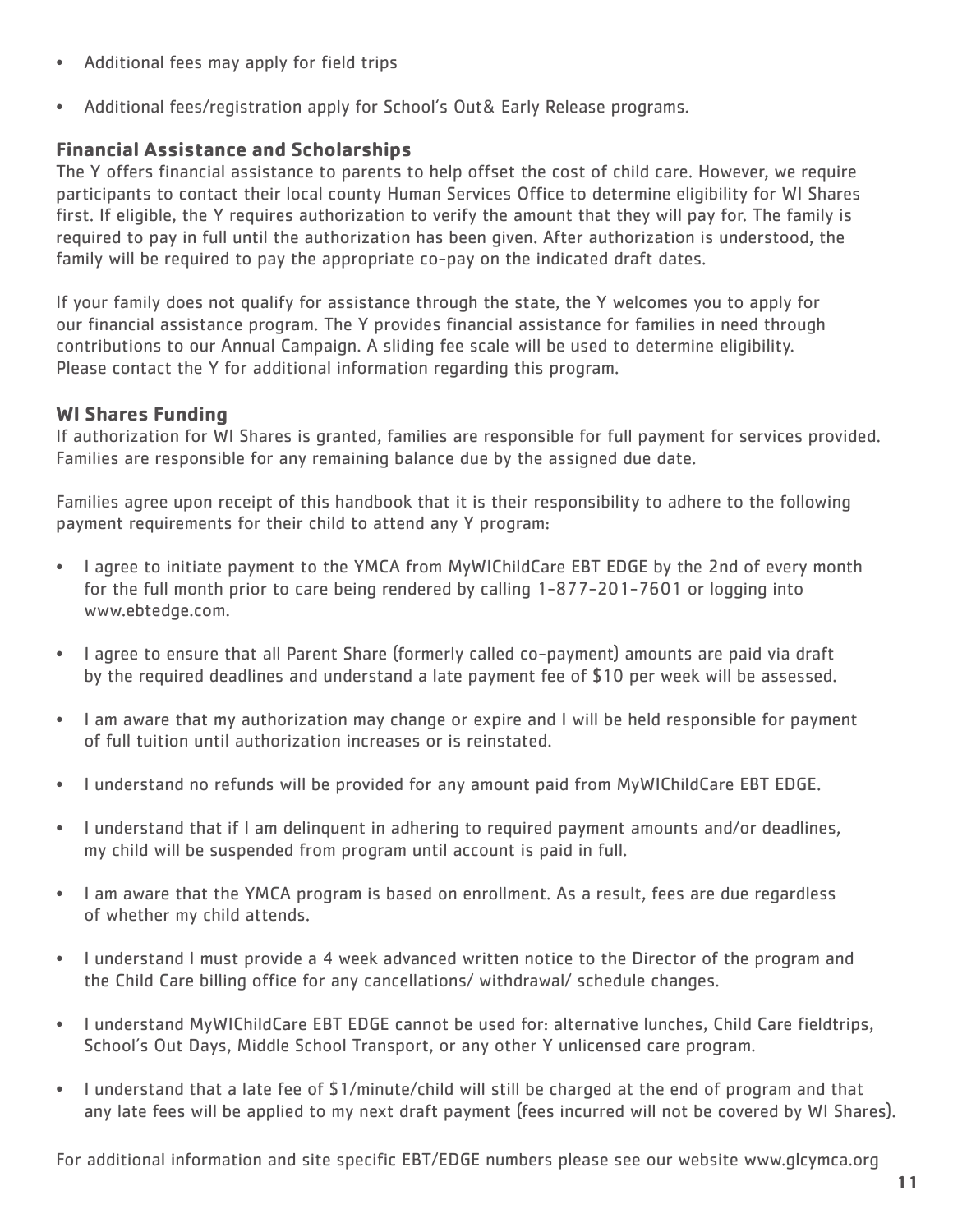### **Program and Planning**

The program's curriculum helps to ensure that children are exposed to activities and opportunities that will prepare them for success in school and into the future. Staff will provide children with experiences which promote all of the following:

#### **1. Self-Esteem and Self-Image Development**

- Maintain staff and child interactions which are warm, nurturing, and compassionate.
- Provide materials which support the child's progress and meet developmental level.
- Encourage each child to develop his/her own independence and problem-solving skills throughthe use of classroom materials and experience.
- Maintain a consistent, predictable daily routine.
- Plan activities that are consistent with the child's development, interests, experiences, ethnicity, and cultural backgrounds. Cultural diversity will be evident in programs, supplies, snacks, and meals.
- Use positive communication between adult-to-child and child-to-child interaction.
- Stress importance of process, not product, and that each child is valued for individual achievements.

### **2. Social Interaction**

- Through creative play experiences.
- Through planned family activities.
- Through group time.
- Through teacher-directed planned activities.
- Through interaction at the meal table.
- Through music, song, and finger play.
- Through community programs and field trips designed to provide social interaction with outside sources when possible.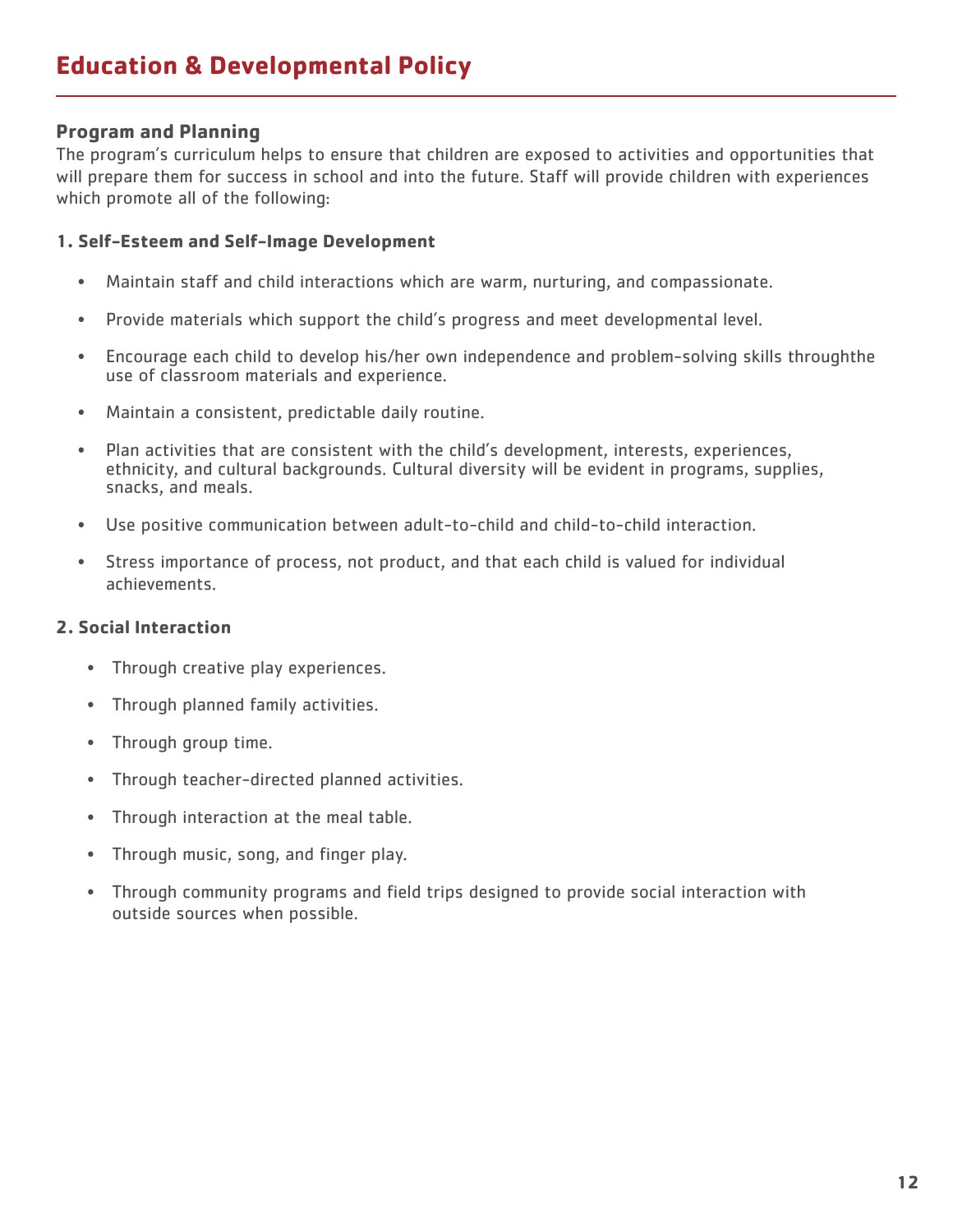### **3. Self-Expression and Communication Skills**

- Group story time in which children participate.
- Readily available books.
- Show and tell.
- Teacher-directed activities.
- Creative play experiences.

### **4. Creative Expression**

- Readily-available access to creative art materials and creative play equipment.
- Opportunities to use constructive toys.
- Use of community resources.
- Exposure to the fine arts.

### **5. Intellectual Growth**

- Learning centers that challenge children.
- Homework assistance when appropriate.
- Opportunities to participate in decision making.

### **Religious and Holiday Celebrations**

The goal of the program is to provide an appropriate learning experience that encompass cross cultural awareness and acceptance of others. Respect will be demonstrated for all individuals.

### **Child Care and Camp:**

Christian books may be read and prayer will take place before each meal in a non-denominational Christian atmosphere. When appropriate, activities with a religious emphasis will be included in programming.

### **Y Care:**

When appropriate, activities will be encouraged to encompass cross cultural awareness and acceptance of others. Specific religious practices will not be utilized in programming.

### **Character Counts**

At the Y, we believe that character counts in everything we say and do. We emphasize four core values through our program. We hope that all of our staff, children, and parents will join us in teaching each other about what it means to be a person of character. The four core values are:

Honesty: Being honest, dependable, and loyal

Caring: Being kind, compassionate, and understating, showing love and charity to others

**Respect:** Showing courtesy and manners

Responsibility: Being accountable, doing your best

Faith: Hearts being open to all and having confidence in self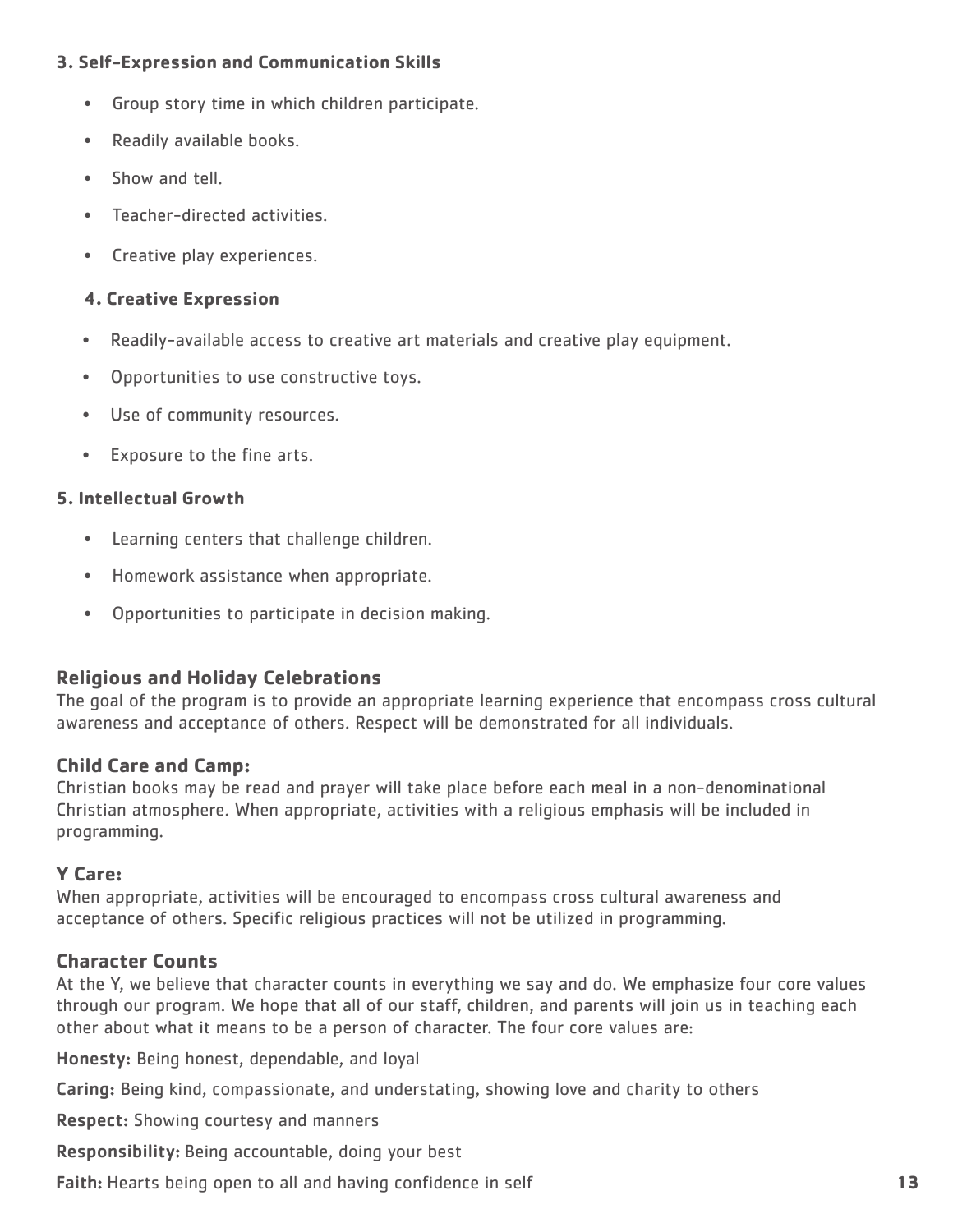# **Referrals**

If staff have concerns about your child's development, their concerns will be communicated to the families in a sensitive, supportive, and confidential manner. Staff will use documentation and explanation for the concern, suggest next steps and information about resources for the family.

# **Program Activities: Y-Care & Day Camp**

Y-Care will provide each child with experiences to encourage several areas of age-appropriate development, including large/small motor, creative, social, intellectual, and cognitive opportunities.

The Y program and curriculum is designed to encourage children to build healthy, positive attitudes and to acquire competencies and skills through a variety of work and play experiences which incorporate our 4 Core Values (Honesty, Caring, Respect & Responsibility). We utilize the School-Age Curricular Framework (SACF) as a model to build and improve our programming as we integrate character development standards into daily operations.

We go outside every morning and afternoon for a min of 10 minutes unless there is inclement weather. Each site will utilize outside blacktops, playgrounds, and fields as permitted by the school.

# **Program Activities: Child Care**

Y program activities will provide each child with experiences to encourage several areas of development, including large/small motor, creative, social, intellectual and cognitive opportunities. Children will participate in outdoor play, sensory experiences, large and small group time to build confidence and social skills. The Child Care Center uses Creative Curriculum to plan activities based on interest and developmental level.

\*The following activities are offered in addition to the day to day schedule and activities:

### **Ages 2 and under:**

- Will have a feeding, napping, and activity schedule to reflect what is followed at home.
- Children dictate their schedule based on their needs throughout the day.

### **Ages 2 and up:**

• Will receive physical education in their curriculum one time per week.

### **Ages 3 and up:**

- Will receive physical education in their curriculum one time per week.
- Will receive time for free swim twice a week and swim lessons once a week
- Will receive a 30-minute religion class once a week
- Opportunity to enroll in select dance & youth sports programs.

### **Ages 4 and up:**

- Will receive physical education in their curriculum one time per week.
- Will receive time for free swim twice a week and swim lessons once a week
- Will receive a 30-minute religion class once a week

### **4K Wrap Class:**

- Will receive physical education in their curriculum one time per week.
- Will receive time for free swim once a week and swim lessons once a week
- Will receive a 30-minute religion class once a week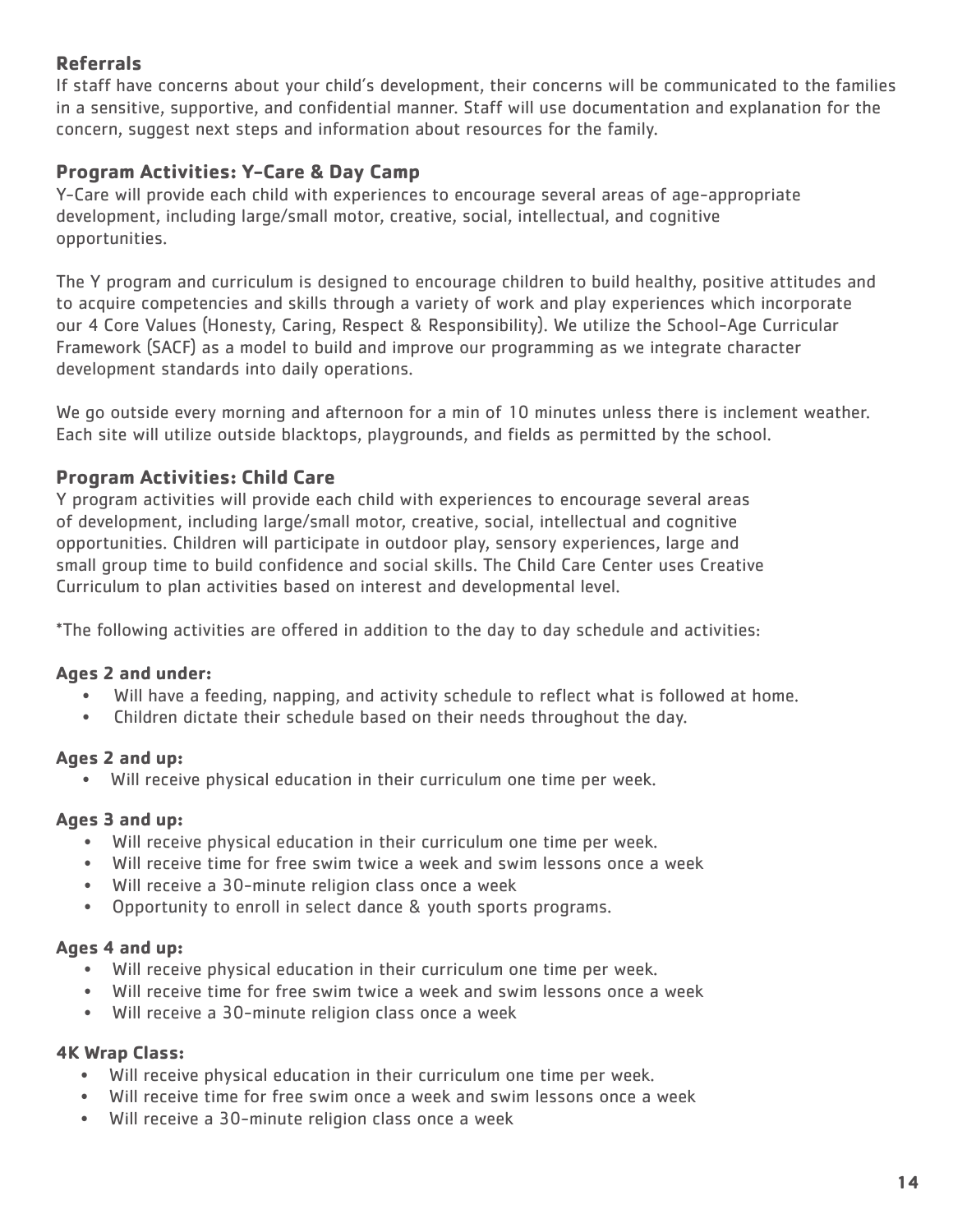# **Child Guidance Policy**

The goal of the Y is to guide children in becoming cooperative, good-natured, and responsible participants through positive, non-threatening teaching techniques involving problem solving, communication, and negotiation skills. Environmental arrangements and setting of limits shall be carried out to help each child learn self-control, make good choices, identify feelings, and develop a healthy understanding and respect for others. Staff will communicate with parents at pick up regarding their child's day.

### **Child Guidance**

Children will practice using the art of communication and negotiation in settling any dispute that arises between them. Staff will be in close proximity to encourage children and use active listening to help facilitate negotiation skills. If a child is upset or crying, staff will do what they can to comfort and reassure the child using appropriate methods. Methods include but are not limited to: reviewing child file information, ongoing support from parents with new techniques, provide different activities, another staff interaction, or a change of scenery.

All staff participate in an intensive training program that prepares them to deal with all aspects of child guidance. We emphasize positive, age-appropriate discipline techniques which guide and reinforce the desired behaviors and at the same time establish guidelines and expectations. At all times, staff are guided by the principle that all children and adults deserve to be treated in a respectful and caring manner. Participants are expected to treat their peers and staff with respect and abide by all rules. Students are encouraged to ask questions to better understand the rules and expectations. Individuals are held responsible for their actions. Staff members encourage the appropriate behaviors by modeling the expectations in a clear and consistent manner. Students are expected to participate in daily activities which show respect for the space we use and for those around us.

### **Biting**

Biting is a very typical behavior for young children. Biting is often a way of communication that some children use to get their needs met, explore the world, or ease frustration or pain. Teachers are trained on looking for and identifying patterns of biting instances.

The child that has been bitten will be comforted, the area will be washed with soap and water and ice will be applied. The parents will be called to let them know of the situation and how the child is doing.

The child that did the biting will be removed from the immediate situation by having them go to another area of the room. Depending on the age of the child, the teachers will calmly talk to the child about the biting incident using such tactics as "biting hurts our friends" "can you help them feel better?" and offer the child to help hold an ice pack on the other child. The parents will be called and let them know of the situation.

Teachers will closely watch for biting triggers and make any necessary changes to the environment or routine. The Center Director will assist the teachers in looking for a pattern as well as talking with the parents to see if there have been any changes at home that may be part of the behavior. When dealing with biting situations it is very important that communication between the families and the center is open so that the teachers and families can be consistent in their approach to making a positive behavior change.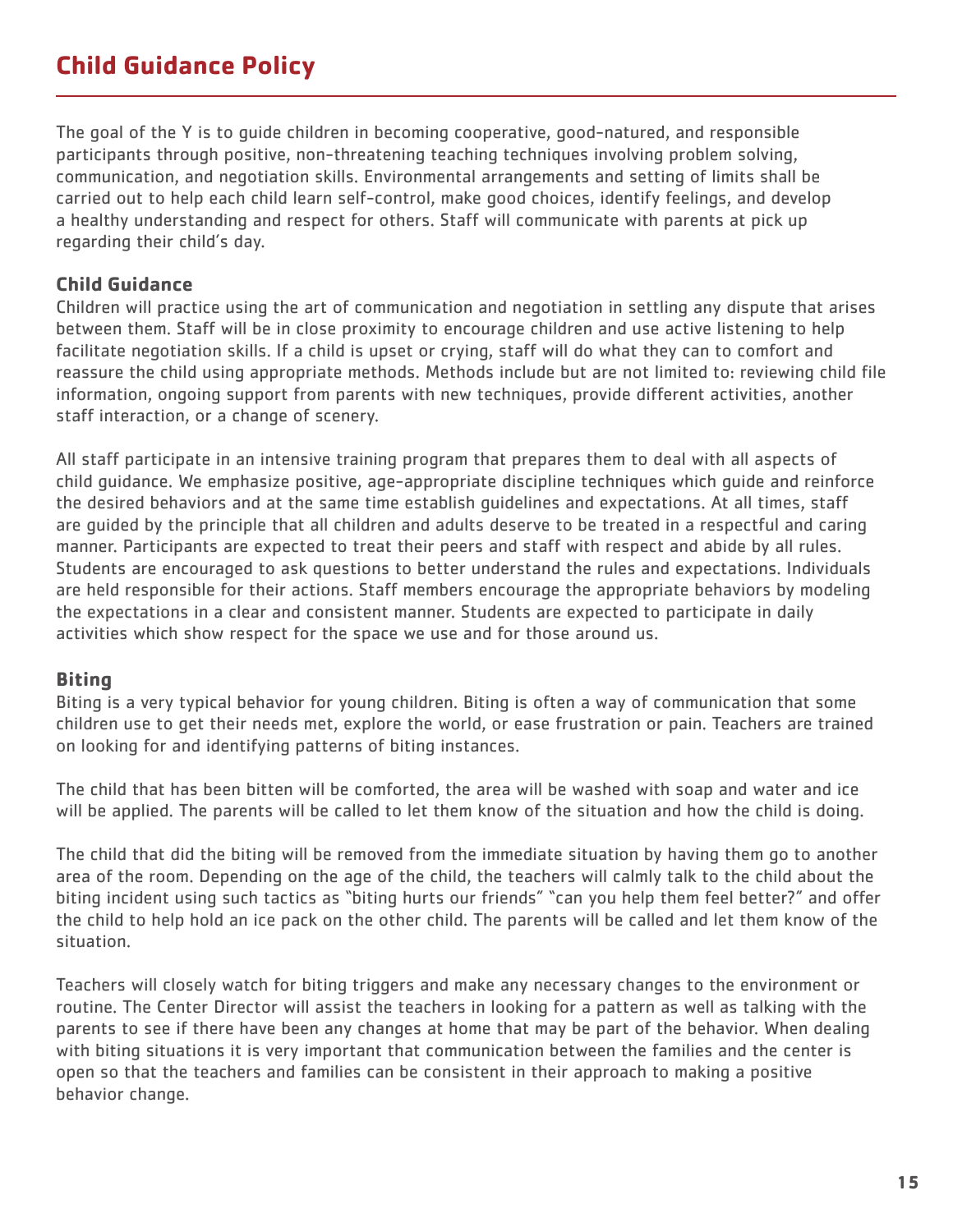# **Discipline**

As a parent you can expect the following:

- Developmentally-appropriate expectations for children
- Positive redirection
- Logical and appropriate consequences
- Role models of appropriate behaviors
- Ignore minor misbehavior
- Consistent expectations
- Each child treated as an individual, respect his/her needs, desires, and feelings
- Acknowledgement when a child has made a good choice.
- Teamwork and communication with parent
- A child who appears to be having problems will be redirected away from the group for no more than five minutes.
- Time outs may be given but are not used as a first response to a child's behavior and may not exceed three minutes.

No discipline will be allowed which is humiliating or frightening such as:

- Spanking, hitting, punching, shaking, or inflicting any other form of corporal punishment.
- Verbal abuse, threats or derogatory remarks about self or family.
- Building or trying to restrict movement or enclosing in a confined space such as a closet, locked room, or alternate space.
- Withholding or forcing meals or snacks.

# **Verbal Discussions**

The Y staff will address and redirect inappropriate behavior. When a behavior warrants, one of the teachers will verbally discuss the behavior with the child. If the teacher deems it useful, they may use a written document to help the child process the event and decipher better choices or options for the next time. These situations will also be discussed with the parent upon pick up so that the parent can be involved in the problem-solving process.

### **Chronic Disruptive/Aggressive Behavior**

We find that behavior guidance issues arise infrequently when the children are actively involved with other children, our staff, and the curriculum. Preferred behavior guidance techniques include setting clear, enforceable limits, modeling acceptable behavior, structuring the environment to maximize good behavior, planning enough activities, giving choices, teaching the use of acceptable alternatives, anticipation of problems, redirection, and use of direct and logical consequences. Children may separate from the group temporarily, if less intrusive methods of behavior guidance have been ineffective and the child's behavior threatens the well-being of other children or staff. The safety and welfare of all the children in the program are of primary concern.

For situations involving continued physical or verbal abuse of other children, staff or parents, a formal write-up will be filled out. These must be signed and returned before your child can return to the program. Continued, repeated behavior requires a formal meeting with the parents/guardians and the Youth Development Leadership Team before your child can return to program. If the inappropriate behavior does not improve, your child will be dismissed from the program. All write ups will require communication with the parent(s). For severe displays of inappropriate behavior, the Y reserves the right to warrant immediate dismissal or suspension from the program. For the safety of all the children and the staff of the Y, if any physical or verbal abuse occurs from a parental figure, it will be grounds for dismissal.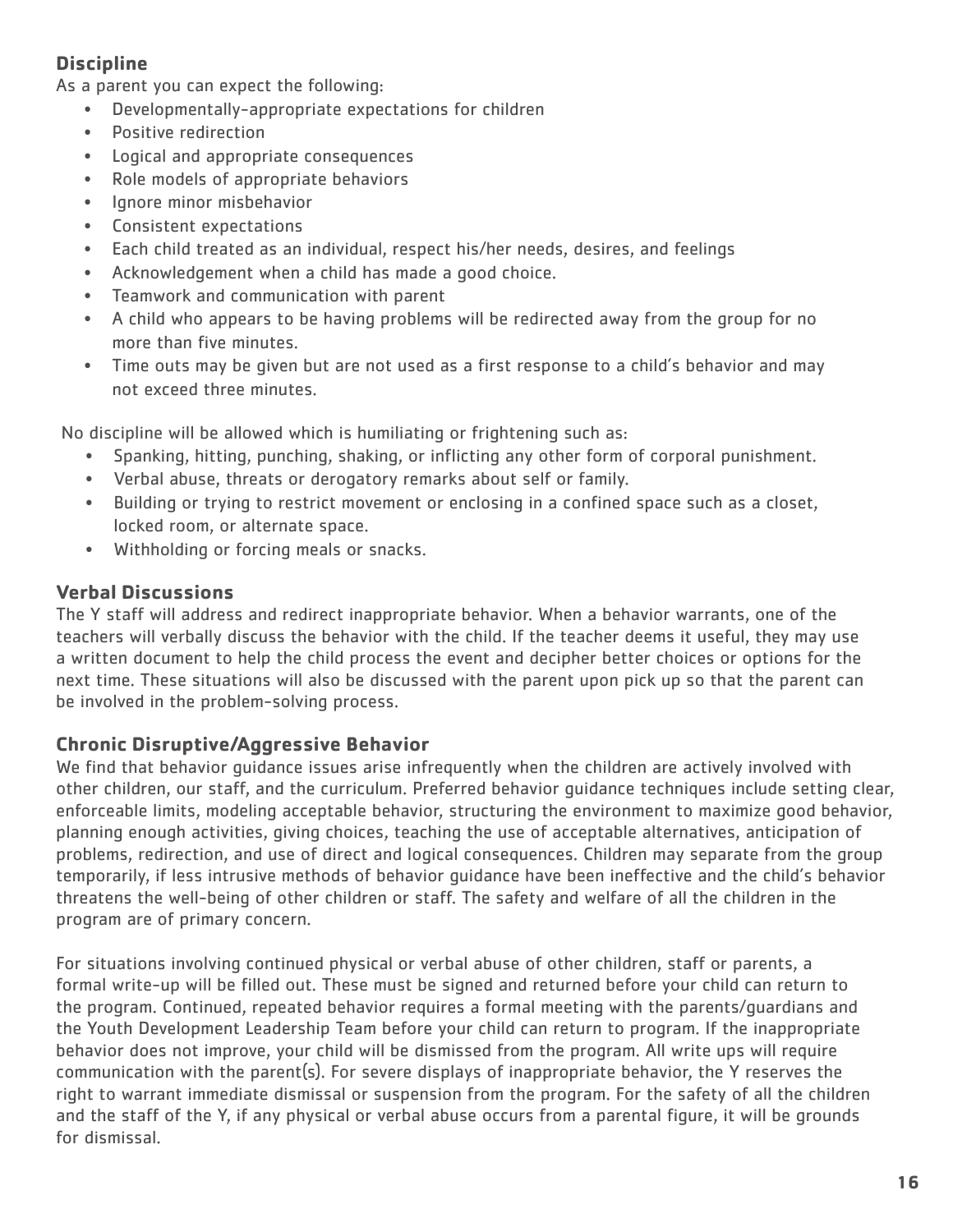### **Initial Incident**

If a child's behavior physically or emotionally endangers staff and/or other children in the program despite positive guidance techniques or if a parent is uncooperative with staff in working toward the correction of their child's disruptive behavior, a meeting with the child's parents may be requested by a supervisor and the child's counselors. The problem will be defined and goals for correction will be established in writing. Involvement from internal resources from the Y will be used to come up with a successful plan for all parties. At any point we reserve the right to request that a child be picked up within the hour of incident, begin a suspension, or dismiss all activity from program.

### **Secondary Incidents**

If, after a predetermined timeframe, the initial plan for helping the child fails, a second meeting will be requested by a supervisor. The problem will be identified again and new approaches will be defined in writing. At any point we reserve the right to request that child be picked up within the hour of incident, begin a suspension, or dismiss all activity from program.

### **Suspension & Dismissal**

If no progress occurs within the established timeline, then suspension will result. The period of suspension may vary from the remainder of a day or longer relative to the severity of the problem. Dismissal of the child may occur after a suspension for the same behavior, or immediately if the child's behavior becomes disruptive, aggressive or harmful to self or others. The Y reserves the right to terminate without notification. Parents will be responsible for payment during the length of the suspension. At any point we reserve the right to request that a child be picked up within the hour of incident, begin a suspension, or dismiss all activity from program.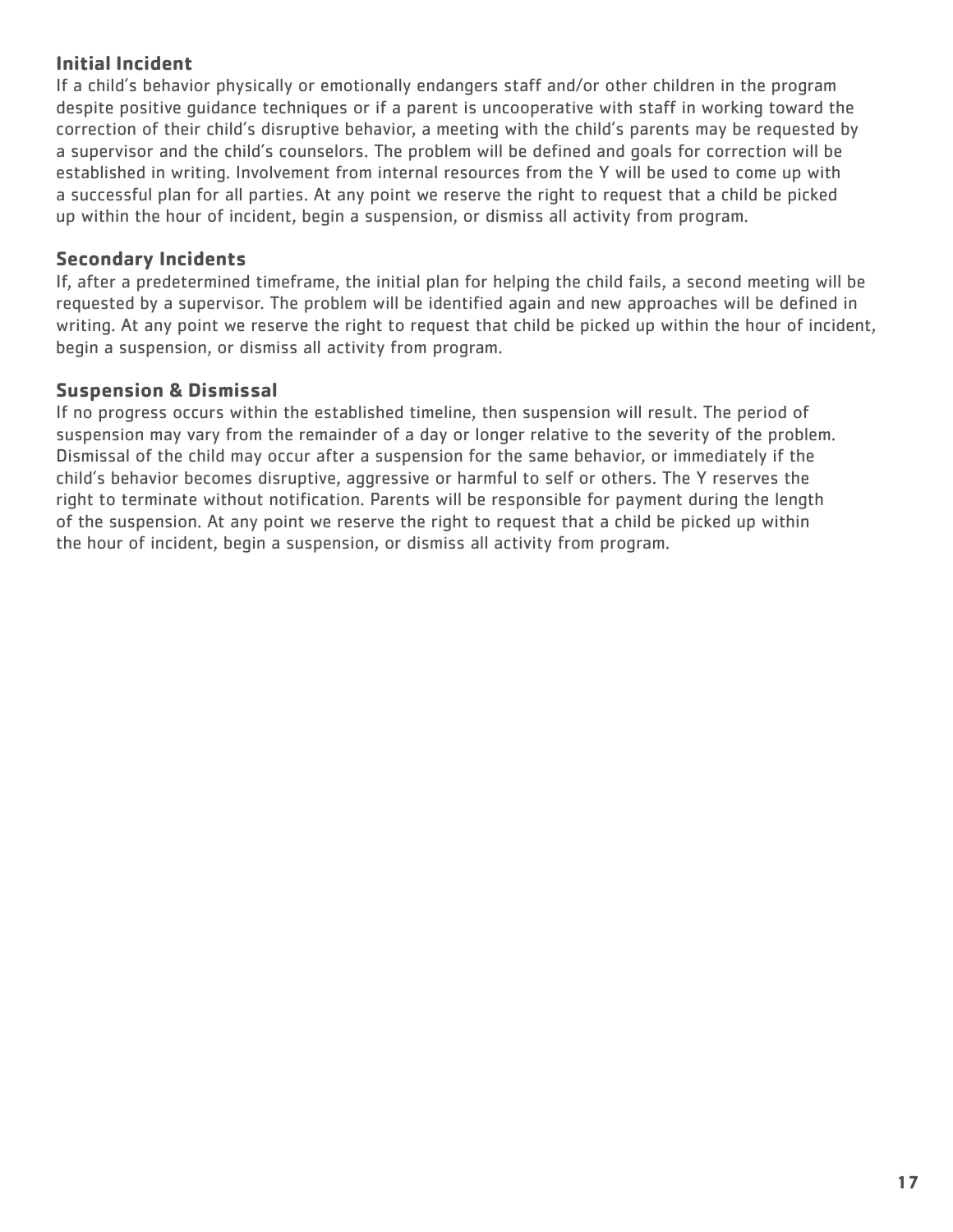# **Prevention of Child Abuse and/or Neglect**

- Staff and volunteers will be alert to the physical and emotional state of all children at the program. When any sign of injury or suspected child abuse is detected, the Leadership Team will be notifiedimmediately and 911 or Child Protective Services will be called.
- The Y will offer information on child abuse prevention and assistance to parents and staff through workshops, counseling, and use of printed and audiovisual resources as requested.
- Under no circumstances will Y staff release a child to anyone other than the authorized parents, guardians, or to an individual authorized by the parents in writing (including relativesof children). Sign-in and sign-out logs will be maintained on a daily basis and kept on file at the Y.
- Y staff and volunteers will not discipline children by use of physical, verbal, or emotional punishment. In addition, they will not fail to provide the necessities of care, such as food and shelter.
- Two reference checks on all prospective employees will be conducted, documented and filed priorto employment.
- Criminal record checks, including but not limited to background checks and finger printidentification, are conducted on all Y staff and volunteers working with or around children.
- A Y-USA-approved Child Abuse Prevention training will be completed within the first 90 days of employment and renewed every two years by all staff. This training will include information about thesigns of possible child abuse and neglect and the approved procedures for reporting the suspicion of abuse and/or neglect.
- Any evidence of unusual bruises, contusions, lacerations, or burns found during the informal healthcheck shall be noted in the medical log journal and reported immediately to the Leadership Team. The staff will follow the procedures for reporting child abuse and neglect.
- Written reports on observations will be maintained by the program Director.

### **Reporting of Child Abuse/Neglect**

When there is suspicion of child abuse or neglect, Child Protective Services and the Department of Children and Families must be notified immediately.

The program will follow these reporting procedures:

- 1. Fill out an incident report with the facts and record it in the Medical Log.
- 2. Notify the leadership team
- 3. Y Staff will immediately notify 911 or Child Protective Services and the department of Children and Families. This agency will conduct the investigation and give further instructions.
- 4. In the event the reported incident involves an employed Y staff person or volunteer, the program
- 5. Director will, without exception, suspend the person from all activities involving the supervision
- 6. of children until an investigation is completed.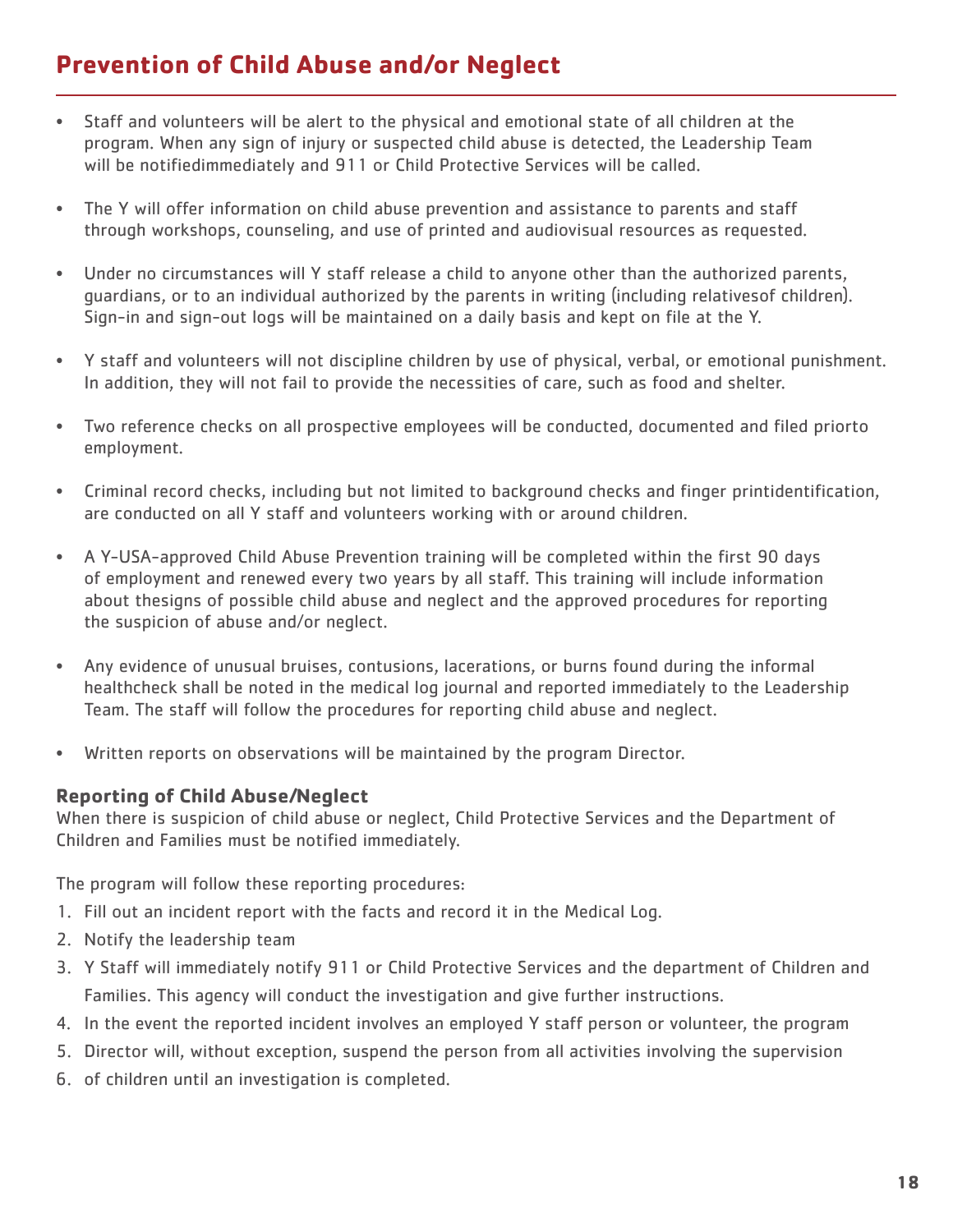Regardless of where or under what circumstances an alleged incident took place, if a Y employed staff person is involved, it will be considered job-related and affecting job performance. Reinstatement of a staff person or volunteer will occur only after all allegations have been cleared to the satisfaction of the responsible executive and the investigating agency.

All staff and volunteers will be sensitive to the need for confidentiality in the handling of information in this area and will be instructed to discuss matters pertaining to abuse or suspected abuse and/or neglect only with the appropriate Y director. Staff and volunteers may not contact children or parents involved in an alleged child abuse and/or neglect incident without the permission of the appropriate Y executive.

### **Requirement to Report**

Wisconsin maintains a mandatory child abuse reporting law. Those who by nature of their employment have contact with children are mandated reporters. To combat child abuse and neglect problems and in compliance with Wisconsin state law, any staff or volunteer personnel that has a reasonable cause to suspect that a child participating in a Y program has been abused or neglected or has reason to believe that a child has been threatened with injury and that abuse will occur, shall immediately contact the Program Director or Branch Executive Director in accordance with established procedures. If there is reasonable cause to suspect that a child has been abused or neglected, Child Protective Services or the local law enforcement agency is contacted.

### **Abusive Head Trauma**

Abusive Head Trauma occurs when an infant or young child is violently shaken. The shaking may only last a few seconds, but it can cause severe brain damage and even death. Effective April 1, 2007, the law requires all childcare employees, substitutes, volunteers who are considered for ratio purposes, assistants, and everyone else who works directly with children 5 years of age and younger to complete a training on Abusive Head Trauma. The law requires each person to be trained only once. The training will be provided to all new employees as they are hired with our program.

### **SIDS**

SIDS is the sudden and unexplained death of an infant under one year of age. SIDS is the major cause of death in children between the ages of one month and one year. All staff members receive SIDS training before working with infants.

They are informed of our "Back to Sleep" policy where infants are placed on their backs when put to sleep. The following are other things to remember in preventing SIDS:

- Place baby on a firm, tight-fitting mattress in a crib.
- Do not place a baby on a waterbed, sofa, soft mattress, beanbag cushions, pillow or other soft surface to sleep.
- Remove pillows, quilts, comforters, sheepskins, stuffed toys, bumper pads, etc.
- Avoid overdressing or overheating baby.
- Consider using a sleeper as an alternative to blankets with no other covering.
- If using a blanket, put baby's feet to the foot of the crib. Tuck a thin blanket around the crib mattress, only as far as the baby's nipple line.
- Create a smoke-free environment for the baby.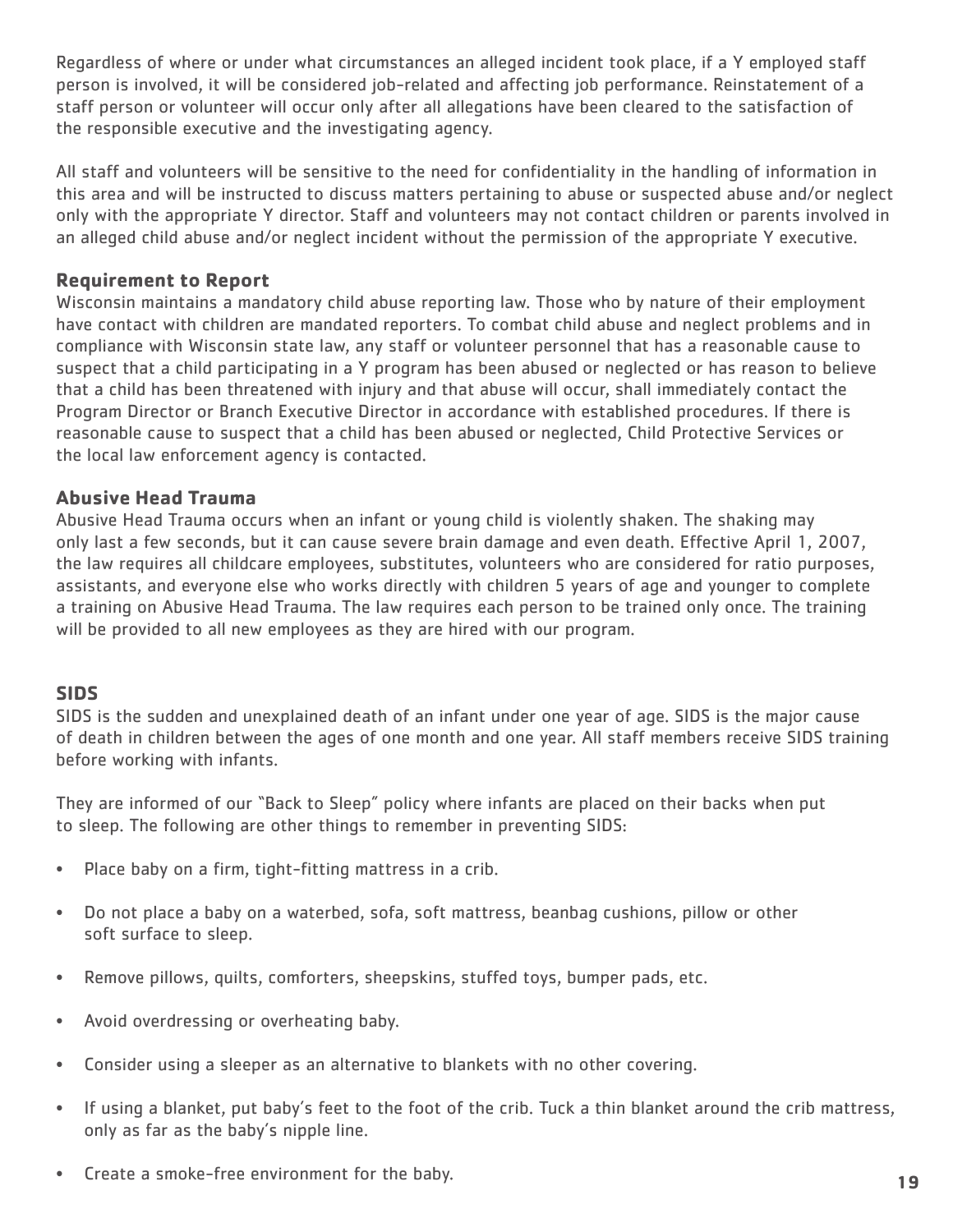- Unless the child has a note from a physician specifying otherwise, infants shall be placed in a supine (on back) position for sleeping to lower the risk of Sudden Infant Death Syndrome
- When infants can easily turn over from the supine to the prone position, they shall be put down to sleep, on their back, but allowed to adopt whatever position they prefer to sleep.
- Unless a doctor specifies the need for a positioning device that restricts movement within the child's crib, such devices shall not be used.
- The center will require a note from a doctor in order to allow children to sleep anywhere other than a crib. This includes but not limited to: car seat, swing, bouncy seat.

### **Feedback, Suggestions/Grievances:**

We feel that a positive environment exists when parents and the program work together as partners. Parents provide valuable input which we can use to improve our program. The Y staff at the program appreciate hearing your positive and negative feedback. Our Y staff are committed to providing the BEST experience for each child. If you feel this is not being accomplished, our Y staff want this feedback. A parent wishing to share a concern regarding the program, staff, or program should contact their child's teacher first. Parents are urged to be direct and candid with staff when they have concerns. We ask that these discussions do not disrupt or take attention away from the children. Individual conferences can be scheduled upon request.

### **Grievance Process:**

Any complaints should first be directed to the Lead Teacher or Site Coordinator at your program site. If you feel that your concern has not been addressed, you may schedule an appointment with the program Director (Child Care Director or Youth Development Director). If you are still dissatisfied with the way a problem has been handled, you may direct your concerns to the Branch Executive Director who will review the situation and respond quickly to find a resolution.

# **Y Delegation of Authority**

- 1. Assistant Teacher
- 2. Teacher
- 3. Lead Teacher
- 4. Coordinator (Youth Development)
- 5. Assistant Director (Youth Development)
- 6. Director (Child Care/ Youth Development)
- 7. Branch
- 8. CEO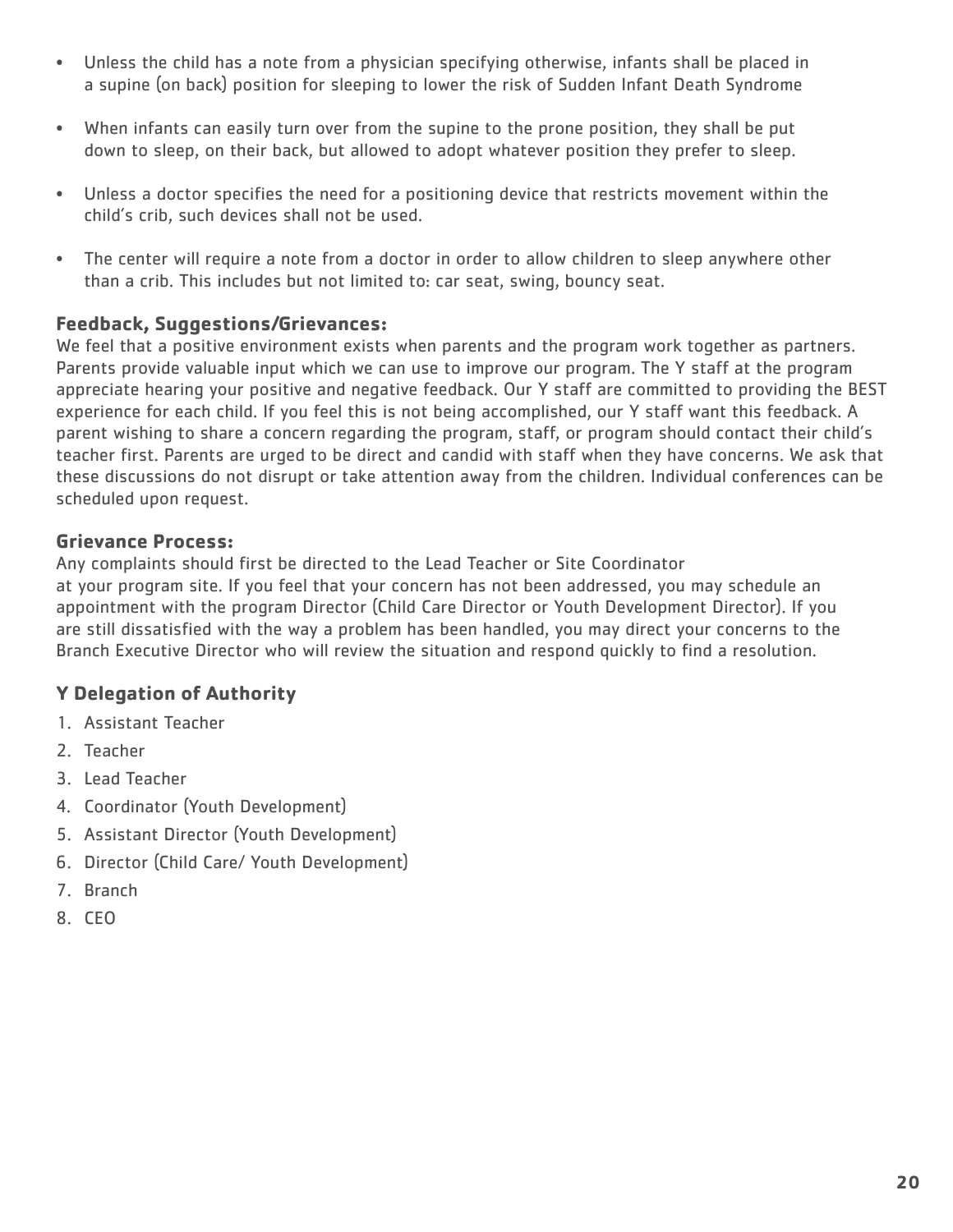# **Health Care Policy**

# **Ill Child**

The Y does not provide care for children who represent risk of spreading a communicable disease or who are not able to participate in activities (defined as mildly ill). If a child is found to have any of the following symptoms (mildly ill), the parent/guardian will be called to pick up their child within an hour: elevated temperature 100.4 (normal temperature is 98.6 degrees), severe and/or persistent coughing, yellow or green nose drainage, diarrheaand/or vomiting, conjunctivitis (pink eye), difficult or rapid breathing, untreated infected skin patch(es), evidence of lice, scabies, or other parasitic infestation.

PLEASE DO NOT SEND YOUR CHILD IF YOU FEEL THEY ARE TOO SICK TO GO OUTSIDE, TO PLAY, OR JOIN IN ON NORMAL ACTIVITIES. The Y follows the recommendations of the Wisconsin Department of Health Services. Below are some illnesses that affect children and may require exclusion.

If your child has been diagnosed with a communicable disease, we ask that you share the diagnosis with Y staff, so that we are able to post a notification of exposure for other families who may have been in contact with your child. It is required that a child remain home for at least 24 hours after a parent has been requested to take the child home because of symptoms of illness. The Y reserves the right to require a doctor's release if the child's health is in question.

\*Depending on the communicable disease we may need to report to the Wisconsin Department of Health Services and to Department of Child and Family Services.

If a child contracts a communicable disease not listed on the chart below, the staff will work with families on a case by case basis. The Y reserves the right to exclude services if we feel it is not safe for other families, staff or volunteers.

| Chicken Pox                                | Child may return when all sores are dry or scabbed or 5-6 days after rash                                                                                                                                                                                                                                                                                                           |
|--------------------------------------------|-------------------------------------------------------------------------------------------------------------------------------------------------------------------------------------------------------------------------------------------------------------------------------------------------------------------------------------------------------------------------------------|
| *Report within 72 hours                    | has begun.                                                                                                                                                                                                                                                                                                                                                                          |
| <b>Diarrhea</b>                            | 24 hours after diarrhea stops or until medical exam indicates that is not<br>due to communicable disease (diarrhea is defined as an increased number<br>of stools compared with a child's normal pattern, along with decreased<br>stool form and/or watery, bloody or mucus containing stools). Parents<br>will be called to come and get their child after 3 episodes of diarrhea. |
| Eye Drainage (Pink Eye/<br>Conjunctivitis) | 24 hours after treatment has started when thick mucus or pus drainage<br>is present.                                                                                                                                                                                                                                                                                                |
| Fever                                      | When accompanied by behavior changes and/or other signs or symptoms<br>of illness; or the child is unable to participate in normal activities. Use<br>temperature measurement before fever reducing medications are given.<br>Auxiliary (armpit) temperature: 100.4 degrees or higher. Child may return<br>after being 24 hours fever free (without fever reducing medications.)    |
| <b>Fifth's Disease</b>                     | If other rash-causing illnesses are ruled out, children will be excluded until<br>fever subsides. Pregnant women who are exposed need to consult their<br>doctor.                                                                                                                                                                                                                   |
| Hand, Foot and Mouth<br><b>Disease</b>     | Child may return when fever is gone and child is well enough to participate<br>in normal activities (lesions or rash may still be present)                                                                                                                                                                                                                                          |
| <b>Head Lice</b>                           | Child may return after first treatment is completed and no live lice (nits)<br>are seen. Continued nits may be cause for exclusion.                                                                                                                                                                                                                                                 |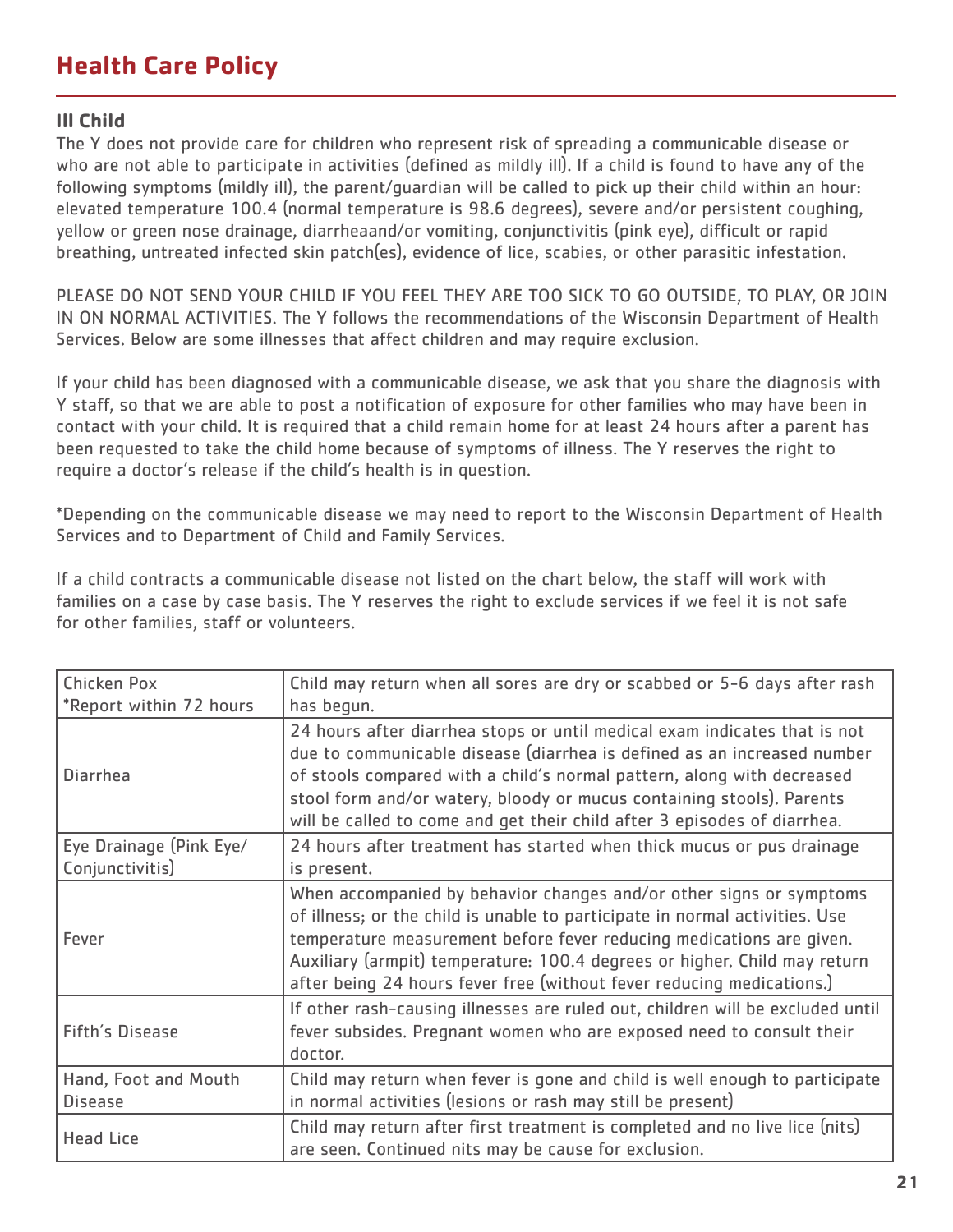| Impetigo                                         | Child will be excluded until lesions have crusted or<br>until 24 hours after antibiotic treatment has been<br>initiated.                           |
|--------------------------------------------------|----------------------------------------------------------------------------------------------------------------------------------------------------|
| Influenza                                        | Child will be excluded for the duration of the<br>illness. Could be excluded for up to 7+ days.                                                    |
| <b>RSV</b>                                       | Child may return when child is without fever for<br>24 hours (without fever reducing medicine) and is<br>able to participate in normal activities  |
| <b>Scarlet Fever</b>                             | Child will be excluded until 24 hours after<br>antibiotic therapy is instituted.                                                                   |
| <b>Strep Throat</b>                              | May return 24 hours after antibiotic treatment<br>begins and until the child is without fever for<br>24 hours (without fever reducing medications) |
| Vomiting                                         | 24 hours after last vomiting episode. Children<br>are sent home immediately after vomiting.                                                        |
| <b>Whooping Cough</b><br>*Report within 24 hours | Child will be excluded until 5+ days after initiation<br>of appropriate antibiotic therapy, or for 21+ days<br>after cough onset if untreated.     |

### **Isolation**

An isolation area in view of staff shall be provided for the care of children who become ill while at the program. If the area is not a separate room, it shall be separated from the space used by the other children by a partition or other means. This will be used while children are waiting for the parent to pick them up. Parents are required to have the child picked up within one hour of notification. Emergency contacts will be contacted if the site is unable to get ahold of a parent.

# **Medical Log**

The Y staff will maintain a medical log indicating all injuries, accidents, and medication administered. Parents will be notified by Y staff. Incident reports will not be released to families unless requested but all parents have access to all records regarding their child.

# **Cleanliness**

Staff and children's hands will be washed with anti-bacterial soap and water: upon entering the classroom, before and after eating, before and after using sensory activities, after using the bathroom, after art activities, after coughing, and sneezing.

# **Potty Training (Y Care/ Camp)**

Children should be fully potty trained before their first day of attendance for, or meet with program supervisor or director two weeks in advance to make appropriate accommodation plans. Wet or soiled clothing will be changed promptly from an available supply of clean clothing. Parents must supply Y Care/Camp with a clean set of clothing or parents will be called immediately.

### **Pets**

Pets will only be allowed in program if prearranged with Y staff. Pets will be treated in a manner that protects the well-being of the child and animal. Children with allergies will not have direct contact with animals. The program will not house permanent pets/animals. Parents will be notified of any animal visitors.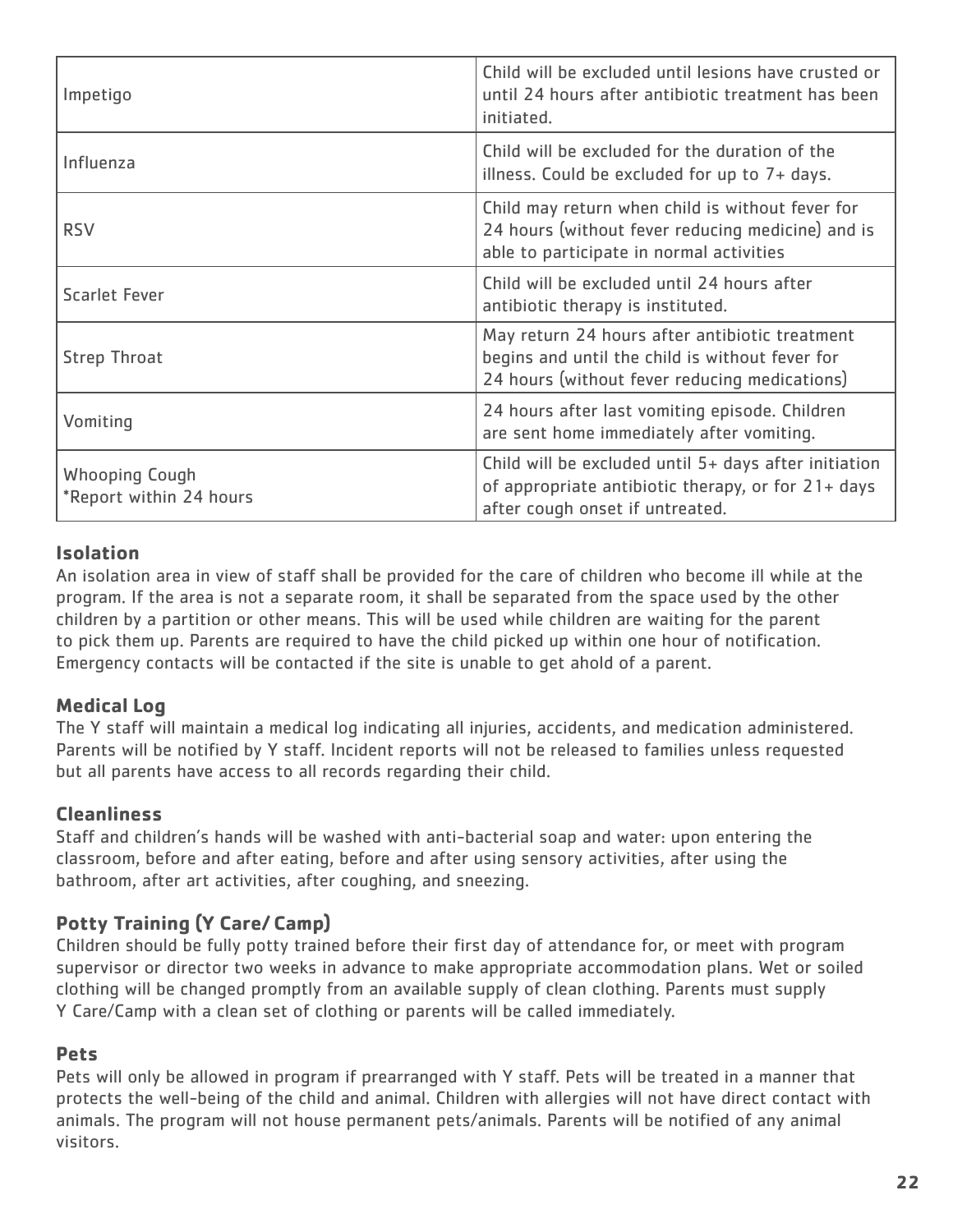# **Medication**

The Y staff cannot administer any medications, unless the following guidelines are met:

- Parents must fill out and sign a Medication Authorization form which gives our staffpermission and full instructions for administering the medicine.
- The medication is in its original container and clearly labeled with the child's name.
- All medications administered will be recorded in the medical log.
- Prescription medicines must have the following information on the container: child's name, name of drug, dosage, directions for administering, date prescribed, and the physician's name.
- Be sure all medications are given directly to a staff member with appropriate paperwork.

Medications will be placed in a secure location out of the reach of the children. Medication that requires refrigeration will be kept in a separate area within the refrigerator.

Missed medicine dosages or other problems related to medication will be communicated to the parents immediately.

Paperwork must be complete for sunscreen and bug spray to be applied.

### **Sanitation**

All cleaning chemicals and supplies will be kept out of the reach of children. Furnishings, toys, cots and mats shall be cleaned when they become soiled. Eating surfaces will be sanitized before and after each use. Unwashed hands are the primary carriers of bacteria and germs that cause illness. It is our policy that the children and staff wash their hands with soap and water upon entering the classroom, after using the toilet, before and after eating, before and after sensory activities, after art activities, and after blowing their nose or coughing.

### **Injury**

Injuries and accidents while in program will be documented and will include at a minimum: initial accident, treatment provided, staff providing care, parent communications, follow up from the accident, and all notable details. Listed on the parentboard is an emergency contact person available within five minutes of the site. Confidentiality is maintained for other children involved.

Minor Injury: The Y staff will administer first aid and attempt to contact a parent or guardian, or communicate at the time of pick up from the program.

Major Injury: In the event of an emergency, 911 will be called first. Each program site will have an Emergency Procedure Plan that identifies specific guidance for staff, what location to utilize and local emergency phone numbers. If your child is injured while in program, the Y staff will take whatever steps are necessary to obtainemergency medical care.

First aid kits will include: Ice packs, bandages, gauze, and wet naps at a minimum. Standard first aid practices will be followed for all injuries; both minor and serious. Superficial wounds will be cleansed with soap andwater only. Universal precautions are used in dealing with bodily secretions. Staff will always use gloves in cases of bodily fluids. Gloves will be disposed of in a red biohazard bag.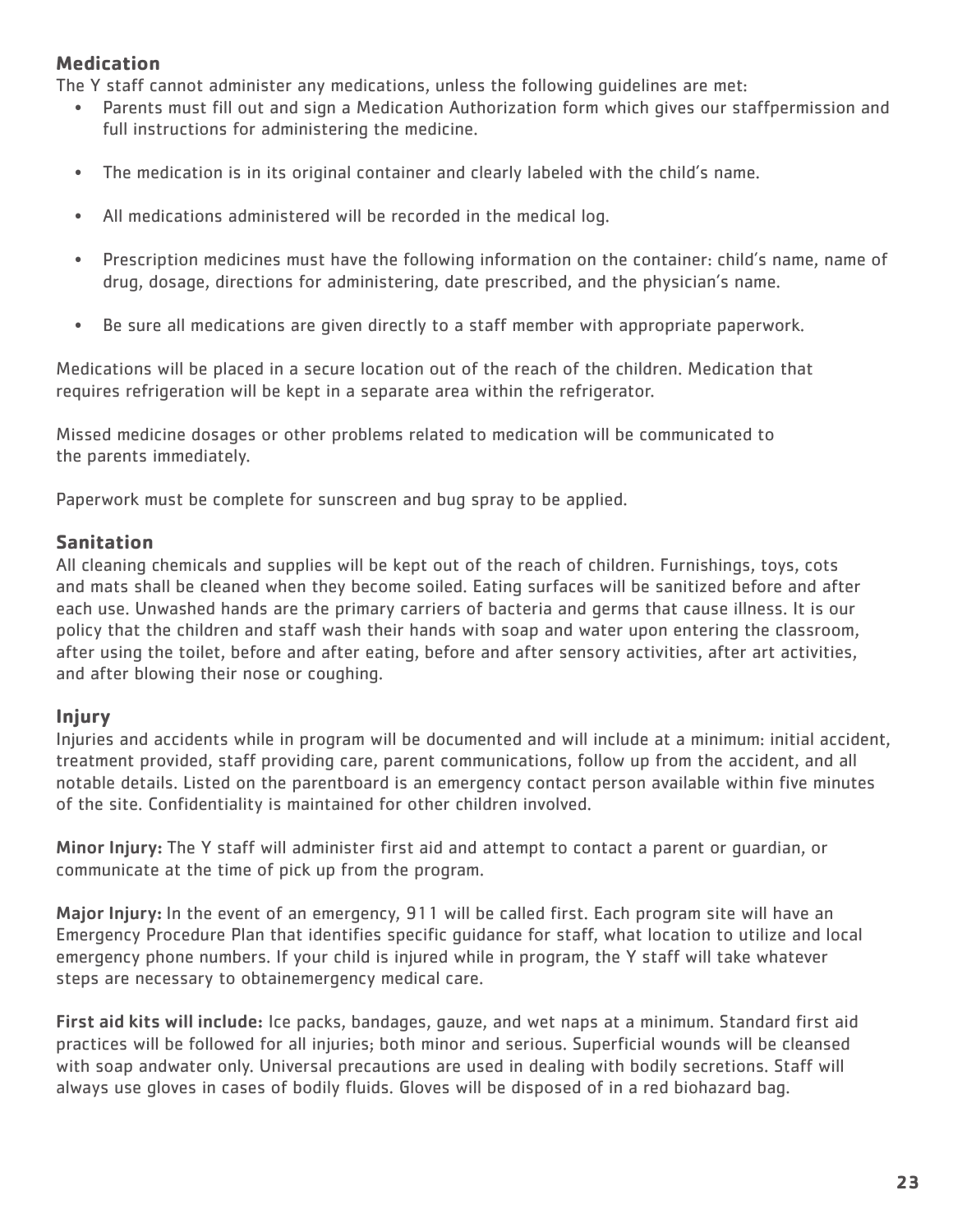### **Emergency Medical Source**

If contact with a parent/guardian or emergency contact cannot be made, we will do any or all of the following: Call an ambulance; have the child taken to the emergency room at local hospital or emergency room in the company of a staff person, or to local hospitals when on field trips. Staff are aware of all medical facilities for field trips and have all emergency contact information with them. Emergency medical care will be obtained if warranted by staff after these steps have been taken. Lastly an attempt to contact any of the persons listed as an emergency contact will be made.

The programs will utilize the nearest medical facility for serious medical incidents. In these situations, 911 will be called.

All expenses incurred in an emergency situation shall be borne by the child's family.

### **Universal Procedures**

Y Staff are trained how to address overall precautions when exposed to blood and blood-containing body fluids, as well as procedures for wearing gloves, hand washing and dealing with body secretions. Everyone exposed to blood or body fluids containing blood shall wash their hands immediately with soap and warm running water. Disposable gloves will be worn if there is contact with the blood or body fluids or tissue containing blood. Gloves will be disposed of after one use in plastic bags and hands will be washed with soap and warm running water after removal of gloves. For vomit, urine, feces, or other body fluid spills, staff shall clean and disinfect the area affected including floors, walls, bathrooms, tabletops, toys, and countertops.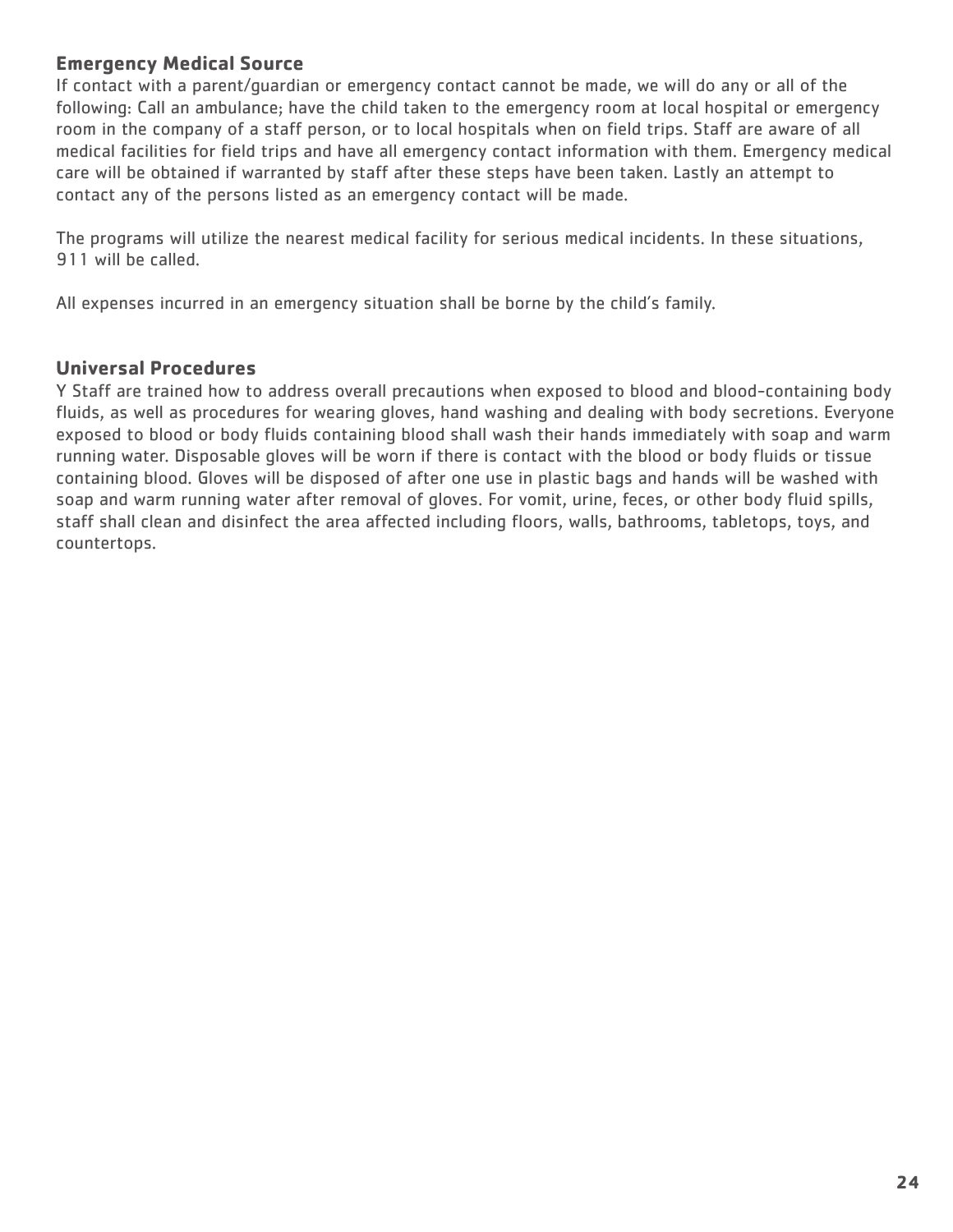# **Emergency Plan and Closing Policies**

### **Emergency Drills & Closing**

Y staff are trained in all emergency procedures. All drills (fire, tornado and threat) are practiced monthly. Program staff receiveinformation of tornado watches or warnings from a weather radio and via text alerts from TMJ4, as well as other Internet alerts. In inclement weather we will take all necessary precautions to ensure the safety of the entire group. Y leadership staff and supervisors are responsible for monitoring weather or other threats at all times.

If the Y staff receives information regarding a threatening situation from Y authorities or other credible source, the Leadership and staff will evacuate the premises if advised by authorities, based on the situation. Children will be safely escorted from the facility, with a copy of the child's emergency information and a first aid kit. All families will be communicated regarding the situation as soon as possible and if necessary, reunification steps will be communicated.

The Y has a designated individual as an emergency contact for each location. This person will be available to respond to emergencies within 5 minutes.

### **Emergency Evacuation**

Plans for emergency evacuation are posted near the inside of each classroom door and near all exits. The plans specify the location to report to in case of a tornado and the exit to use in case of a fire or other threatening situation. All families will be communicated regarding the situation as soon as possible and reunification steps will be communicated.

Emergency supplies (flashlights, blankets, radio, extra batteries) are available for staff to access in case of an emergency. Children with disabilities will be assigned to a specific staff to makesure they have been properly evacuated. Emergency numbers will be posted by all landline phones and programmed into cell phones. If the program has evacuated the building, staff will not be present to answer the telephone. All families will be communicated regarding the situation as soon as possible and if necessary, reunification steps will be communicated.

Child Care will be transported to Summit Elementary School, next to the Y, as soon as possible. Y Care programs will be transported to the local YMCA. Camps will be transported to either the Y or another YMCA operating location (whichever is closer in proximity).

In the event of other emergencies - such as a flood, extreme heat or cold, loss of building services (heat, water, power, etc.), human caused events (threats, allergic reactions, vehicle incidents) or other circumstances requiring immediate attention - the Y will follow our anticipated emergency response plan and direction will be provided from leadership to manage the situation with local authorities advisory. Communications to all families involved will be made as soon as possible.

Should the facility become unusable due to fire, plumbing, electrical, etc. during the day, the children will be transported.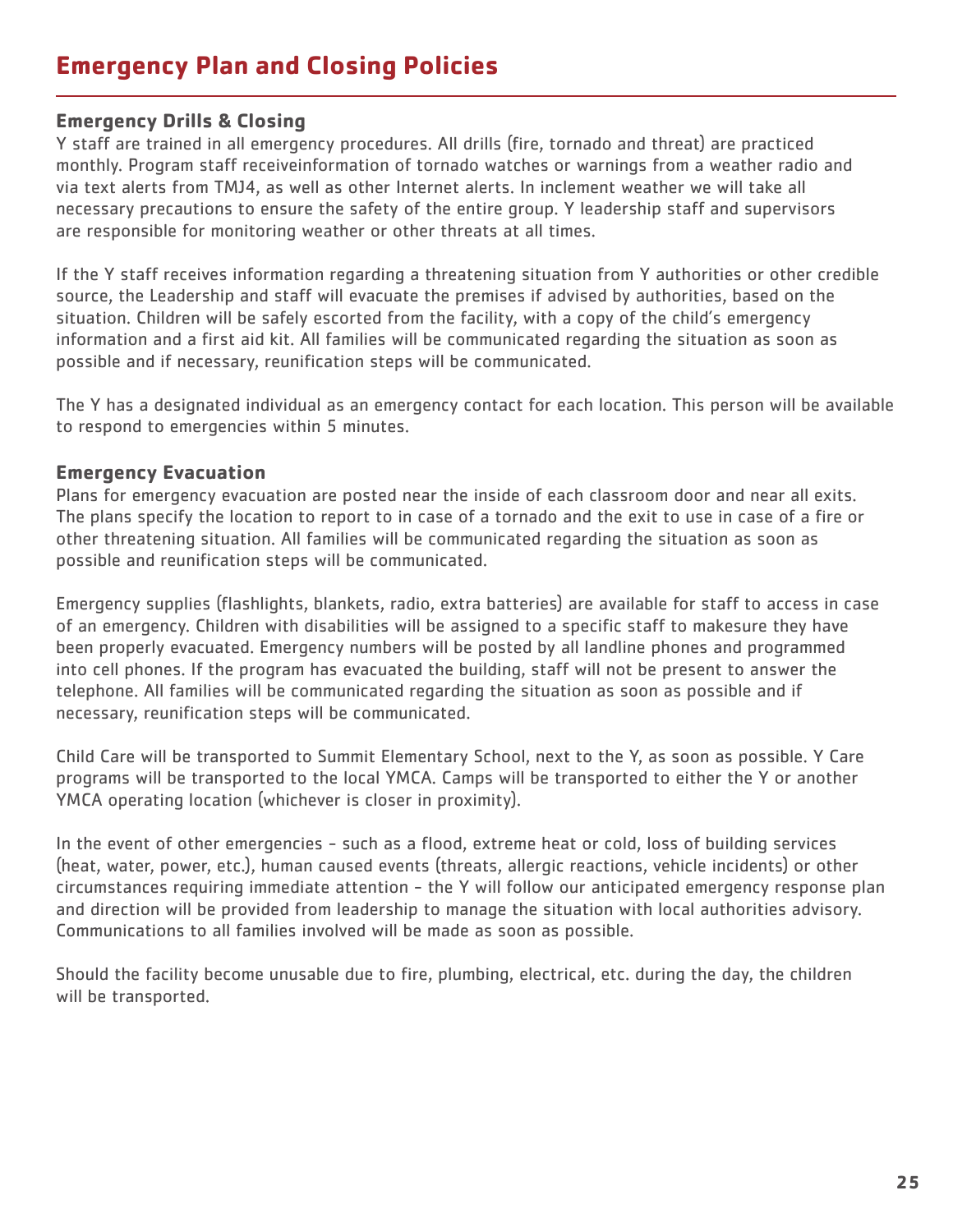### **Transportation in Emergencies**

The Y will transport children in Y insured vehicles in the event of an emergency. If we transport children The Y will transport children in Y insured vehicles in the event of an emergency. If we transport children in Y vehicles, staff who drive the vehicles will hold a valid driver's license and have a full driver's record on file. Seatbelts will be used in Y vehicles. Staff will take a cell phone, children's emergency information, the attendance list, any needed medication, and a First Aid kit when away from the program. We follow all the same emergency and First Aid procedures as we would while at the program.

Transportation,depending on weather, will happen with Y vehicles or a transportation company. All vehicles will havefirst aid equipment.

### **Fire Alarm Evacuation**

If the fire alarm sounds, staff will have group roster and staff and children will proceed quickly and quietly to the nearest exit using the fire evacuation route as predetermined. Once children are out of the building, the group will gather in the fire evacuation spot, as predetermined, and staff will perform a face to name check. Children and staff will remain out in evacuation spot until authorities give the all clear. If the all clear is not given, parents will be called.

### **Gas Leak Evacuation**

A supervisor will call the Gas Company, everyone will evacuate the building immediately, and will not close door, or turn the lights on and off.

### **Power Loss**

If the Y program is unable to restore power within 20 minutes parents will be called to pick up their child up. Ouremergency lighting/heating is only available on a limited basis. In a power loss, phones will be unavailable

### **School Closing and Snow Day**

The Child Center will make every effort to stay open to meet your needs. If at all possible, our centers will only close when the entire facility announces closing. Please don't hesitate to call the Center before heading out on a questionable day. In addition, this information is on our website, www.glcymca.org.

Emergency closings of any school also apply to the Y program within the school. In other words, if the school is not open, we are not open. In the case of a late/delayed start, the before school portion of our program would not be open, but the after-school portion would run as usual. In the case that a school closes during the school day, the after-School Program would close as well. If, by chance, a school were to announce its closing after children have already been dropped off at a Before School program, parents would be contacted and would need to pick their children up.

### **Tornado Evacuation**

Children will be lined up and staff will perform a face to name check. The group will proceed quickly to the school designated tornadoshelter area (which is a windowless, contained room and on room maps) and staff will perform a face to name check of all children in their care. The children sit in an alert position and move to a safety stance position of kneeling down on the floor, sitting on their feet, putting head on knees and clasping hands behind their neck. Staff will keep children there in the in tornado shelter until staff receives the all clear. Each location has a designated tornado shelter/safe location onsite.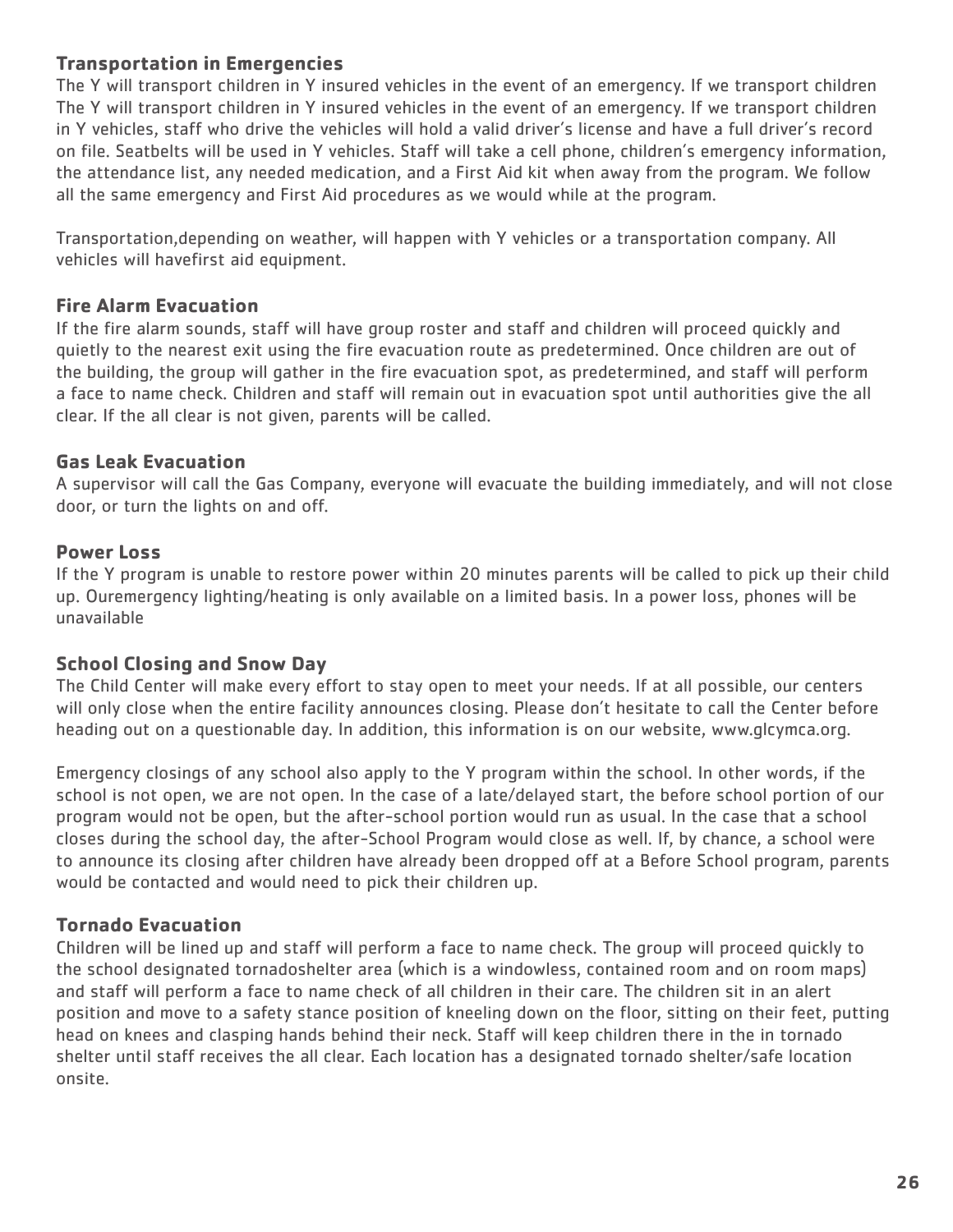### **Holiday Closings**

The Child Care Center will be closed: New Year's Day, Memorial Day, Independence Day, Labor Day, Thanksgiving, day after Thanksgiving, Christmas Eve, and Christmas Day. In addition, a sign up will be posted outside the classroom for low enrollment days (i.e.: day after Christmas, New Year's Eve, etc.). Depending on enrollment the Director will determine if the center will remain open. Credits are already built into the payment schedule; families receive two free weeks throughout the year for days missed due to holidays, vacations and/or illness.

Y Care: When school is not in session (according to the school's board approved calendar) the Y provides alternative programming for families. Early Release Care is also provided at the Y on select days and includes transportation fromthe school to the Y by Y staff. **Both offerings have an additional fee.** The Y School's Out program will be closed for key holidays. These holidays include: New Year's Day, Memorial Day, Labor Day,Thanksgiving, day after Thanksgiving and Christmas Day

### **Missing Child**

The Y always maintains the State of Wisconsin Department of Health and Family Services, Division of Children and Family Services ratios at all times. Additionally, in many cases we have volunteers to assist. Our staff members receive training on supervising and managing a group of children while on and off site. Continuous head counts maintain attention on every child's location and activities. Staff members also count the number of children they have anytime they leave and return to the premises as well as periodically during excursions outside of the classroom. These headcounts reflect the number of children that are signed into our care at any given time. Should a child be missing, the staff will search the building and grounds completely as well as calling the police and parents immediately.

If a student cannot be found, the following steps will be followed:

- 1. The Y staff will confirm with other staff that the child did not ask to use the bathroom,get something from their backpack, got picked up, etc.
- 2. Y staff will confirm with the office that the child did not go home or get picked upby a parent/authorized pick up.
- 3. One Y staff will begin an initial search in and around the program area including bathrooms, hallways, and area last visited.
- 4. Parents will be notified about the situation and program leadership will support as possible.
- 5. Law enforcement will be called

For procedures on a missing camper during water activity please see page Waterfront Activities.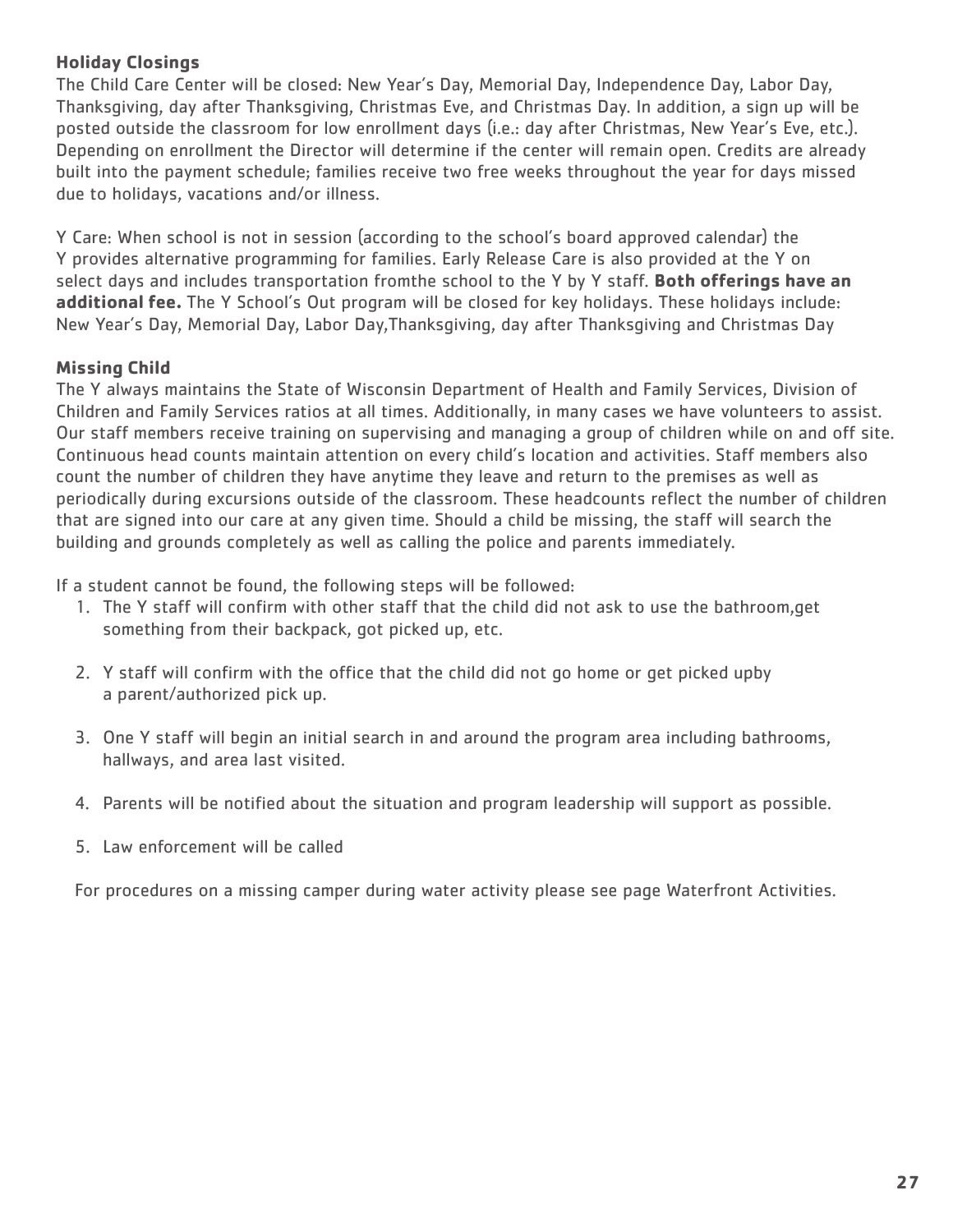# **Nutrition Policy**

We provide nutritious and appetizing snacks that meet the U.S.D.A requirements. All snacks provided by the Y will be age appropriate for children with the ability to eat table foods. All Y programs follow H.E.P.A (Healthy Eating & Physical Activity) standards. These standards include, but are not limited to; snacks that contain whole grains & less than 8 grams of sugar, limited to no screen time, and at least 30 minutes of physical activity daily.

### **Special Diet Needs and Allergies**

Children's specific needs and allergies must be listed on the enrollment forms and will be posted at the program site for Y staff only. Food allergies and their reactions will be posted on the inside of cupboard doors in the classroom. If there is an allergic reaction to food, the teachers will contact the director and follow the emergency plan listed on their enrollment form. The family will be notified as soon as possible. Our menus are developed to meet State Licensing Guidelines.

When possible, the Y will provide alternative offerings to accommodate a child's special dietary needs or allergies. If a child cannot eat from our menu due to significant dietary needs, parents must substitute with options from home. Parents may need to provide snacks for children requiring specialty menus such as vegetarian or kosher if the Y is not able to meet the needs of the family.

### **Treats and Special Celebrations**

Students are more than welcome to bring in birthday or other special occasion treats, although advanced noticed would be preferred. We ask that all treats are pre-packaged; no foods prepared outside the programs may be served. Please consider the nutritional value of any snacks which you bring. Some suggestions are fruit, muffins, Jell-o cups, chips and salsa, animal crackers, etc. Due to the number of children with food allergies, please check with staff if you are planning to bring a treat.

### **No products containing peanuts may be brought.**

Another alternative to food treats for a birthday is to donate a book, CD or special activity in honor of your child's special day. Arrangements can be made in advance with staff for a parent or grandparent to read the book during a special classroom visit. We will be glad to place a sticker in the book, CD, or activity donated honoring the child's birthday celebration.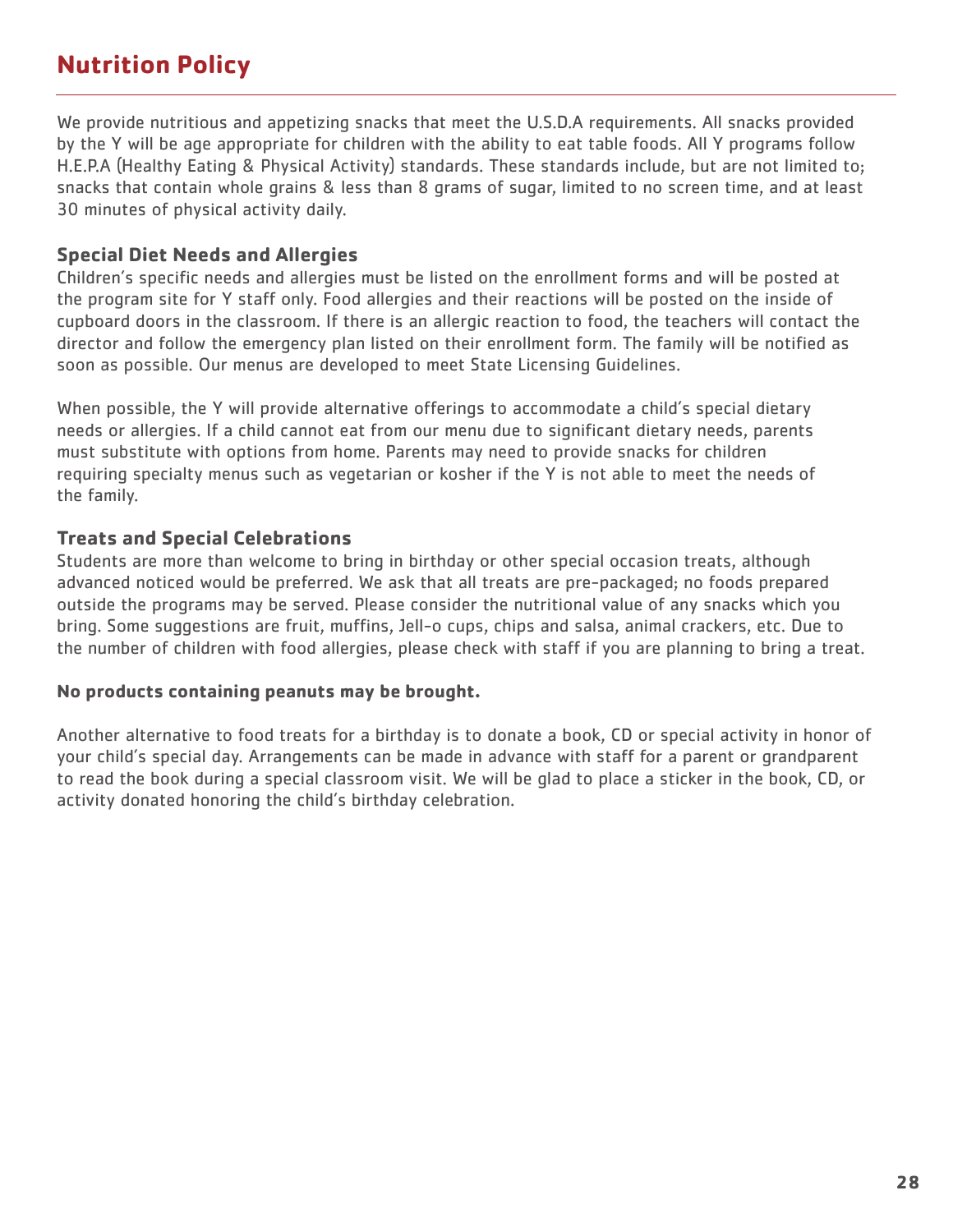# **Staff, Parent & Volunteer Policy**

### **Staff/Volunteer/Substitute Policy**

Staff and volunteers providing direct care for children will be identified by a uniform and badge/nametag that is familiar to the children. The Leadership Team will visit program sites and be available at the Child Care Center to ensure that program quality, standards and policies are being maintained.

All staff and volunteers are trained professionals who have expertise in educating and caring for young children and supporting working families. Prior to employment, staff go through an extensive interview process, background checks and reference checks. After staff are hired, they receive an orientation and training prior to being counted in ratio, to include but not limited to, a review of the following policies:

- DCF 251 licensing rules
- Abusive Head Trauma
- Y Policies and Procedures
- Emergency procedures
- Fire extinguisher use training
- Job responsibilities and job description
- Training to recognize illness and disease
- Child management techniques
- Curriculum & Daily Schedules
- Safety/Security of children including child abuse and neglect & tracking procedures
- Health and sanitation
- Confidentiality practices
- Absent Child procedures
- Child Abuse & Neglect Prevention (before working with children and renewed biennially)
- Inclusion practices
- Hazardous Chemical Procedures
- Bloodborne Pathogen Training

Within the first 90 days all staff are required to complete the following:

- First Aid
- CPR
- AED

\*All staff and volunteers receive ongoing professional development and trainings. All professional development and training are tracked by the Y.

### **Student Observers/Student Teachers/Interns**

On occasion, the program may have student observers, student teachers, or interns referred by a high school or college. These individuals will be supervised by the Coordinator(s) or assigned Lead Teacher. In addition, they may be involved in lesson planning, teaching, and interacting with your child. Any visiting students will be expected to abide by our confidentiality policy. These individuals will never be left alone with children and will not be counted in determining teacher/child ratios.

### **Family Volunteers/Access to the site**

We encourage our family members to actively participate in our programs. We love for families to share their knowledge, experiences, and careers or just read a book to the children. Our staff would welcome families to assist in organizing child portfolios, creating bulletin boards, or doing activities with the children. Please contact a member of the Youth Development Leadership Team if you are interested. Parents are always welcome to observe their children or to visit unannounced.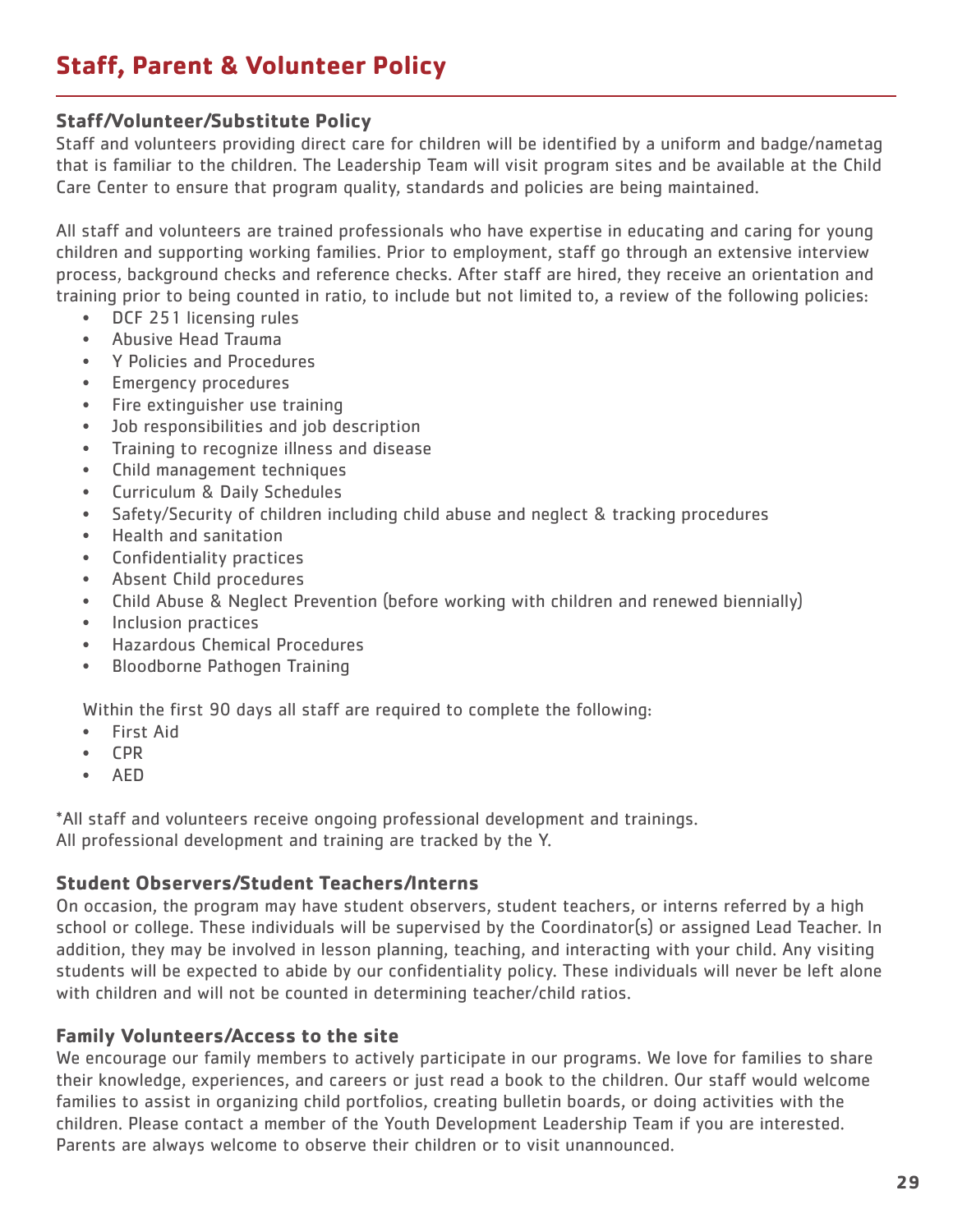### **Parental Involvement & Communication**

The Y strongly encourages parents to become involved. There are many ways to do this

- Showing interest in your child's activities
- Reading newsletters and taking time to discuss your child's day with the teacher(s).
- Attending special functions
- Sharing hobbies, talents, skills, and careers with the children upon request
- Talking with your child about their day

Our staff will include parents in the following ways:

- Daily Verbal Reports As parents arrive or pick up their children staff members give key feedback about their child's day.
- Special Events Parents are invited to various special events-watch the site newsletters for announcements.

In the Child Care Center, our staff will include parents in the following ways:

- Daily Written Reports-Parents of infants, toddlers and 2's will receive a daily written report. Preschool and 4K receive periodic written reports regarding specific events.
- Daily Verbal Reports-As parents arrive or pick up their children staff members are consistently scheduled to ensure parents get the key feedback about their child's day.
- Special Events-Parents are invited to various special events-watch for posting on the main doors or in the announcements of the app for these experiences.
- Parent-Teacher Conferences-Parents will be invited in a minimum of 2 times per year to discuss their child's progress and development within their classroom.
- Parent Newsletter-Parents will receive a newsletter bi-monthly from their classroom teacher and/ or from the Center Director. This information will be e-mailed.
- Mailboxes-Children will have a classroom mailbox within their room for artwork and take-home items. They have a cubby in the hallway to store outside clothing. This is where notes from the Director or billing will be placed.

### **Parent Feedback**

Parents are given the opportunity on an annual basis to complete a satisfaction survey in which they are asked to rate various aspects of the program and provide feedback. The Y uses the data from the surveys to drive new initiatives, develop staff training opportunities, and improve our programs to better meet the needs of the families we serve.

### **Babysitting**

Occasionally parents seek to employ center staff for off-site daycare/babysitting services. The Glacial Community Y does not prohibit staff members from such employment; however, this is a private arrangement between the parent and staff member. The Y makes no representation as to the qualifications of staff to perform these services. Staff are not permitted to accept or arrange such employment during their working hours, and parents are requested not to approach staff during the Y program hours.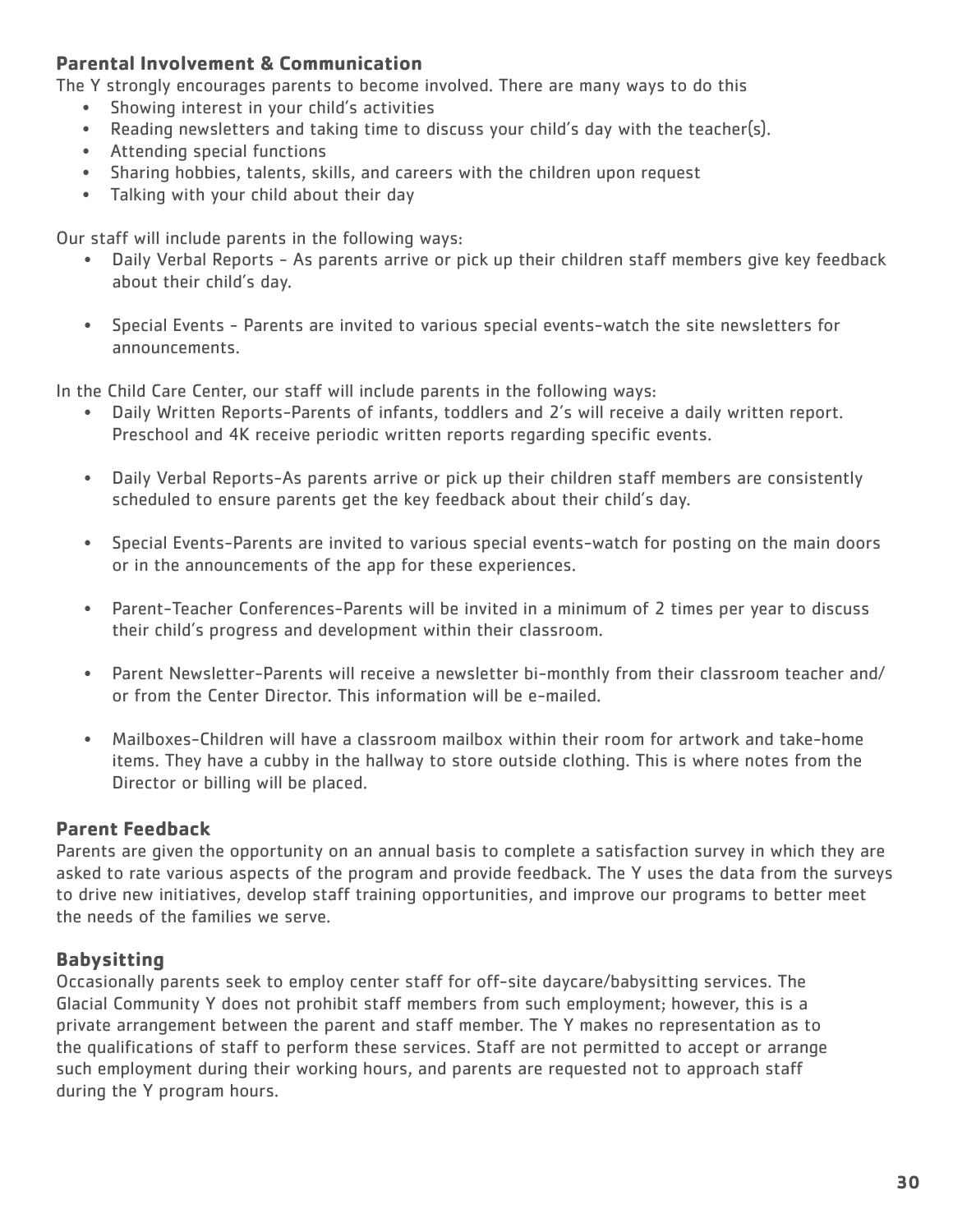# **Child Care Center**

#### **Licensing & Accreditation**

The Center is licensed through the Department of Children and Families Division of Early Care and Education. The program will display the DCF-251 Licensing rules, license, and most recent licensing inspection report for the Group Day Care Centers. These are available upon request for review and reference. The program will display the group day care license on the bulletin board in the entrance for parent review. This license will reflect:

| <b>Hours of operation</b>  | $6:00$ am - $6:00$ pm |
|----------------------------|-----------------------|
| <b>Months of operation</b> | Year round            |
| <b>Days of operation</b>   | Monday-Friday         |
| <b>Capacity</b>            | 88                    |
| <b>Ages</b>                | 6 Weeks-6 Years       |

The most recent licensing inspection report will be posted next to the license including any noncompliance or enforcement actions. The Y will comply with all laws governing facilities and operations.The Center Director will submit any concerns or violations to the department in writing. Additionally,the parent handbook is available for review at any time.

### **Full Time/Part Time Attendance**

The following is how we define full-time and part-time attendance: Full-time: Your tuition covers you for as early as 6:00 a.m. to 6:00 pm 5 days a week

Part-time: Your tuition covers you for 6:00 am to 6:00 pm 2 or 3 days a week

4K Part-time (Students enrolled in 4K through the school district): Your tuition covers you as early as 6:00 a.m. to 1:00 p.m. and 11:20 a.m. to 6:00 p.m. This depends on what session you are enrolled in though the district.

### **Classroom Availability**

When an inquiry is made for an available space in the Center, an Interest Form will be sent to the inquiring parent. Once the interest form has been returned to the center, the center will e-mail the parent to confirm placement on the list. Note: an anticipated due date must be indicated on the form in order to be placed on the list for unborn babies.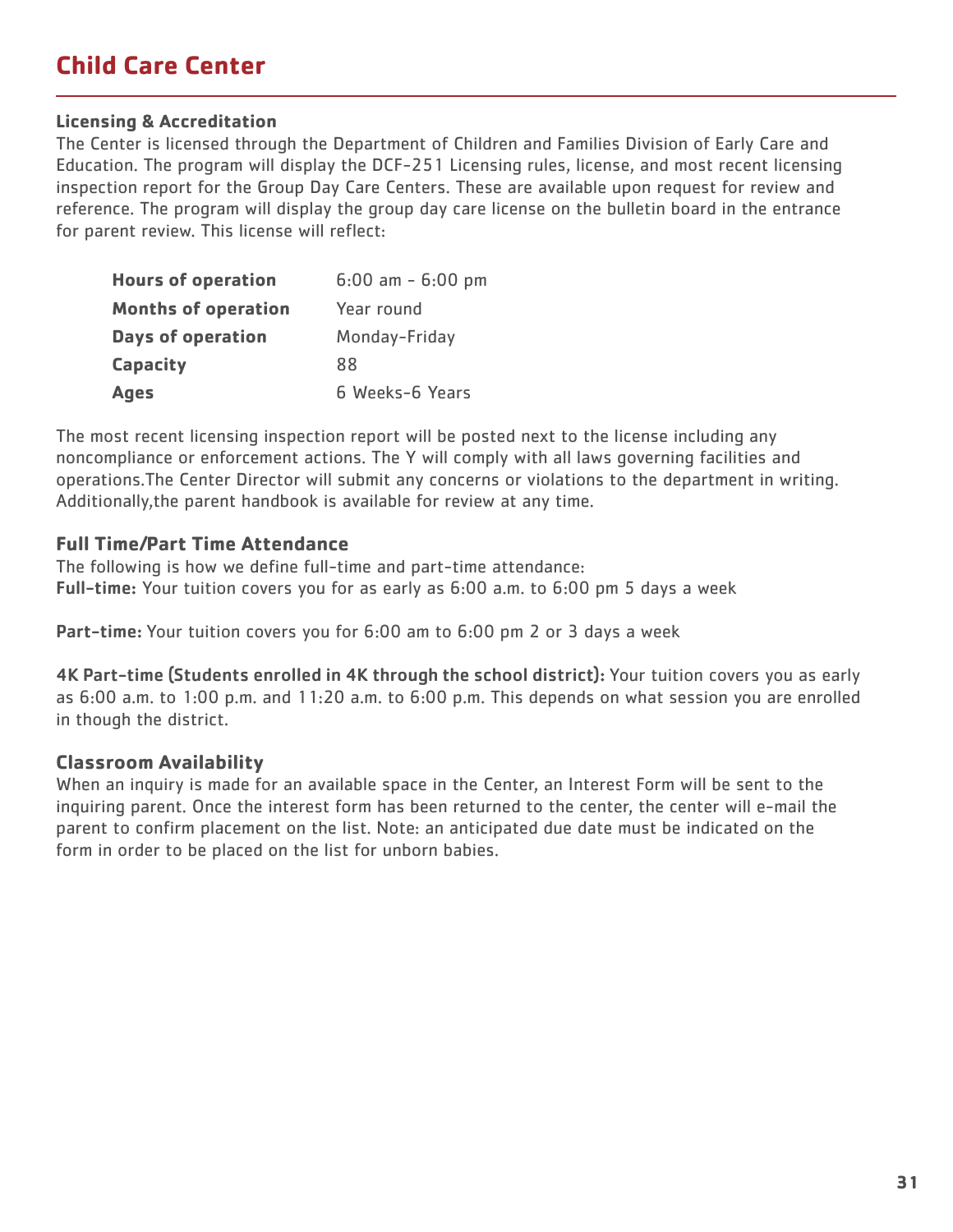It is the applicant's responsibility to ensure all personal data (i.e. e-mail addresses, alternative contact\*) is up to date. An e-mail will be sent to all families on the interest list to indicate any openings as they become available. A response date will be indicated in the e-mail. Once that date has passed, we will then look at responses and place them in order of when the interest form was received by the Y. We will periodically request e-mail responses to check if families would like to remain on the list. If a response is not received within 10 days your child's name will be taken from the list. Please be sure to call if you do not receive the e-mails. When a space becomes available, classroom vacancies are filled in the following order of priority:

- YMCA employees scheduled 30 hours or more.
- Any child currently enrolled in the center has priority to move into an older classroom based on birth date and/or readiness for the classroom. If two children have the same birth date, the child enrolled first at the center will move into the older classroom first.
- Any sibling of a child(ren) currently enrolled in the center.
- The earliest full-time child added to the interest list based on the date the interest form was received.
- The earliest part-time child added to the list based on the date the interest form was received.

In certain situations, the Center Director and staff may determine that the normal move up order by birth date is not appropriate. Some considerations are maturity, social skills, communication skills, etc.

The Center Director will discuss the situation with the parents involved prior to sending out notification and implementing the move. The final decision on transitions will be made by the Center Director.

### **Classroom Availability Part-Time Requests**

The Center may have a limited number of part-time enrollment spaces available in each age area. Children in part-time enrollment situations share a full-time enrollment slot, e.g. one child attends on Monday, Wednesday, and Fridays and another child attends on Tuesday and Thursday

The Y recognizes the need for part-time care and is committed to providing part-time spaces for children whenever possible. If you require part-time care, your child will be enrolled as space permits. However, due to financial considerations, the center must give priority to filling spaces on a full-time basis. The Center has the right to offer other days, a full-time space, or two week's written notice if the part-time space the child is occupying can no longer be accommodated.

# **Family Orientation**

When the child has registered for the program the Director will set up a meeting to discuss: an overview of the Parent Handbook, expectations of the family, needs of the child, and a list of family support resources and activities. The family will be given a tour of the Center and introduced to the teaching staff. The family is welcome to spend time in the classroom to become familiar with the teachers, children and routine. The Director and teachers will be available to answer any questions during orientation.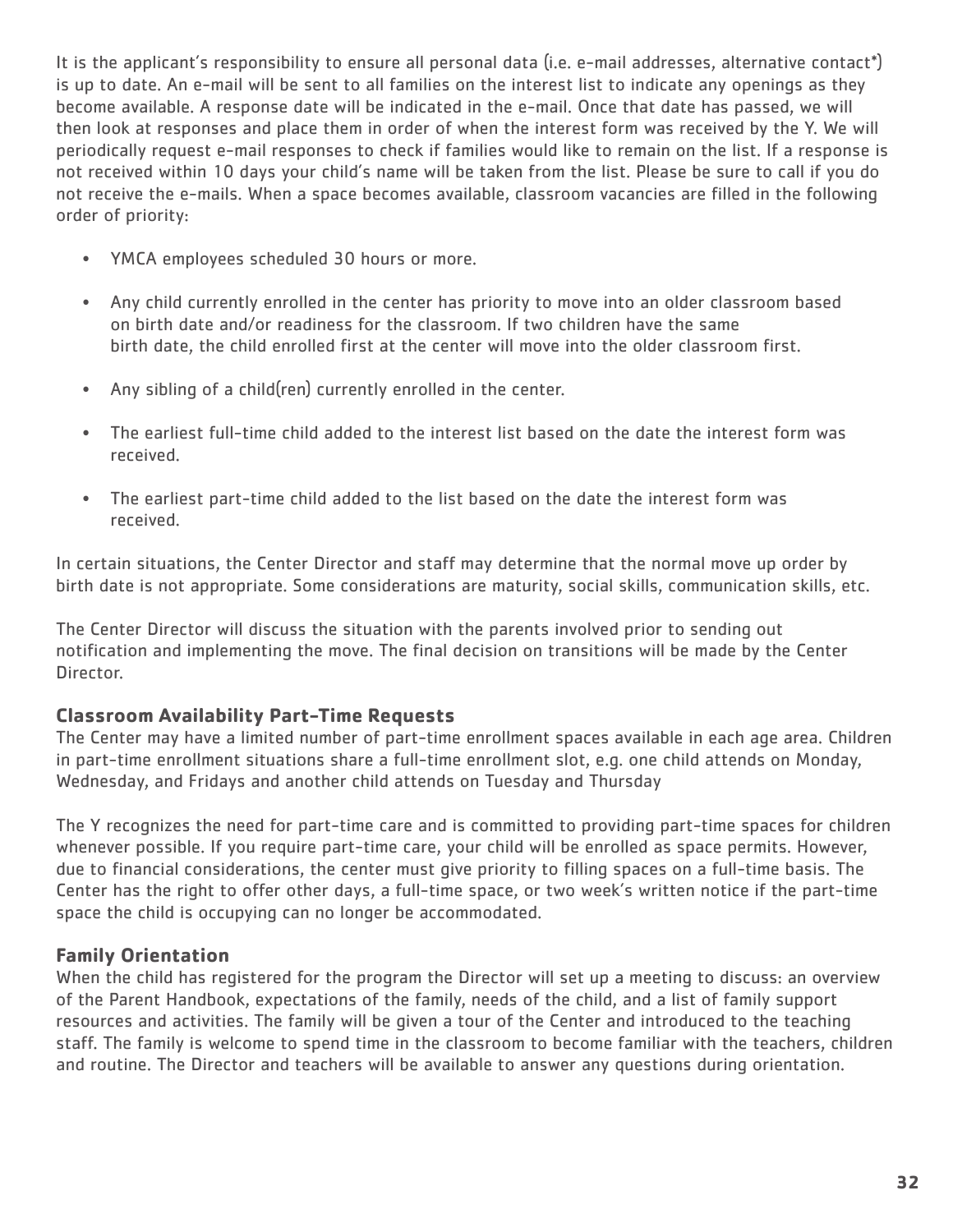# **Adjusting to the Center/Teachers:**

Separation from parents and adjustment to a new environment may be challenging for children. The Y teachers are well trained to provide support during sensitive times. It is helpful if the parents can come up with a routine at drop off such as: hug, kiss, and "love you" and then the parent leaves. Often if the parent stays longer than needed, it is harder for the child to adjust to the morning. Parents are welcome to call at any time and see how their child is doing. If a child is having difficulty because a parent has left, the teacher will allow the child to express his or her feelings, offer comfort, and try to engage the child in an activity. If the child continues to be upset and cannot be consoled within a reasonable amount of time or refuses to participate in the program, we will call the parent to discuss how the staff might help your child. Our goal is to help your child adjust and have a successful day.

# **Child Evaluations/Conferences**

We will complete ongoing evaluations on all children. Teachers will be available to schedule individual conferences a minimum of two times per year. Our evaluations will be used to:

- Identify children's interests and needs
- Describe the developmental progress and learning
- Design classroom curriculum and adapt teaching practices
- Communicate with families
- Arrange for referrals when necessary

### **Program Schedule**

The Center program schedules are planned to include the following daily schedules. Tentative timeframes will be posted in the classroom. Planning for all age groups will be developmentally appropriate and approved by the Center Director.

- **• Large Group Activities:** Children are encouraged to interact in a large group, take turns, participate themselves, and allow others to participate with them.
- **• Small Group Activities:** Children are assisted in developing particular skills such as cutting, tracing, balancing, hand-eye coordination, color identification, etc.
- **• Story Time:** Children are exposed to age-appropriate literature and are encouraged to use their imagination, to build vocabulary, and to develop listening skills.
- **• Meal Time:** Children will be encouraged to learn group cooperation, language development, social interaction, self-serving, and good nutrition and to try a variety of different foods. In addition, our staff sit and eat with the children to role model appropriate eating habits.
- **• Transitioning to/from Activities:** Staff will limit time children have to wait in lines and minimize transitions throughout the day.
- **• Rest:** Children under 5 years in child care for more than 4 hours will be given an opportunity to nap or rest. If a child does not sleep after 30 minutes of rest they will be allowed to get up and have quiet activities.
- **• Clean Up:** Children are encouraged to participate in the care of their environment.
- **• Outdoor Play:** Daily schedules will include outdoor play, weather permitting.
- **• Walking Trips:** Walking field trips will be taken frequently on Y property. Walkie-talkies will be carried in case of an emergency.
- **• Early Morning and Late Afternoon Care:** Children participating in early or late stay care will be provided a program which offers a change from the daily routine. This will include rest and quiet areas, recreation outdoors, or active play and opportunities to choose activities.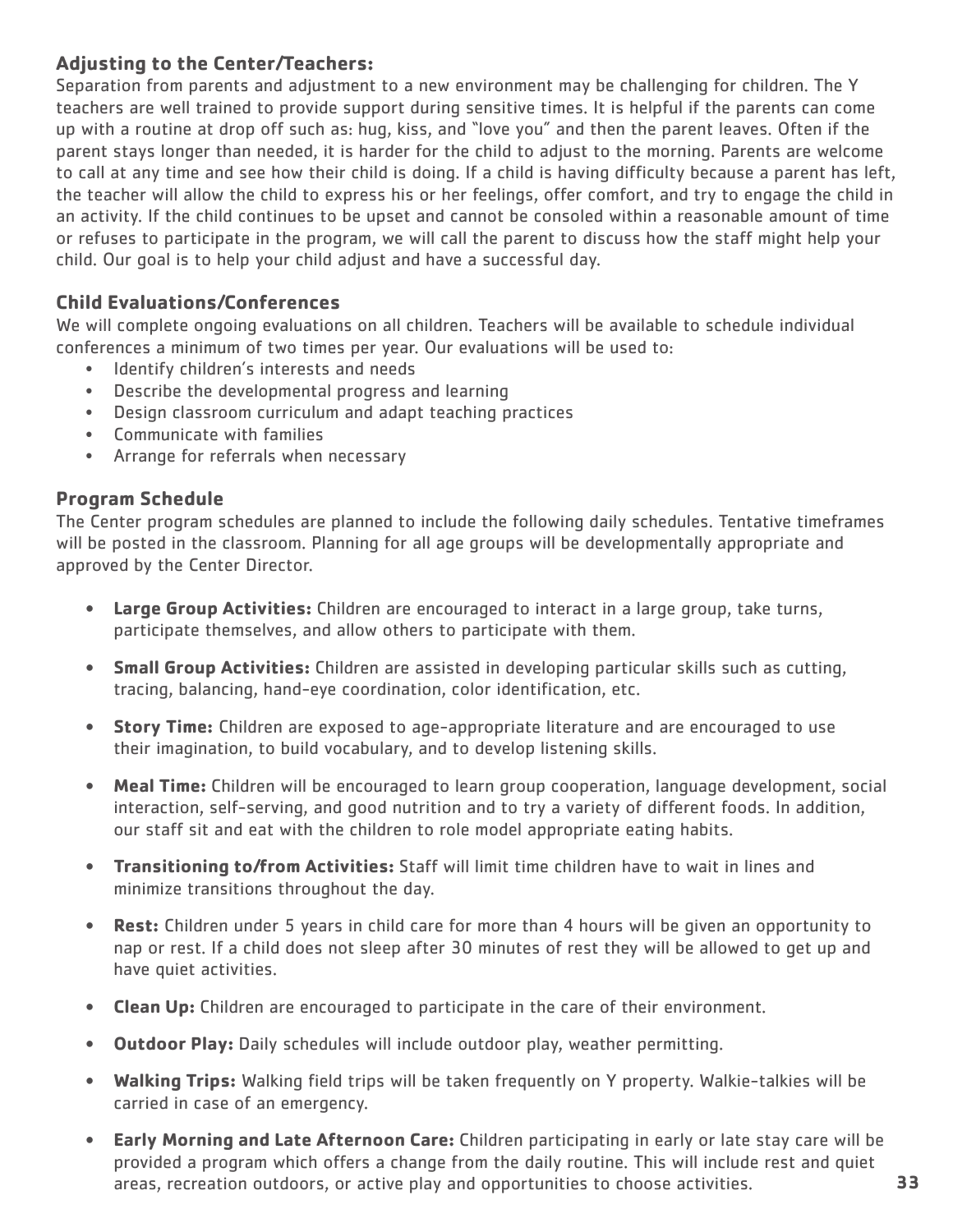# **Activity/Screen Time**

Classrooms with the majority of children birth-35 months of age (infants and toddlers):

- Program provides free play which is unrestricted and allows for daily active exploration and physical activity.
- Children will be provided with physical activity and active exploration for 45 minutes daily.
- Half of this time is teacher-led and half is child-initiated and can be in 5 10 minute increments.
- Children are provided with zero minutes of screen time while attending the program.
- Unrestricted free time for children to explore their physical movement must be available indoors and outdoors, weather permitting.

Classrooms with the majority of children 36 – 60 months of age:

- Program provides children 36 60 months a total of 90 minutes minimum of physical activity and active exploration daily.
- Half of this time is teacher-led and half is child-initiated.
- Children are provided with less than 30 minutes of screen time per week while at the program.
- Unrestricted free time for children to explore their physical movement must be available indoors and outside, weather permitting.

# **Technology Policy**

The center uses the philosophy that children learn best through interactive, hands on activities. However, at times videos or computer programs may enhance a particular concept in our lesson. Sometimes videos are watched in conjunction with a special occasion.

# **Swim Ratios & Guidelines**

We believe swimming is an excellent enhancement to our curriculum; however, supervision is our number one priority when children are in the pool.

Child Care Center: 3 Years Old: 1:4 / 4-5 Years Old: 1:6

# **Swim Testing**

The Head Lifeguard will swim test children interested in swimming in the deep end to determine swim ability. The swim test will be the ability to:

- Jump in the water unassisted
- Submerge themselves
- Paddle on front from the edge of the deep end to the rope of the family pool
- Demonstrate a barrel roll
- Back float back to the edge of the deep end
- Show no sign of fear
- ALL children will wear a personal flotation device regardless of passing the swim test.

# **Transportation**

We do transport children in Y vehicles at times for ages 3 and up and in school buses driven by a local transport company. In the event we transport children in Y vehicles, staff who drive the vehicles will hold a valid driver's license and have a full driver's record on file, which is obtained annually. Seatbelts and booster seats will be used in Y vehicles, but not on regular school buses. Teachers take a cell phone, children's emergency information, the attendance list; any needed medication and a First Aid kit when away from the center. We follow all the same emergency and First Aid procedures as we would while at the Center. When walking, one adult is at the beginning of the group, one at the end, and any other adults aredispersed in the middle. Teachers take roll call before, during, and after the trip to ensure all children are accounted for. While riding the bus, staff supervise the children to ensure they remain seated, are riding safely and restrained by a safety belt at all times.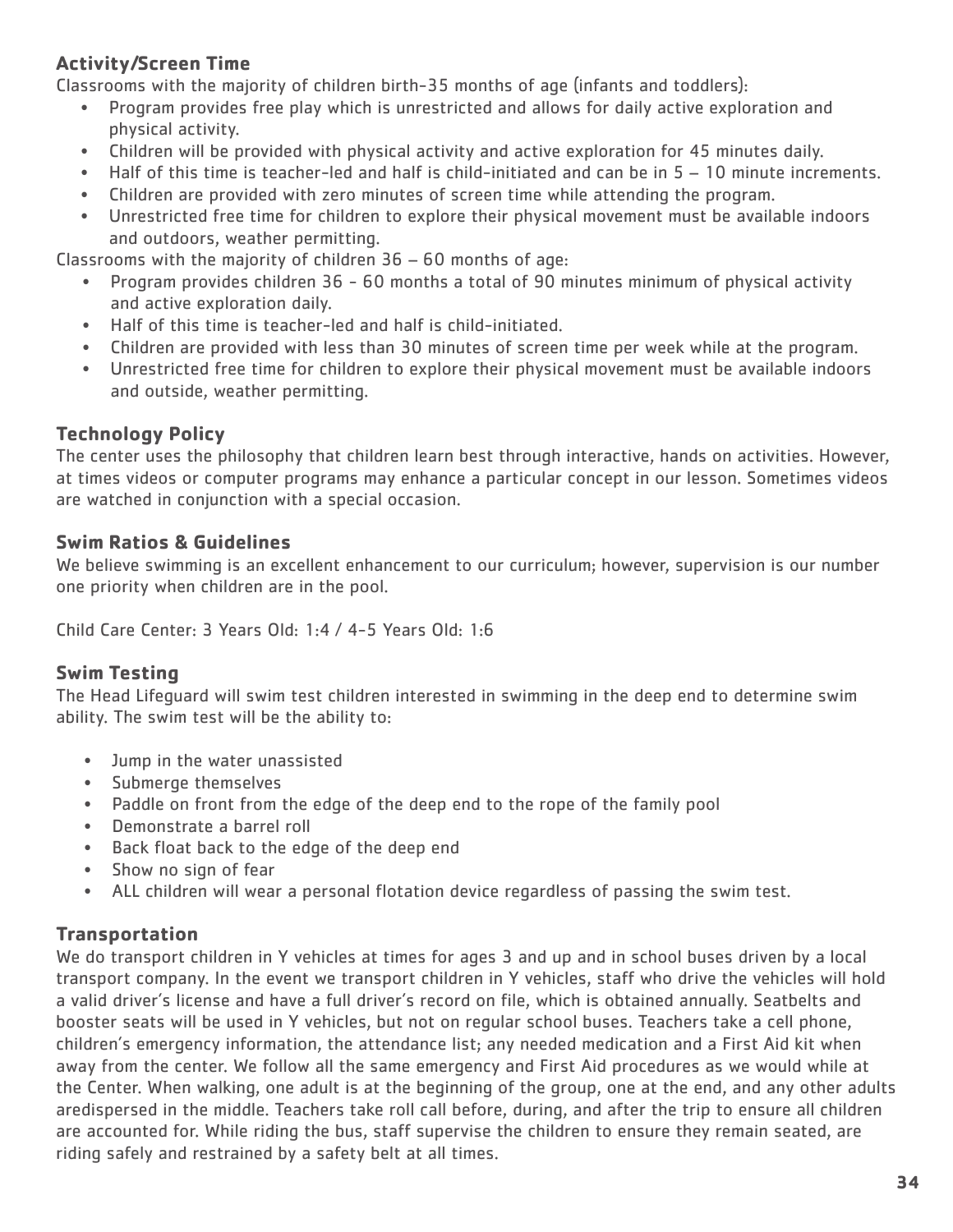Children shall never be left unattended in the bus. When transporting children with disabilities, staff will be assigned to individuals to assure timely response in an emergency. Every time the children depart from the bus, a teacher will:

- Do head counts, ensuring the correct numbers of children are still present.
- Walk down the bus aisle checking to make sure each child has gotten safely off and no one has been left behind. Staff will need to do this in order to shut off an alarm that will sound in the back of the vehicle.

Vehicle inspections will be completed annually on Y vehicles.

### **Field Trips**

Field trips can represent an integral part of the curriculum. These social and cultural experiences are to enhance the academic program. Parents will receive notification of all field trips. Included will be a permission slip and the cost, if any.

# **Diapering**

Parents of children who wear diapers are responsible for having an adequate supply at the center. Staff will notify parent when the supply is running low. Disposable diapers are required. Children are checked every 2 hours and changed as needed.

If you want teachers to apply diapering ointment, please label the ointment with your child's full name and provide the information to the child's teacher on the Authorization to Administer Medication form. Individual disposable wipes are used for washing bottoms. Staff will wash hands before and after diapering each child. Plastic gloves will be used when changing diapers. They will be disposed of after one use in a foot activated or automatic garbage container used only for diapers.

### **Toilet Training**

Child Care regulations do not permit the center to potty train children under the age of 18 months. As soon as you and your child are ready to begin toilet training, let the teachers know. Our center will introduce toilet training by age 2. A cooperative effort between home and the center is most effective. For the first couple of weeks, continue to send diapers in addition to three extra sets of clothing. Staff assist children in learning the habits of personal hygiene. Independence and development of self-help skills are encouraged.

Children learning to use the toilet at the center are taken to the bathroom at least once an hour. Toilet training can be a difficult time for children and it is handled sensitively with patience, praise and positive reinforcement. Any suggestions that you can give the center with regards to your child's individual needs are much appreciated. Soiled clothing will be wrapped in a plastic bag for transporting home.

### **Sunscreen**

With signed parental consent, all children six months of age or older will have center provided sunscreen applied when dictated by weather. Please feel free to bring in an alternative sunscreen with your child's name on it if you do not want the Center's sunscreen applied to your child.

### **Invitation Policy**

Party invitations may be distributed, however only in the event you are inviting the entire class to the party. Please do not tape invitations to cubbies without approval from the Center Director.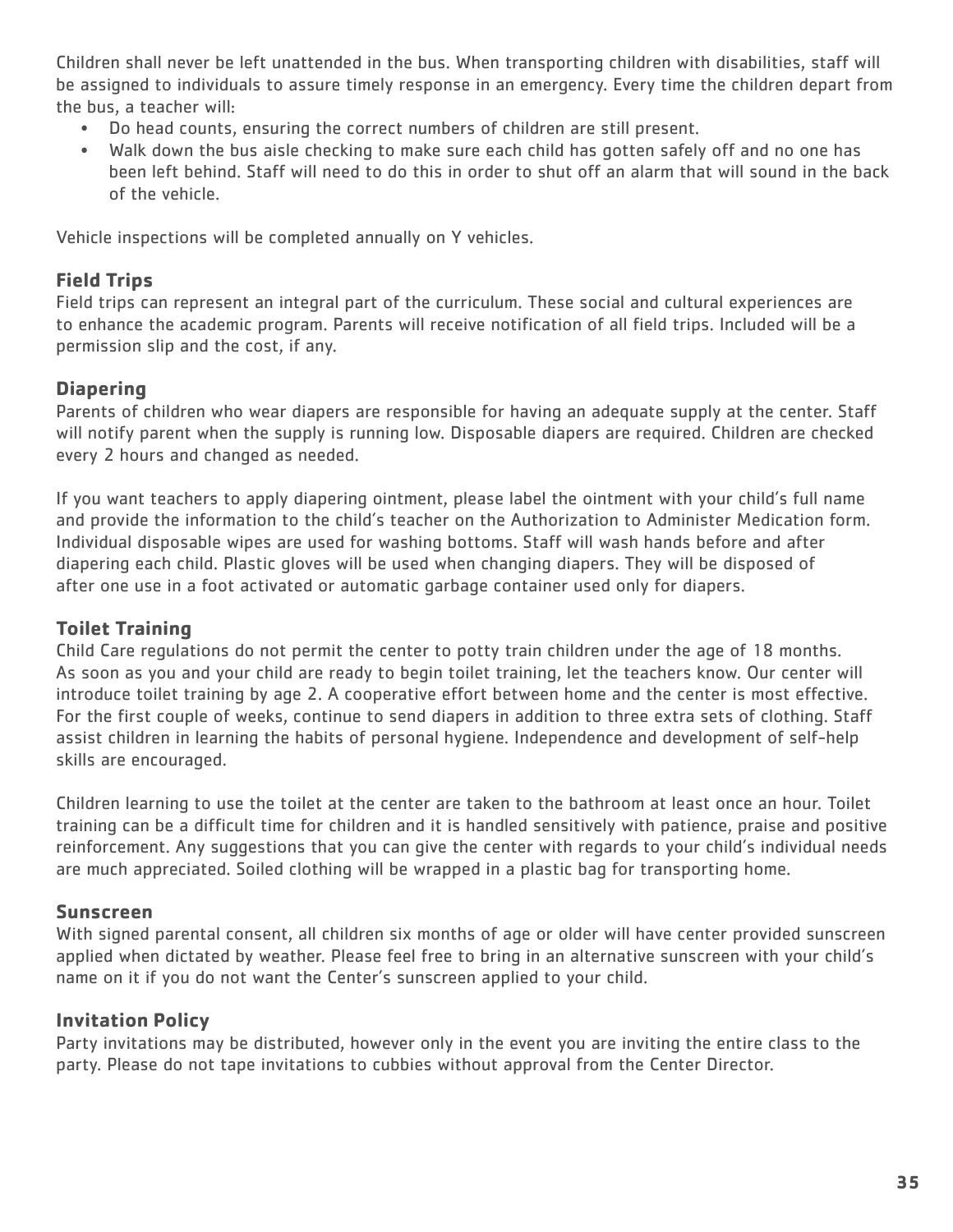# **Meals**

Schedule of Snacks and Lunch

| $6:00$ A.M.  |
|--------------|
| $8:00$ A.M.  |
| $11:15$ A.M. |
| $3:00$ P.M.  |
|              |

### **Sample Menus:**

All children in the center will receive a morning and afternoon snack and one meal at lunchtime. Menus for snack and/or lunches will be posted monthly. Each meal shall provide 1/3 of the daily nutritional requirement of the child and include diverse types of food. All lunches shall consist of at least one item from each of the following categories:

- Meat, poultry, fish, egg, cooked dried peas, beans or cheese.
- Two vegetables, one vegetable and one fruit, or two fruits.
- Cereal or whole grain or enriched bread products.
- Butter or margarine.
- Grade A vitamin D milk for children under 2. 1% milk for children 2 and older

Snacks shall consist of at least two of the following: milk or a milk product, fruit, fruit juice, vegetable, whole grain or enriched bread or cereal. When only fruit juice is served, it shall be pure fruit juice. Food will be stored in food grade plastic and labeled with the date it was opened. Example menu:

|                                                 | <b>Monday</b>                                                                      | <b>Tuesday</b>                                                                       | <b>Wed</b>                                                                                  | <b>Thurs</b>                                                                   | <b>Friday</b>                                                                        |
|-------------------------------------------------|------------------------------------------------------------------------------------|--------------------------------------------------------------------------------------|---------------------------------------------------------------------------------------------|--------------------------------------------------------------------------------|--------------------------------------------------------------------------------------|
| Lunch                                           | Scalloped<br>potatoes w/<br>ham, green<br>beans, pears,<br>and roll with<br>butter | Spaghetti,<br>garlic bread,<br>lettuce salad<br>w/French<br>dressing, and<br>peaches | Cheesy<br>chicken broccoli<br>rice casserole,<br>cottage cheese,<br>and mandarin<br>oranges | Sloppy Joes<br>w/mushroom<br>soup, broccoli<br>and cauliflower,<br>and bananas | Chicken patty<br>on a bun, red<br>potatoes, raw<br>veggies and dip,<br>and pineapple |
| <b>Breakfast</b><br>Bagels and fruit            |                                                                                    | Cereal and fruit                                                                     | <b>Breakfast Bar</b><br>and fruit                                                           | Toast with Jelly                                                               | Yogurt and fruit                                                                     |
| Graham<br><b>AM Snack</b><br>Cereal<br>Crackers |                                                                                    | <b>Muffins</b>                                                                       | Granola                                                                                     | NutriGrain Bar                                                                 |                                                                                      |
| <b>PM Snack</b>                                 | <b>Fruit Snacks</b>                                                                | <b>String Cheese &amp;</b><br>Crackers                                               | Pita chips and<br>hummus                                                                    | Pretzels                                                                       | Popcorn                                                                              |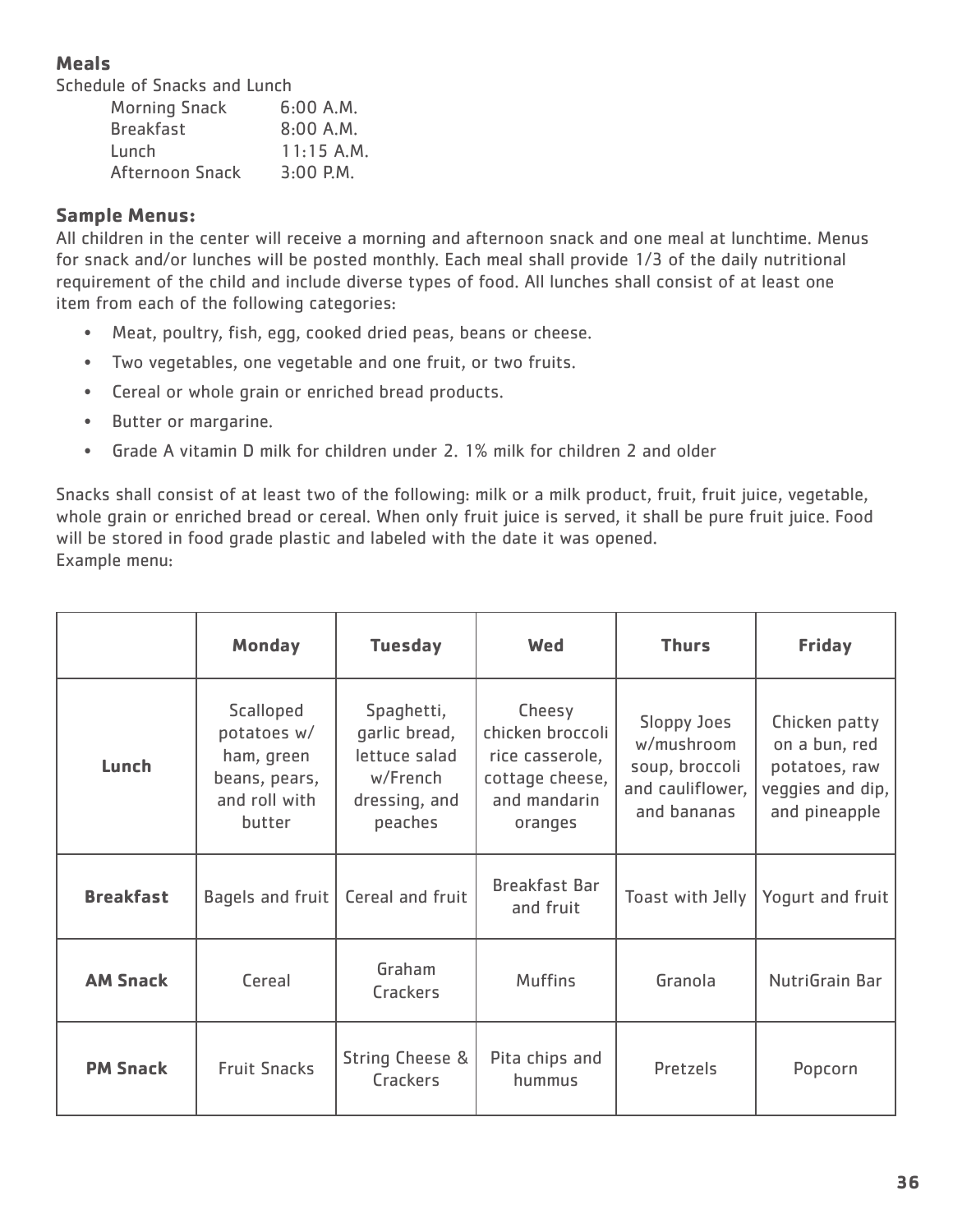### **Meal Routines**

Food for infants and toddlers will be served individually in a high chair. Children, toddler age and up, will sit at age appropriate tables and chairs with staff. In addition, they will be encouraged to serve themselves when possible.

- Meals will be served with time for socialization.
- Children will be encouraged to take "no thank you bite" in order to try food being served.
- Food will not be used as a reward.
- All children will wash their hands before and after eating.
- Portions will be served to allow for seconds if requested by the child.
- Children eat with group they are with throughout the day.
- Ages 3 & up will have meals served family style.

# **Infant /Toddler feeding Policy**

Parents will be responsible for providing formula and/or breast milk for their child and as many bottles as the child will need throughout the day. The bottles will be rinsed after use and returned to the child's cubby daily. The Center has a freezer available for breast milk if families want to bring in a larger supply at a time, the teachers will let parents know when the supply is low so it can be replenished. The Center can store formula containers and will let parents know when more is needed. Nursing moms are always welcome when their schedule permits to come and feed their child. There is a private spot available if it is more comfortable for mom and baby.

When the child is of the appropriate age, the parents are required to bring baby food that their child will be eating. The center has space to store jar food, or premade food. If the food is pre-made, it must be labeled with the ingredients, the date, and the child's name. When the child is of the appropriate age, the center will provide finger food to encourage self-feeding.

It is important for communication to be open between the parents and the teachers to ensure the infant's schedule is consistent. The parents will fill out an Intake for Under 2 years old form that will describe the current schedule that the child is on, it will be updated every 3 months to ensure changes in the child's routine are being followed. The parents will receive a record of their child's day that includes: meals, diaper changes, nap times, and activities done during the day.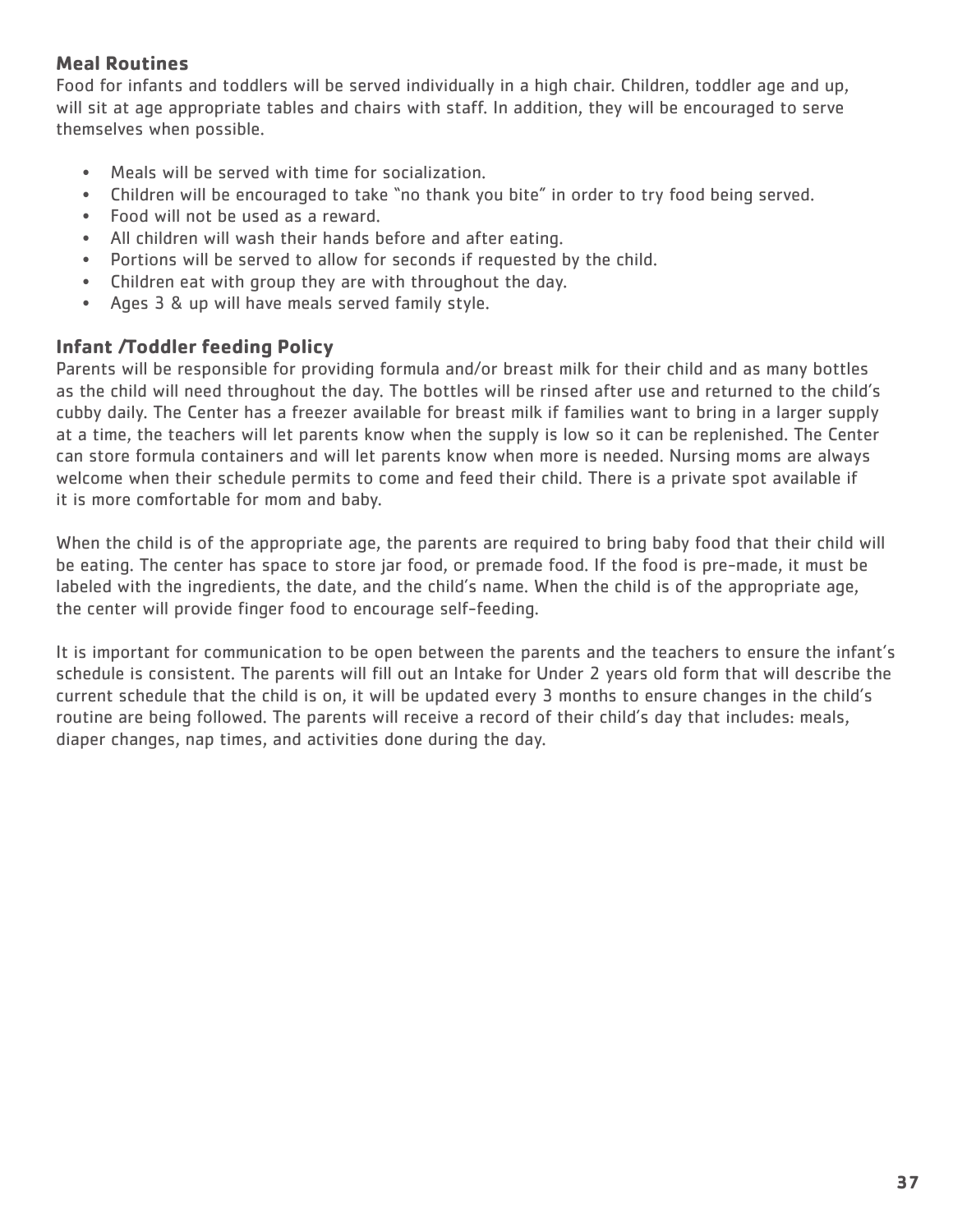# **Y Care**

# **Licensing**

The YMCA Y-Care Before and After School Program is licensed through the Department of Health and Family Services, Division of Children and Family Services.

| <b>Hours of operation</b>  | 6:30 A.M. until beginning of school day; End of school day until 6:00 P.M. |
|----------------------------|----------------------------------------------------------------------------|
| <b>Months of operation</b> | August - June (varies by site)                                             |
| <b>Days of operation</b>   | Monday – Friday                                                            |
| <b>Capacity</b>            | $15 - 90$ (varies by site)                                                 |
| <b>Ages</b>                | $3 - 12$ Years (varies by site)                                            |

\*Please see our website for site specific information www.glcymca.org

The programs sites will have a copy of the DCF 251 Licensing rules and center policies available upon request for review. The program will display the state license and the most recent licensing inspection report will be posted next to the license with any non-compliance or enforcement actions, as well as additional information such as schedule, lesson plans, snacks, and fire/tornado drill document.

The Y will comply with all laws governing facilities and operations. The Youth Development Director will submit any concerns or violations to the department in writing. The parent handbook, child medical log, and children's records are available for review at any time.

Every site location will have a second adult available within 5 minutes of the location in the event of an emergency. This shall be posted on the parents' board with the license.

### **Absence**

Y-Care Staff **must** be notified if your child will not be attending the program on a normally scheduled date.

Please notify us through the Child Care Office or by calling your site's cell phone as soon as possible. When calling please state your first and last name, as well as your child's first and last name. If you do not call our staff, we will call to see if your child will be attending.

\*Please see our website for site specific information and phone numbers www.glcymca.org

### **Program Schedule**

The Y-Care programs are planned to include the following daily. Tentative timeframes are posted at the site. Planning for all ages will be developmentally appropriate and approved by the Youth Development Leadership Team.

- Large and Small Group Activities: Children are encouraged to interact in a large group, take turns, participate themselves, and allow others to participate with them. Children are assistedin developing particular age appropriate skills such as building, reading, problem solving, etc.
- Homework Time: Children are given quiet time to work on homework. Staff are available to help. Children without homework will be encouraged to read quietly by themselves or witha small group. Children will be exposed to age-appropriate literature and are encouragedto use their imagination, to build vocabulary, and to develop listening skills.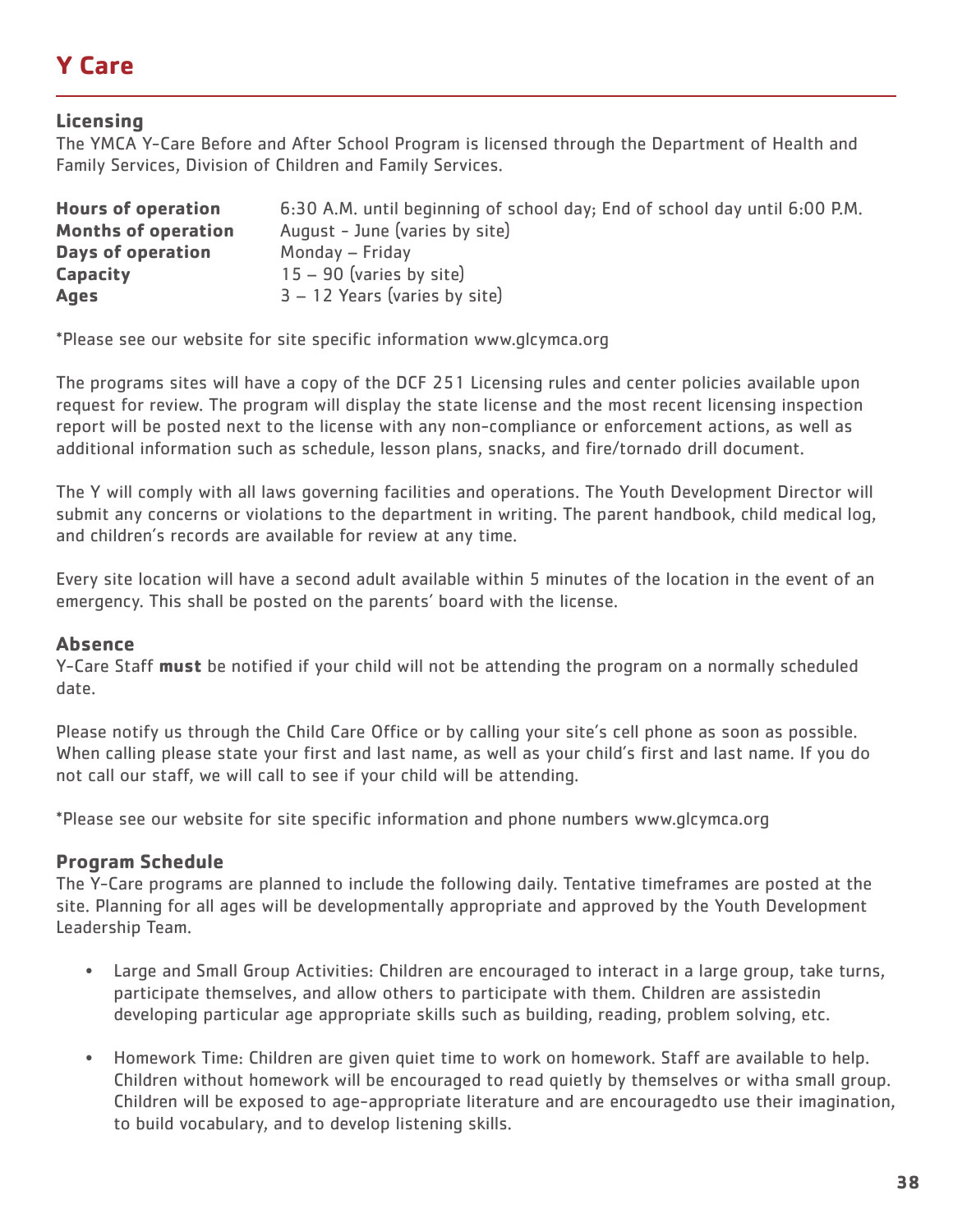- Snack Time: Children will learn group cooperation, language development, social interaction, self-serving, and good nutrition, as well as be encouraged to try a varietyof different foods.
- Transitioning to/from Activities: Staff will limit time children have to wait in lines andminimize transitions during the program.
- Clean-Up: Children are encouraged to participate in the care of their environment.
- Outdoor Play: Daily schedules will include outdoor play, weather permitting.
- Character Values: Children will be exposed to a variety of activities, projects and role modeling that reinforce positive values. The Y will implement a character development program that emphasizes caring, respect, responsibility, and honesty.

### **Sample Schedule:**

| <b>Before School Programing</b> | <b>Afterschool Programing</b> |
|---------------------------------|-------------------------------|
| 6:30-7:00 am: Choice Centers    | 3:45 pm: Students arrive      |
| 7:00-7:30 am: Special Activity  | 3:45-4:00: Choice Centers     |
| 7:30 am: Wash Hands             | $4:00-4:20:$ Outside Recess   |
| $7:35$ am: Snack                | 4:25 pm: Wash Hands           |
| 7:45 am: Wash Hands             | 4:30 pm: Snack                |
| 7:50 am: Group Game             | 4:45 pm: Wash Hands           |
| 8:00-8:15 am: Outside Time      | 4:50-5:10: Homework Time      |
| 8:20 am: Clean Up               | 5:15 pm: Special Activity     |
| 8:30 am: Students Dismissed     | 5:35 pm: Group Game           |
|                                 | 5:45 pm: Choice Centers       |

### **Transportation**

The Y will transport children in Y vehicles only in the event of an emergency. If we transport children in Y vehicles, staff who drive the vehicles will hold a valid driver's license and have a full driver's record on file. Seatbelts will be used in Y vehicles. Teachers take a cell phone, children's emergency information, the attendance list, any needed medication, and a First Aid kit when away from the program. We follow all the same emergency and First Aid procedures as we would while at the program.

When walking, one adult is at the beginning of the group, one at the end, and any other adults are dispersed in the middle. Teachers take roll call before, during, and after being transported to ensure all children are accounted for. While riding the bus, staff supervise the children to ensure they remain seated, are riding safely, and restrained by a safety belt at all times. Children shall never be left unattended in the bus. Once the children depart from the bus, a teacher will:

- 1. Do head counts, ensuring the correct numbers of children are present.
- 2. Walk down the bus aisle checking to make sure each child has safely departed and no one has been left behind on the Y vehicles.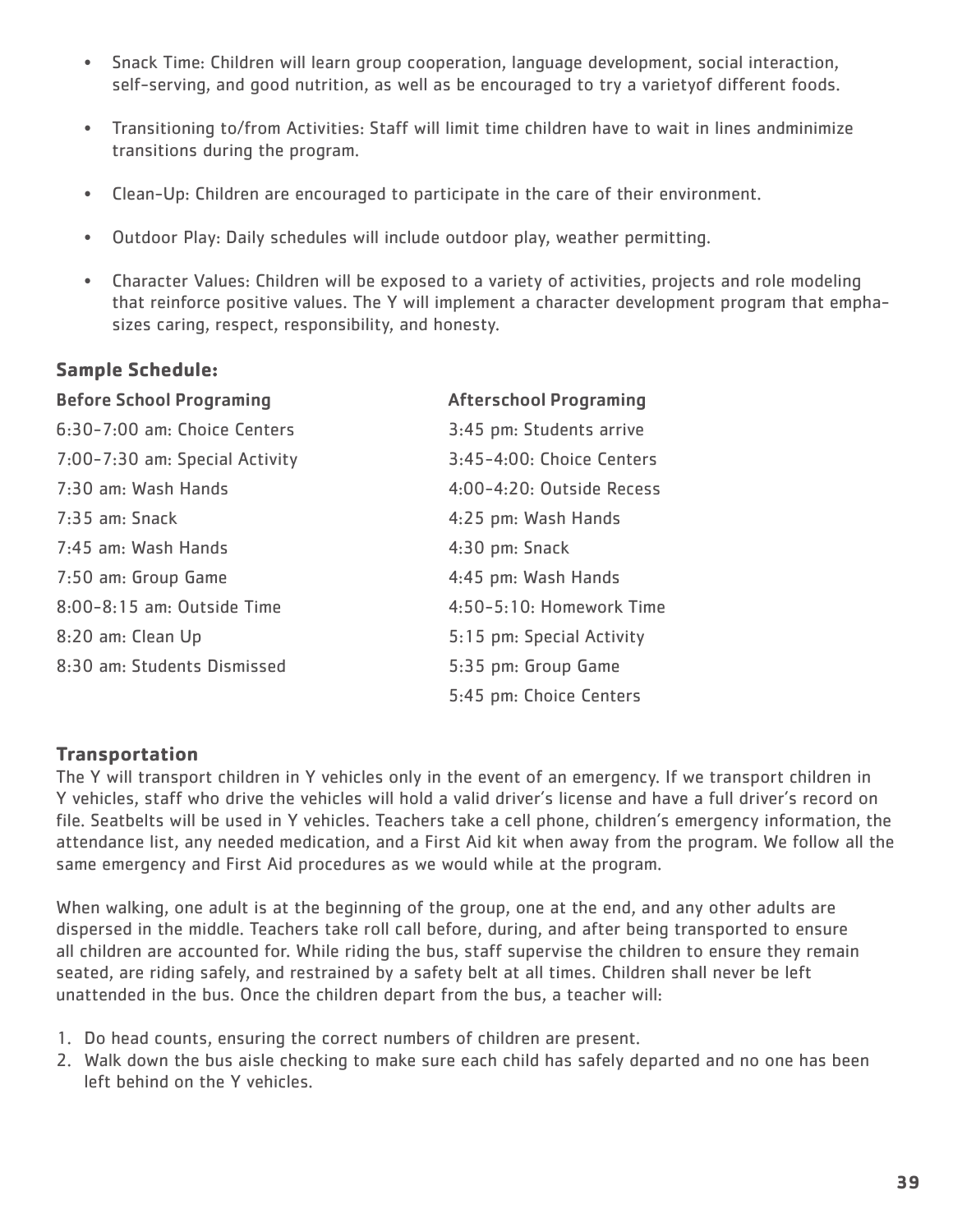# **Nutrition/ Snacks**

All children in the Y Care program will receive a morning and afternoon snack. Menus for snack will be posted monthly on the parent board. Snacks shall consist of at least two of the following: milk or a milk product, fruit, fruit juice, vegetable, whole grain or enriched bread, or cereal. When fruit juice is served, it shall be 100% fruit juice. Snacks are stored in a sealed plastic bin, located in a designated area at the program.

# **Sample Menus:**

|           | Mon                               | <b>Tues</b>                            | <b>Wed</b>                            | <b>Thurs</b>                            | Fri                                                          |
|-----------|-----------------------------------|----------------------------------------|---------------------------------------|-----------------------------------------|--------------------------------------------------------------|
| AM        | Yogurt and<br>banana chips        | Mandarin<br>Oranges and<br>granola bar | Cereal and milk                       | Bagels/cream<br>cheese and fruit<br>cup | Whole wheat<br>english muffin<br>and strawberry<br>preserves |
| <b>PM</b> | Apple sauce and<br>wheat crackers | String cheese<br>and turkey stick      | Whole wheat<br>crackers and<br>yogurt | Ham and whole<br>wheat bread            | Rice cake/wow<br>butter and fruit<br>cup                     |

Snack will be provided once in the morning and once in the afternoon, but if children have large appetites, parents should send them with additional snack. Schedules will vary slightly from site to site.

Morning Snack 6:45 - 7:30 A.M. Afternoon Snack 3:30 - 4:30 P.M.

### **Menu Planning**

The Y staff will be responsible for planning the menu. They will take into consideration cultural and ethnic preferences of children. We provide nutritious and appetizing snacks that meet the U.S.D.A requirements. All snacks provided by the Y will be age appropriate for children with the ability to eat table foods.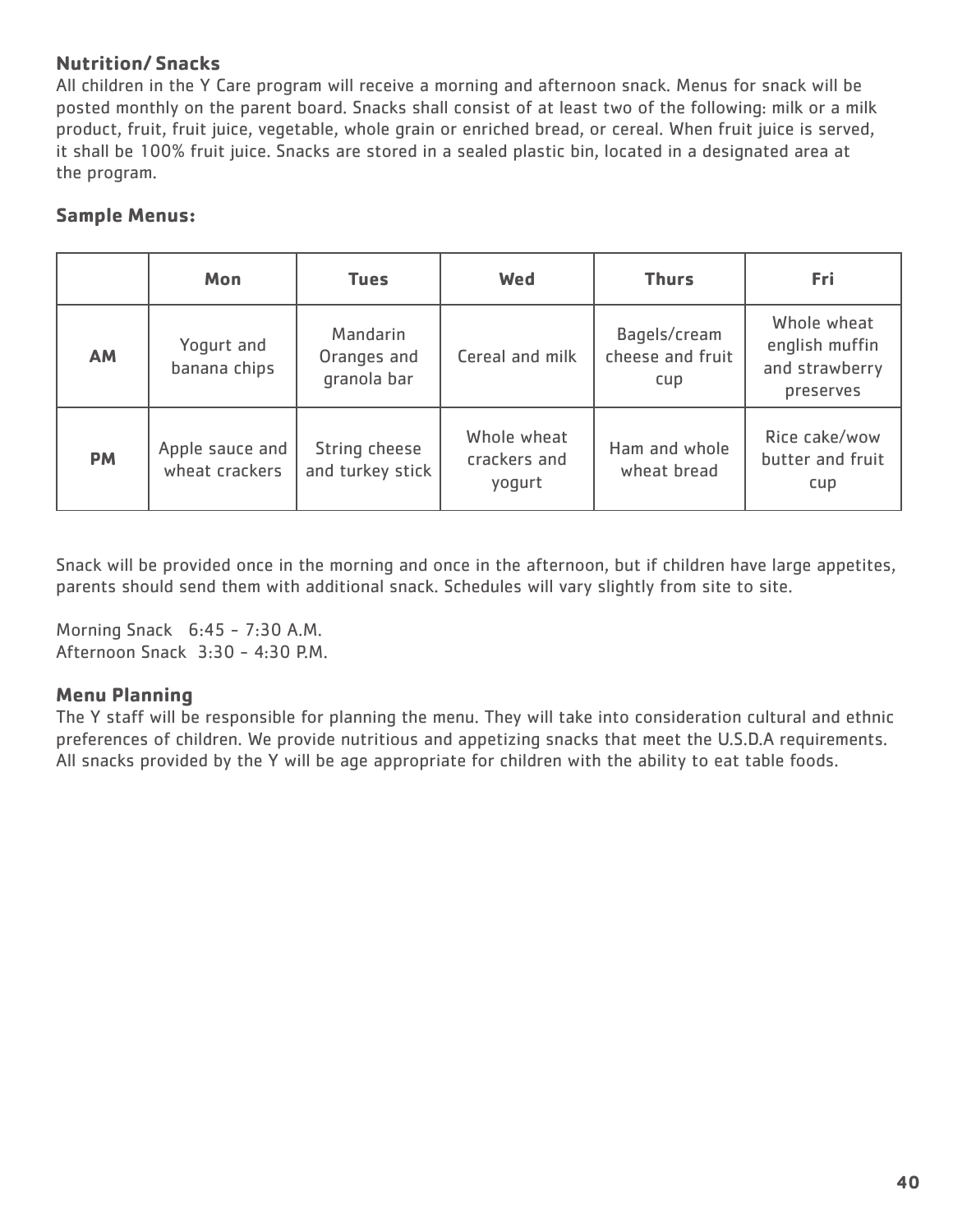# **Summer Day Camp**

### **Licensing**

The Y Camp/ Summer School Camp Program is licensed through the Department of Health and Family Services, Division of Children and Family Services.

| <b>Hours of operation</b>  | $6:30$ A.M. $-6$ P.M.            |
|----------------------------|----------------------------------|
| <b>Months of operation</b> | June, July, August and September |
| <b>Days of operation</b>   | Monday - Friday                  |
| <b>Capacity</b>            | 210 (varies by site)             |
| <b>Ages</b>                | $4 - 17$ Years                   |

### **\*Please see our website for site specific information and location options - www.glcymca.org**

The Y Summer Day Camp is licensed through the Department of Children and Families. The program displays the DCF 252-Licensing rules, license, and most recent licensing inspection report for the Day Camp. Inspection reports are available for review and reference at the camp office entrance and sign in/ sign out area. The program will display the day camp license on the bulletin board by the door of the base camp office.

The most recent licensing inspection report will be posted next to the license including any noncompliance or enforcement actions. The Y will comply with all laws governing facilities and operations. A copy of DCF 252 and camp policies are available upon request.

Our site location will have a second adult available within 5 minutes in the event of an emergency. This shall be posted on the parents' board with the license.

### **Statement of Purpose**

Our purpose is to enhance social, emotional, motor, language, self-help, and cognitive development with an emphasis in recreation. Lesson plans are age and developmentally appropriate. Our schedule seeks to encourage personal growth in the areas of: clarifying values, friendship, social interactions, communication, respect, cooperation, teamwork, and self-confidence.

### **What to Bring to Camp – Varies by location**

To be the best prepared for our days of fun please bring the following with you daily:

- Water bottle
- Two healthy snacks: One morning snack and another afternoon snack
- Backpack All items should fit within one bag and to be carried by the camper
- Healthy bag lunch Ice pack if necessary for field trip days
- Swimsuit & Towel
- A change of clothes
- Tennis Shoes or other closed toe shoes

We challenge your child to leave electronic games, iPod/MP3s, iPads/tablets, cell phones, etc. at home this summer. At camp, your child is responsible for their items. The Y camp staff hold no responsibility for items traded, damaged, lost, or stolen.

### **Personal Belonging**

All children's belongings should be labeled with first and last names. Staff are not responsible for lost, stained or soiled clothing, or any other personal belongings that are lost or damaged. The Y will provide programming supplies unless otherwise requested.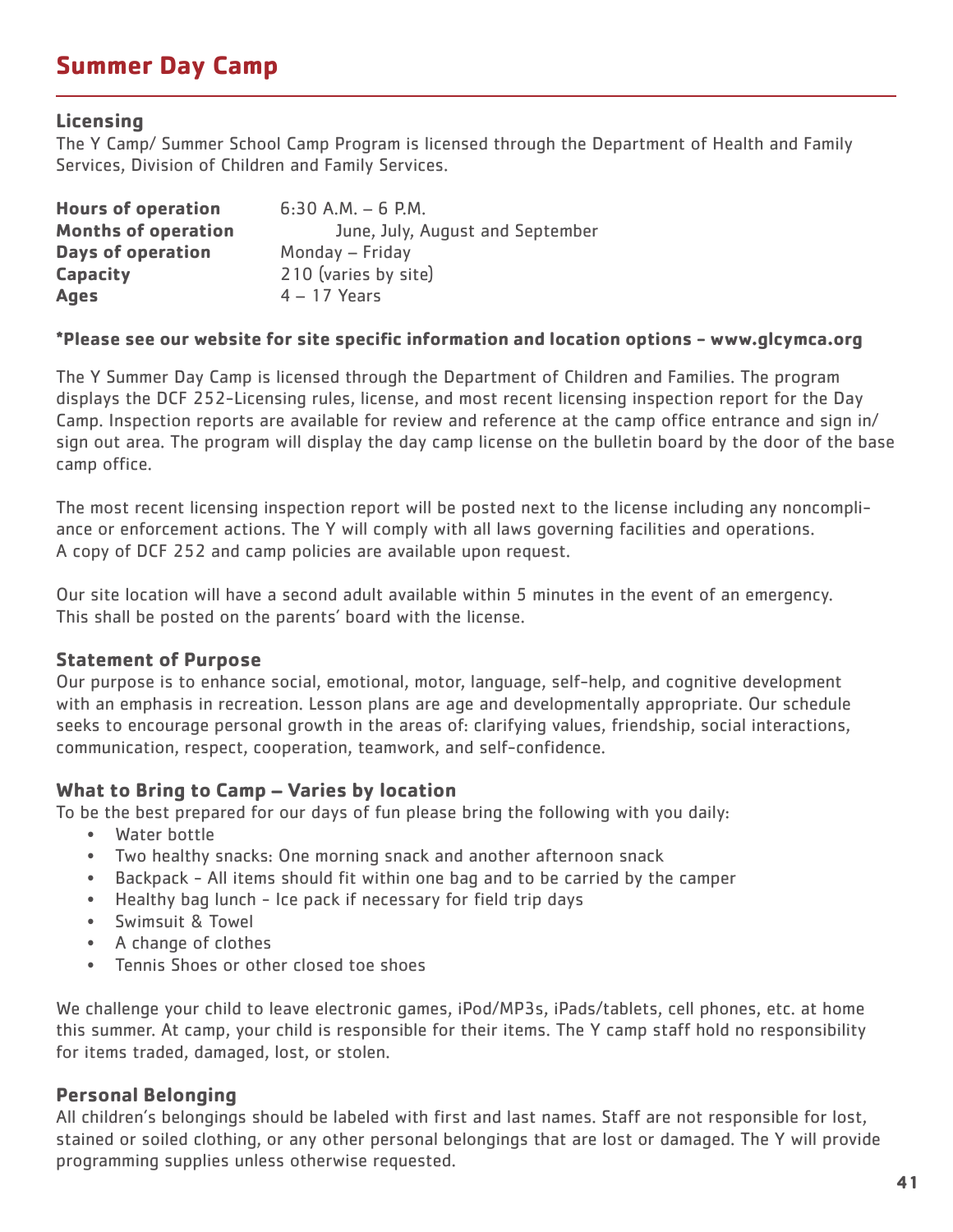# **Dress Policy**

Camp life is informal and at times can get messy. Have your camper wear typical play clothes, the kind you don't mind getting dirty. Though we try to keep clean, some of our activities might get a little messy. All campers are to come in clothes that allow them to partake in activities. Though flip flops are Program for aquatics field trips, they might not be the best option for activities on other days at camp. Please also pack a pair of tennis shoes. All campers are to dress in a manner that does not endanger the healthor the safety of self or others, damage property, or disrupt others in participating activities. Revealing bikinis, halters, short-shorts, tank tops, cut off t-shirt tops, and bare feet are not suitable for camp. All campers should wear their camp shirt on field trip days.

# **Please Do Not Bring**

New, expensive, or irreplaceable items should remain at home. Money, knives, weapons, controlled substances, lighters, matches, fireworks, candy, or gum are not to be brought to camp. These items will be confiscated, please leave them at home. Campers found to have possession of weapons, drugs, alcohol, or tobacco products will be asked to leave camp. Parents will be notified to pick up their child within the hour.

# **Lost and Found**

Throughout the summer we collect items that are forgotten in a central location near the camp office. We encourage each family to frequent this collection to locate your missing goods. Items that are labeled will be returned to the camper or the camper's family at the earliest convenience. At the end of the camp season, items will be donated to Goodwill or another charitable cause. The Y and staff hold no responsibility for items traded, damaged, lost or stolen.

# **Late Arrival, Early Pickup, Late Pickup**

Late Arrival: If you are running late, please call in advance. Additionally, please note late arrivals impact camp field trips. We often leave by 9:00am. On non-field trip days our group activities began at 9:00am.

Early Pickup: If you are planning on picking up early, please discuss with a supervisor. Field trip early pickups may be difficult to plan as we may be traveling back to camp. At camp, we can better prepare a child for pickup in the event of picking up during an activity.

# **Absence Policy**

Please notify us as soon as possible when your child will not be attending the program as scheduled. When calling please state your first and last name and your child's first and last name. By 10 a.m. we will be contacting parent(s) if a child is absent from camp without prior notification. No refunds will be made in the child's absences.

# **Outdoor Activity**

At camp we have a natural curiosity on outside play and natural environment. We will have the opportunity to discover and explore in our local nature trails. When going on the trails, supervisors will be aware of group locations and walkie-talkies will be used to keep in communication with base camp. For the safety of the children, we will not go outside for activities if the temperature is 90 degrees or above (including humidity) or if there is a weather advisory. In the case of severe weather with lightning and heavy rain, we will remain indoors. In the event of a field trip being changed due to weather (storms, high temperature, or otherwise), parents/guardians will be made aware of the change the morning of the trip, during camper drop off.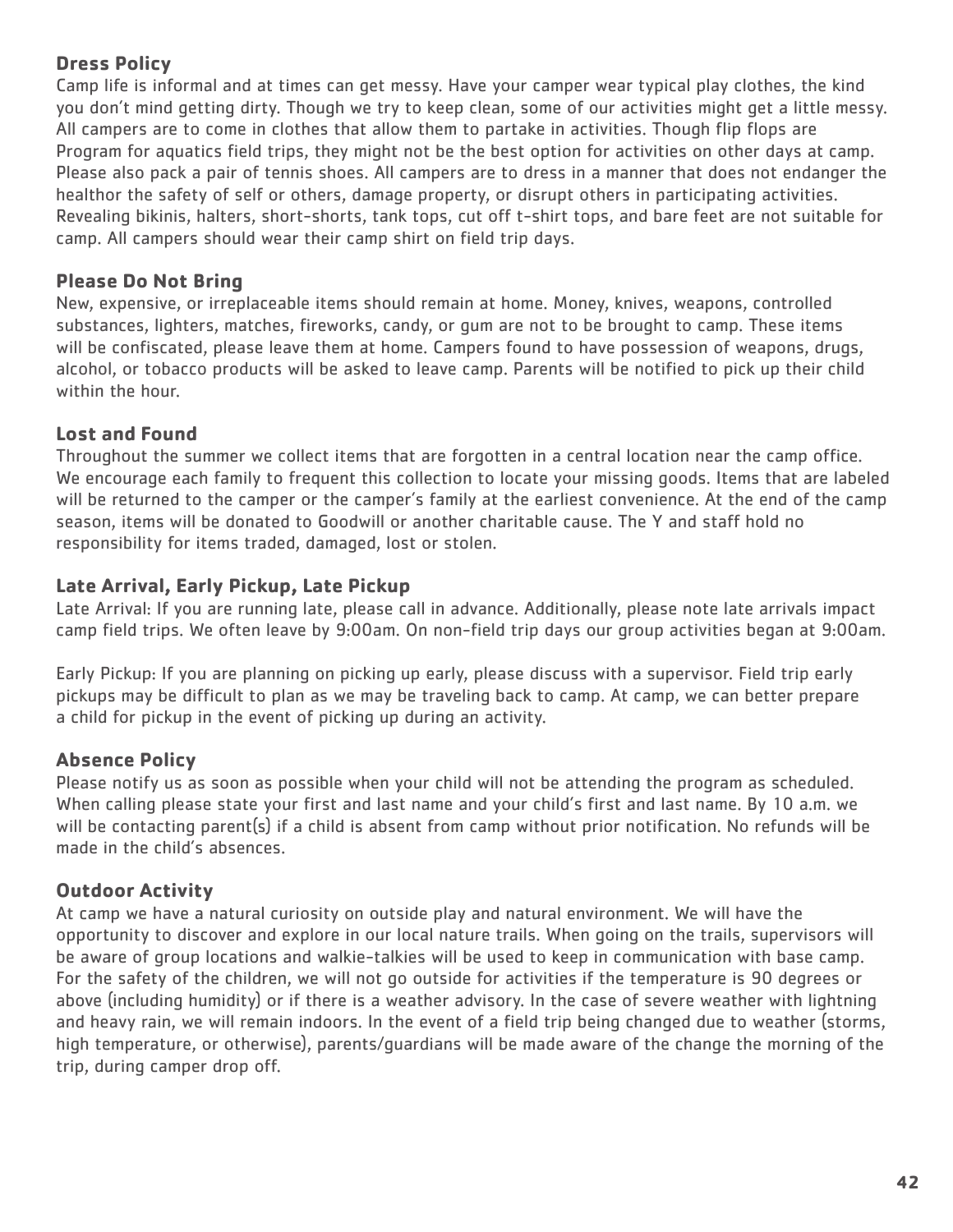# **Adventure Based Activities**

Adventure based activities include experiences such as ropes or challenge courses, hiking, and rock climbing. All personnel leading and providing training to the children are fully trained and have experience for the type of adventure-based experience they are supervising. Equipment will be properly installed, maintained in good condition and working order, and appropriate to the size, developmental and ability level of the children using the equipment. Counselor-to-child ratios will be adequate to manage and supervise the adventure-based activity based upon the number of children participating.

# **Field Trip Days**

Field Trip Days are scheduled each location during camp. Due to travel time, field trips typically depart by 9:00am. All campers must be to camp and with their counselors no later than 8:30am.We are typically back to camp by 4:00pm. In the event of delays (i.e. traffic, weather, etc.), we will keep the others at base camp posted as to our estimated time of arrival. If a field trip requires a release of liability form to be filled out, forms will be handed out prior to the field trip; forms must be completed and handed in by the day of the field trip or campers will not be able to participate. Campers are encouraged to wear camp T-shirt for all field trip days for child safety.

### **Please do not send money on field trips unless otherwise specified.**

| <b>Daily Activities</b> | <b>Typical Schedule</b>       | <b>Typical Field Trip Schedule</b> |
|-------------------------|-------------------------------|------------------------------------|
| $6:30 - 7:30$           | <b>Extended Care</b>          | <b>Extended Care</b>               |
| $7:30 - 8:45$           | Activity 1                    | Activity 1                         |
| $8:45 - 9:00$           | <b>Opening Ceremonies</b>     | <b>Traveling to Destination</b>    |
| $9:00 - 10:00$          | Activity 2                    |                                    |
| $10:00 - 10:30$         | Morning Snack                 | <b>Morning Snack</b>               |
| $10:30 - 11:15$         | Activity 3                    |                                    |
| $11:15 - 12:00$         | Lunch                         | Lunch                              |
| $12:00 - 1:30$          | Lie Low/Character Development |                                    |
| $5:00 - 6:00$           | <b>Extended Care</b>          | <b>Extended Care</b>               |

### **Lie Low Time, Character Development, and Service Learning**

During "lie low" our youngest campers will have the chance to have a rest period or enjoy story time, read by staff. If they prefer to read themselves, a space will be available for children to read books. Other activities may include an art activity, activity pages, puzzles, coloring, or other activities. The environment will remain calm and quiet for those who choose to rest during this time.

After lunch our other groups have character development. During this time campers work on activities individually or in a small group. Activities may include: reading, writing, working on bracelets, building, science activities, nature exploration, service learning, and more.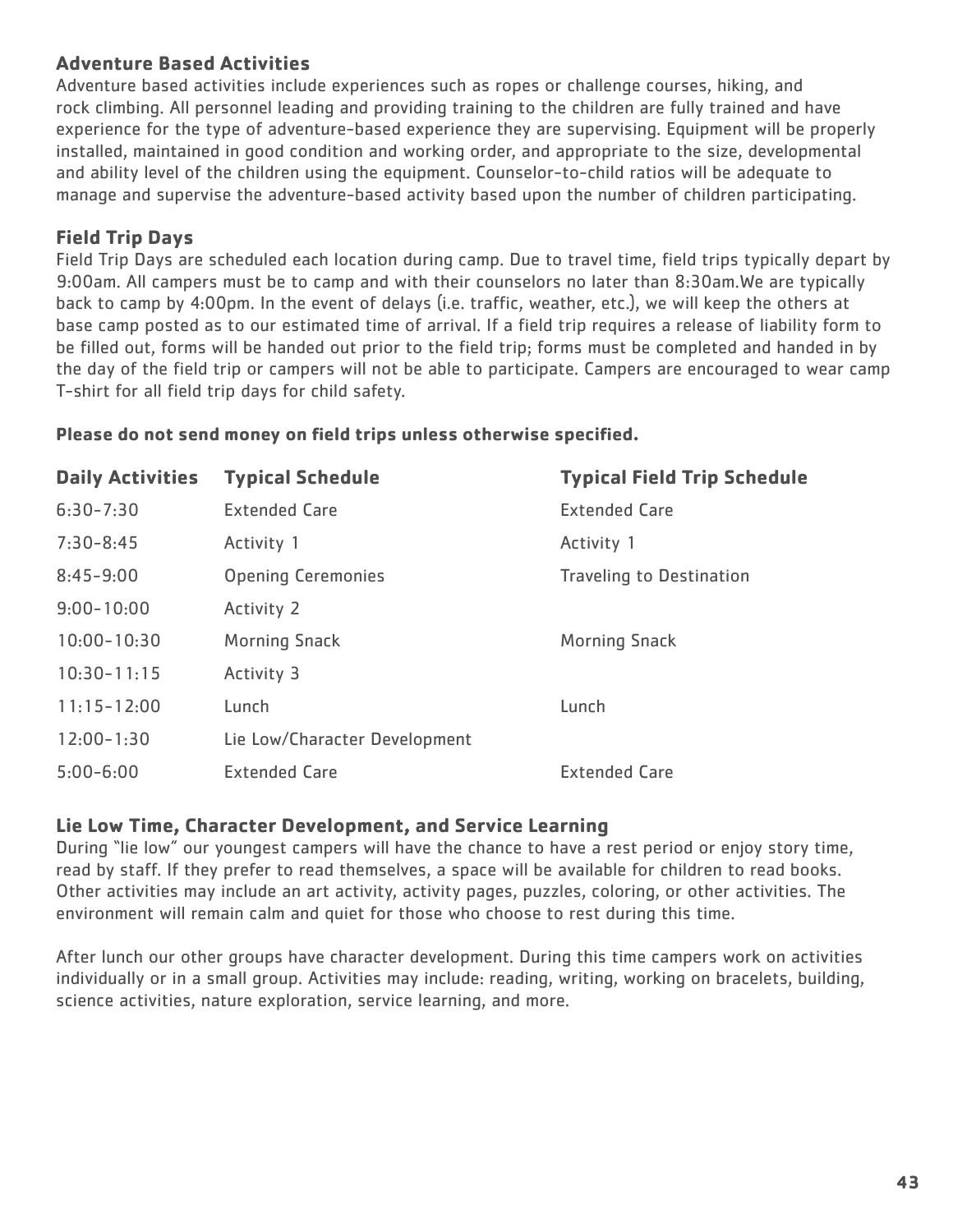# **Transportation**

Parents are responsible for transporting their children to and from the Y Day Camp location. On field trip days, busing will be provided by a contracted licensed bus company. Children who have special accommodations will sit near a counselor or other staff if needed. When loading buses our staff follow special loading instructions:

- A staff will board the bus prior to campers boarding.
- At the door of the bus, each counselor will do a face-to-name check with all of their campers.
- Again on the bus, each counselor will do another face-to-name check.
- A supervisor or lead counselor will conduct a total head count to verify the numbers are correct.
- Upon arriving at the destination, one staff will be the first one off the bus.
- As children are exiting the bus, staff complete a face to name check
- Another staff will be the last one off the bus. Staff will make sure to check all seats and ensure that all children have exited the bus.
- A supervisor or lead counselor will again conduct a total head count to verify the numbers are correct.

In the event we transport children in the Y vehicles, staff who drive the vehicles will hold a valid driver's license and have a full driver's record on file.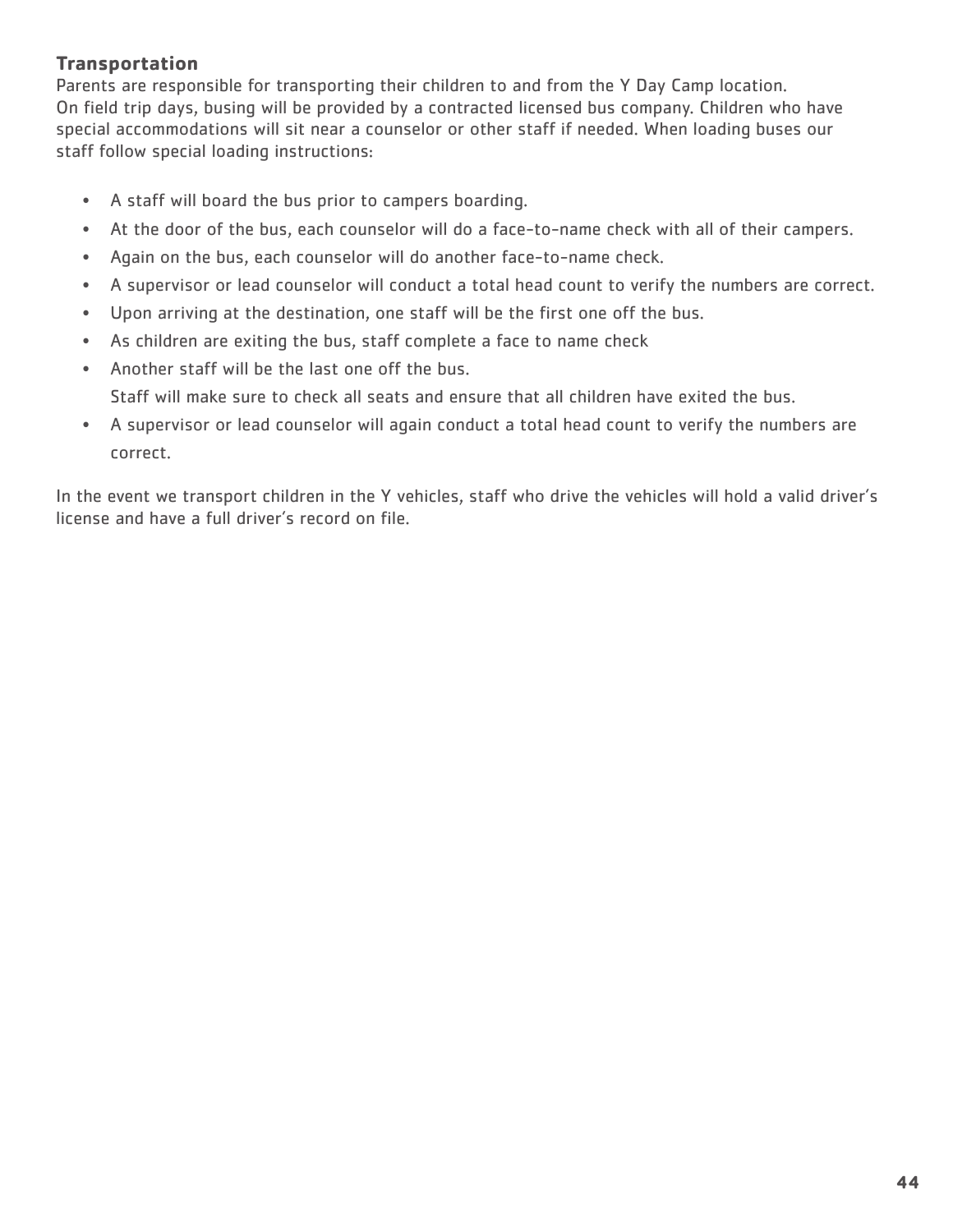### **WATERFRONT ACTIVITIES**

All water activities will be under the direction of a Lifeguard Certified Waterfront Supervisor. A Waterfront Supervisor is 18 years of age or older, holds a current life-guard certification, and is not included in staff-to-child ratio. We have at least 2 Y certified lifeguards on each swim field trip.

### **Swimming Abilities Test**

A certified lifeguard determines swim abilities of each individual child on the first day your child attends a swim day. Your child will be given a swim neck band which is one of two colors, yellow or green. The swim band lets the counselors and the lifeguards know the swim level of the campers and where in the area the campers are allowed to go. This does not replace the Y swim test, this is a separate test.

At camp, your child is one of many campers in the swim area at one time and the following system is to help ensure the safety of all campers. To keep our safety standards high, we divide the campers into swim levels and only allow campers with green neck bands to enter the deep water areas. Swimmers in the deep areas will complete a separate swim test at the venue to acquire their swim test as well to ensure necessary skills at the specific venue. The decision of a pass or not pass is left to the choice of the venue's guards.

### **Green Swim Level**

Green swimmers are defined as very comfortable in the water and do not get overly winded swimming a distance.

Able to:

- Do the front crawl (including rotary breathing).
- All or some parts of the stroke may not be perfect.
- Timing of the stroke may be off.
- A second stroke of their choice (not including front crawl, doggie paddle or swimming underwater). Stoke may not be perfect.
- Allowed in deep water diving boards and water slides; all areas supervised by lifeguards.

### **Yellow Swim Level**

Yellow swimmers are defined as not able to propel themselves in the water but may still be comfortable in the water.

Unable to:

- Show signs of knowing how to swim the front crawl
- May not be comfortable in the water or refuse to enter the water
- Allowed only in the shallow end of the pool (zero depth) or on the dry land playground equipment; shallow is considered to be not over their stomach. Pertaining to the select areas in water supervised by lifeguards and dry areas supervised by camp staff.

### **Swim Buddy/Swim Checks**

Each camper will be assigned a swim buddy based on swim ability (ex: green with green, and yellow with yellow). Buddy checks will be done at least every 30 minutes, at a minimum, and buddies will swim in close proximity to one another. Staff will call a buddy check. At this time the group will gather at the assigned meeting spot and take role call to make sure all campers and their buddies within their group are accounted for. After everyone is accounted for and a counselor has entered the water, the children may then reenter the water.

### **Swim Areas**

At each venue we swim, there will be certain swim areas we use. Campers are able to use multiple areas of a facility. During transitioning from one area to another they must verify with staff prior to leaving or entering another swim or dry area. Only areas with a staff present and supervision are options for campers to occupy.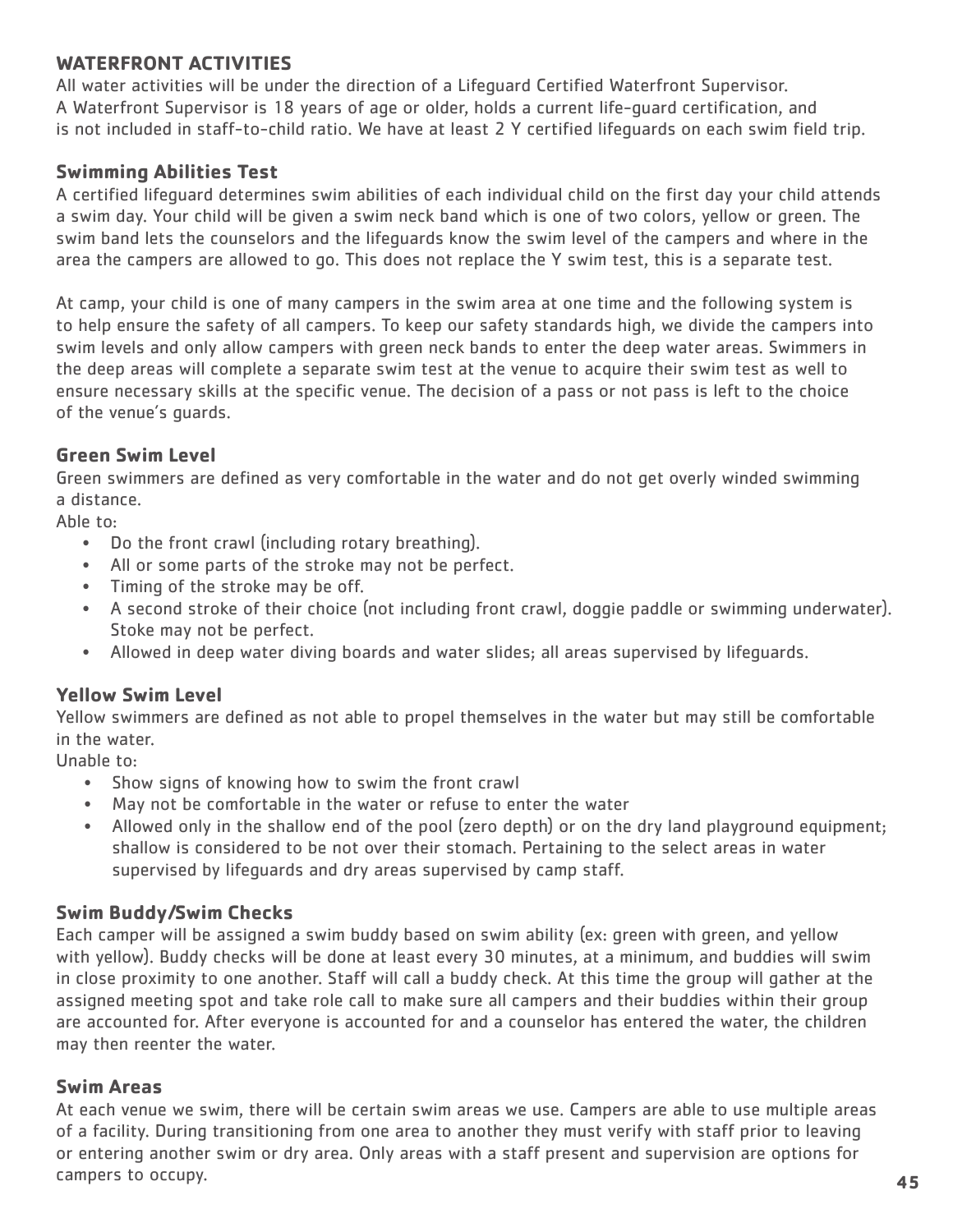# **Swimming Abilities Retesting**

Campers can retest during designated aquatic field trips. During swim time, they can practice and may ask for help with their strokes. Please keep in mind this system is designed for the safety of your child and all of the other swimmers.

# **Locker Rooms**

All of our staff have specific steps to follow when taking a group of children to the locker rooms at a public facility. A staff will enter the space first to check for any suspicious persons, then come back to the group to lead the group to their changing area. The area will remain supervised by more than one camp staff, while any camper is in the locker room. As all the campers are finished, a staff will be the last person of our group out and ensure all camp persons have exited the locker room. While in a locker room all staff must be within sight of another staff for safety.

# **Missing Child during Water Activities**

While we are swimming, we routinely call out a swim buddy check. Upon a buddy check each camper and their buddy will check in with their counselor to verify they are there with their buddy. If a camper does not return with their swim buddy, the individual reporting the missing person will give a detailed description of the person and will stay at the location for identification purposes. A public address system announcement will be made describing the missing person and telling the missing person to report to the main lifeguard area or nearest lifeguard. All lifeguards will search the swimming areas, starting where the missing person was last seen. Our camp supervisor will search immediate areas. All campers will be moved to a central location to do a group count and take attendance and camp staff will search playgrounds, picnic areas, bathroom/changing areas/etc. The summer day camp director will be contacted, they will notify parents and authorities about the situation. The lifeguards will continue to search entire "waterfront" until everyone is accounted for or until proper authorities take over.

### **Swim Shoes**

Many lakes and natural swim areas in Wisconsin have zebra mussels. Though we travel to a wide range of swimming pools, lakes, and county parks, we encourage the use of water shoes to help protect your child's feet. These small clam-like mollusks have a pointed ridge that is sharp and can hurt if stepped on.

### **Boating Procedures**

Boating may occur on field trips. Each occupant of a boat will wear a coast guard approved personal flotation device which are appropriate to the weight of the person wearing it. There will be at least one adult in each boat who is a competent swimmer. Children who have not demonstrated advanced swimming skills shall be limited to the use of rowboats. All boats, oars, and paddles are in good repair and inspected for safety.

### **Injuries**

Minor First Aid may be administrated by the staff, each staff carries a first aid kit during program. Camp supervisors serve as the on-site Health Supervisors. Treatment of children who are injured will be taken care of as necessary, written permission from the parents to call the family physician or refer the child for medical care in case of injury is on file.

The medical log will be reviewed by the director with staff at least oncea month in order to determine that all possible preventative measures are being taken and no trends are occurring.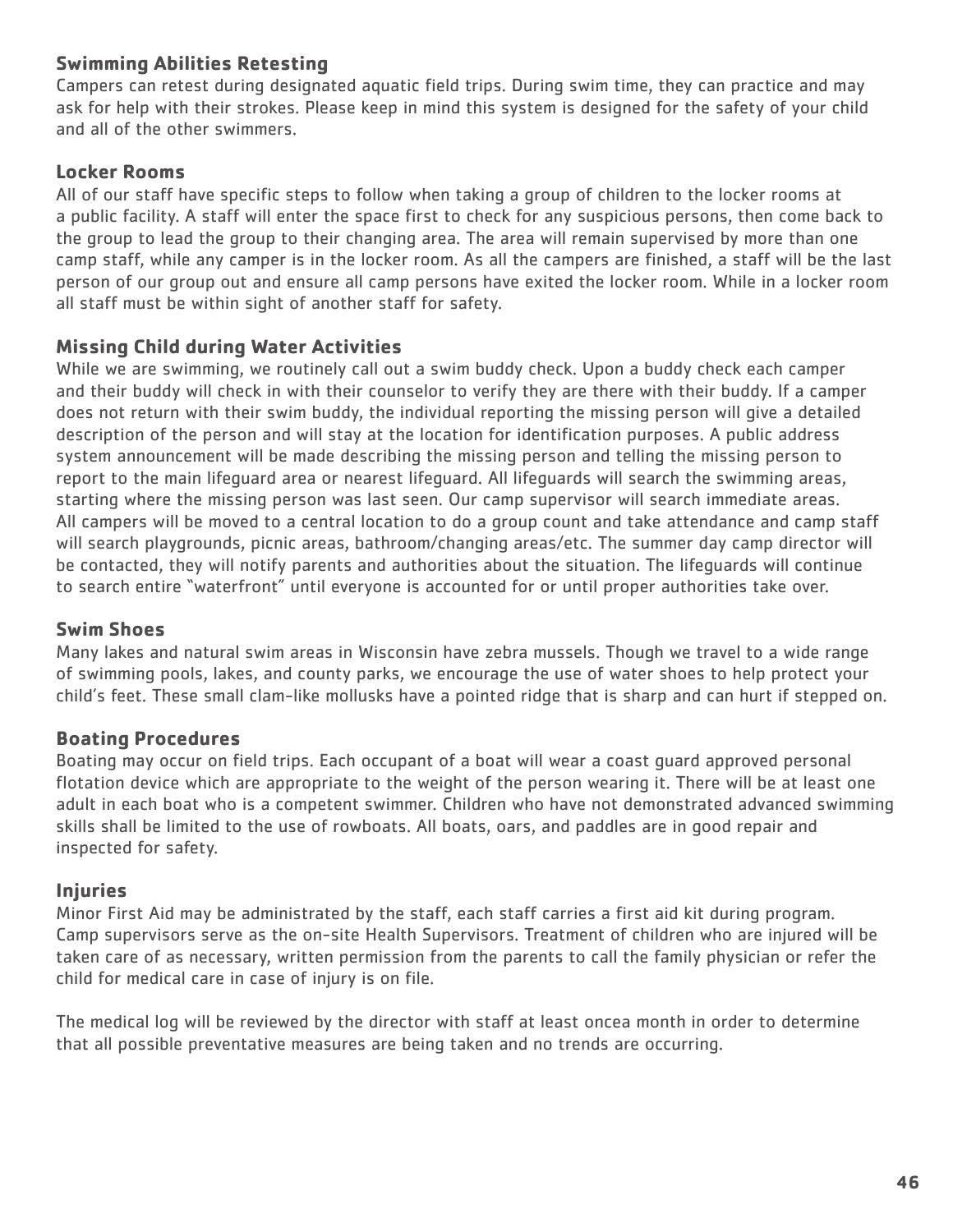# **NUTRITION POLICY AND MEALTIME**

The Y views snack and lunchtime as an important time of day. We encourage all children to practice good habits during meals, including washing hands before and after eating, eating politely and cleaning up after themselves. We recommend the use of lunch boxes with a freezer pack.

Each child must bring a mid-morning and mid-afternoon snack every day of attendance. Healthy snacks will be encouraged. Each child must also bring a labeled water bottle to be kept with them throughout the day. We encourage additional snacksto be packed if your campers have a larger appetite. In the case of an allergen or food allergy, all staffare trained to take precautions within each group to avoid contact with food allergens during snack and lunch times. It is the responsibilityof the parent/guardian to pack two healthy snacks for their child daily.

Dependent on camp location: Lunches are included in your weekly fee and will be provided on the days your child is at base camp (ie. Mondays, Wednesdays, and Fridays). Lunches are catered (prepared and served). Lunch will include items such as items listed below. All lunches include milk, bread products with at least 51% whole grain, vegetables and fruit. Lunch menus are posted on our parent board.

| <b>Monday</b>                                                                                               | <b>Tuesday</b>                           | Wednesday                                                                                              | <b>Thursday</b>                          | <b>Friday</b>                                                                                          |
|-------------------------------------------------------------------------------------------------------------|------------------------------------------|--------------------------------------------------------------------------------------------------------|------------------------------------------|--------------------------------------------------------------------------------------------------------|
| <b>Tomato Basil Soup</b><br><b>Cheese Sandwich</b><br>Fruit Cup<br><b>Celery and Peppers</b><br><b>Milk</b> | Packed Lunch -<br>Parent Provided        | Mini Pancakes<br>Colby/Jack Cheese<br><b>Stick</b><br>Apple<br><b>Celery Stick</b><br><b>Milk</b>      | Packed Lunch -<br><b>Parent Provided</b> | <b>Chicken Patty</b><br>on Bun<br>Italian Salad<br><b>Banana</b><br>Cookie<br><b>Milk</b>              |
| Soft Shell Taco<br>Green peppers<br>Cheese, lettuce and<br>salsa<br>Mixed Fruit Cup                         | Packed Lunch -<br><b>Parent Provided</b> | Ham and Swiss<br>on Roll<br>Mixed Fruit Cup<br>Carrots<br><b>Milk</b>                                  | Packed Lunch -<br><b>Parent Provided</b> | <b>Turkey Sub</b><br>Sandwich<br><b>Baked Cheetos</b><br>Mini Carrots<br>Applesauce Cup<br><b>Milk</b> |
| <b>Build a Burger</b><br>Salad<br>Pineapple Tidbits<br><b>Milk</b>                                          | Packed Lunch -<br>Parent Provided        | <b>Fruit Yogurt Parfait</b><br>Bagel w/ cream<br>cheese<br>Mini Carrots<br>Orange Juice<br><b>Milk</b> | Packed Lunch -<br><b>Parent Provided</b> | <b>Cheese Pizza</b><br>Fruit<br>Vegetable<br><b>Dessert</b><br>Milk                                    |

# **Missing Lunches**

For a child missing a lunch on a field trip day or when lunch services are not available, staff will first contact parents to drop off a lunch by the time the camp leaves for their field trip. It is not an option to have a child purchase a "hot lunch" at ourdestinations (unless otherwise informed), most destinations do not provide food or have food stands. Ifa lunch is not provided by the time we depart for the field trip a \$20.00 fee will incur on your statementand staff will pack a cold sack lunch for the child.